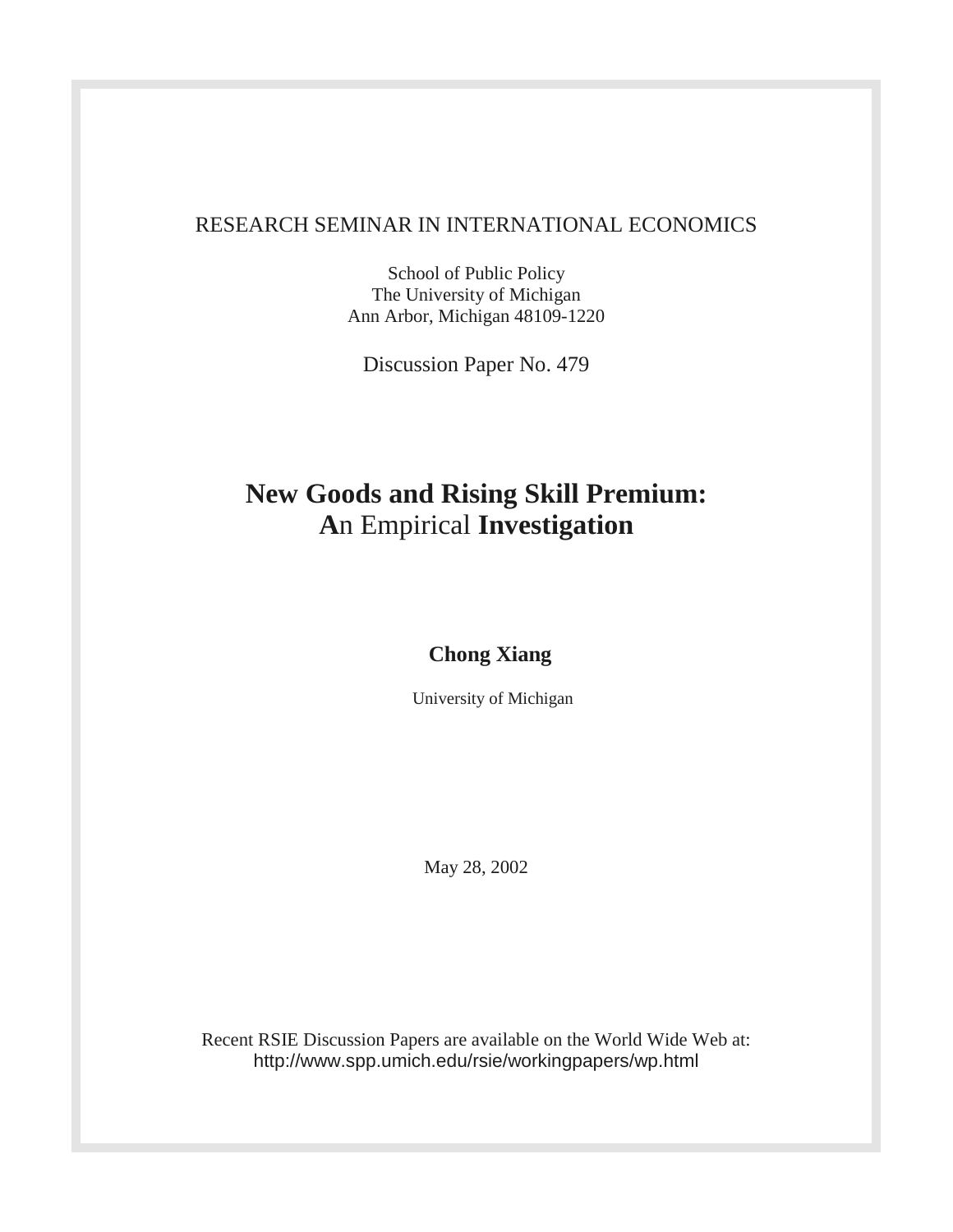# **NEW GOODS AND RISING SKILL PREMIUM:**

# **AN EMPIRICAL INVESTIGATION[\\*](#page-1-0)**

 **Chong Xiang** 

Department of Economics Purdue University 1310 Krannert Building West Lafayette, IN 47907-1310; SSRC Program in Applied Economics Fellow

## **Abstract:**

This paper identifies and measures new goods in the U.S. manufacturing sector in the late 1970s and 1980s, and finds that: (*i*) The average skilled-labor intensity of new goods exceeds that of old goods by over 40%; (*ii*) even within 4-digit industries, new goods are slightly more skilled-labor intensive than old goods (by about 4%); *(iii*) new goods can account for about 30% of the increase in the relative demand for skilled labor. Therefore, new goods help explain the rising skill premium in the U.S. Furthermore, new goods provide a direct measure of technological changes so that this paper provides new evidence that technology has shifted demand in favor of skilled labor and finds that a sizeable "between" component of the rise in the relative demand for skilled labor is due to technology.

**Key Words**: new goods; rising skill premium; technology; average skilled-labor intensity; relative demand for skilled labor.

**JEL Classification**: J31 ; O30

<span id="page-1-0"></span><sup>\*</sup> This research was supported by a fellowship from the Social Science Research Council (SSRC) Program in Applied Economics with funds provided by the John D. and Catherine T. MacArthur Foundation. I have benefited tremendously from the advice of Alan V. Deardorff, Gordon H. Hanson and John Bound. I have also benefited from the comments of David Hummels, Miles Kimball, Katherine Terrell, Daniel Trefler and seminar participants at Michigan, Princeton, Rochester, Syracuse, UCLA, UCSD, Dartmouth, Indiana, Georgia, Clemson, Purdue, Wisconsin and Georgetown. Finally, I am grateful to the many industry analysts at the U.S. Census Bureau, Manufacturing Division, who patiently helped me through the product matching process.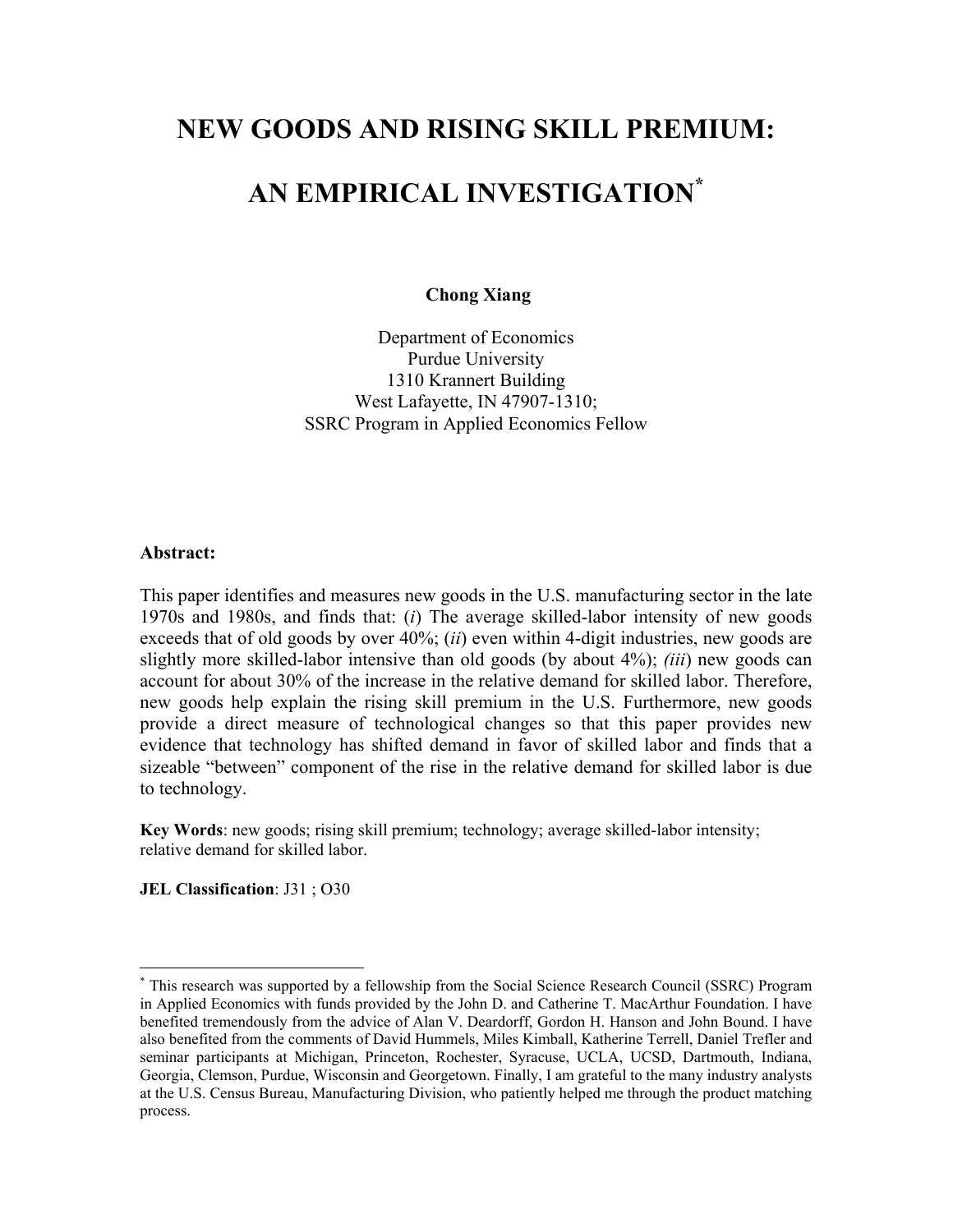#### **Section 1. Introduction**

It is well-documented that the wages of skilled workers relative to unskilled workers increased steadily in the U.S. in the late 1970s and 1980s (e.g. Bound and Johnson [1992], Katz and Murphy [1992]). Meanwhile, many new products emerged in this period. Some are manufacturing products (e.g. fiber optic cables), others are service products (e.g. Windows series software); some have formidable names (e.g. NMRI: nuclear magnetic resonance imaging), but others we use every day (e.g. VCRs); some have names the mention of which immediately reminds us of "high-tech" (e.g. CT scanners), but others seem so common that we take them for granted (e.g. soft contact lens)...<sup>[1](#page-2-0)</sup> This paper investigates the link between new goods and the rising skill premium<sup>[2](#page-2-1)</sup> in the U.S., and finds that new goods can account for about 30% of the rise in the relative demand for skilled labor in the U.S. manufacturing sector. Therefore, new goods help explain the rising skill premium in the U.S. empirically. Furthermore, new goods provide a direct measure of technology, so that this paper finds new evidence that technology has shifted demand in favor of skilled labor.

The literature on the rising skill premium is large and growing. The consensus appears to be that the rising skill premium is driven by an increase in the relative demand for skilled labor, because the late 1970s and 1980s witnessed a considerable increase in the relative supply of skilled labor (e.g. Katz and Murphy [1992], Katz and Autor [1998]). As there are many demandside factors (e.g. technology, trade, defense build-up…), it is desirable to know the contribution of each one, and the first cut taken in the literature is the "within-between" decomposition. The increase in skilled labor's share in the aggregate wage bill (or employment) is decomposed into a "between" component and a "within" component (e.g. Bound and Johnson [1992], Berman,

<span id="page-2-0"></span><sup>&</sup>lt;sup>1</sup> More examples can be found in, for instance, Gray [1992], Zangwill [1993], Zeisset and Wallace [1998], and various case studies by the Design Center of Kobenhavn, Dansk, and the now defunct Office of Technology Assessment. 2

<span id="page-2-1"></span><sup>&</sup>lt;sup>2</sup> Wage inequality has two components: (1) skill premium, or the wage difference between workers with different skills; (2) residual wage inequality, or the wage difference between workers with similar skills (see Katz and Autor [1998]).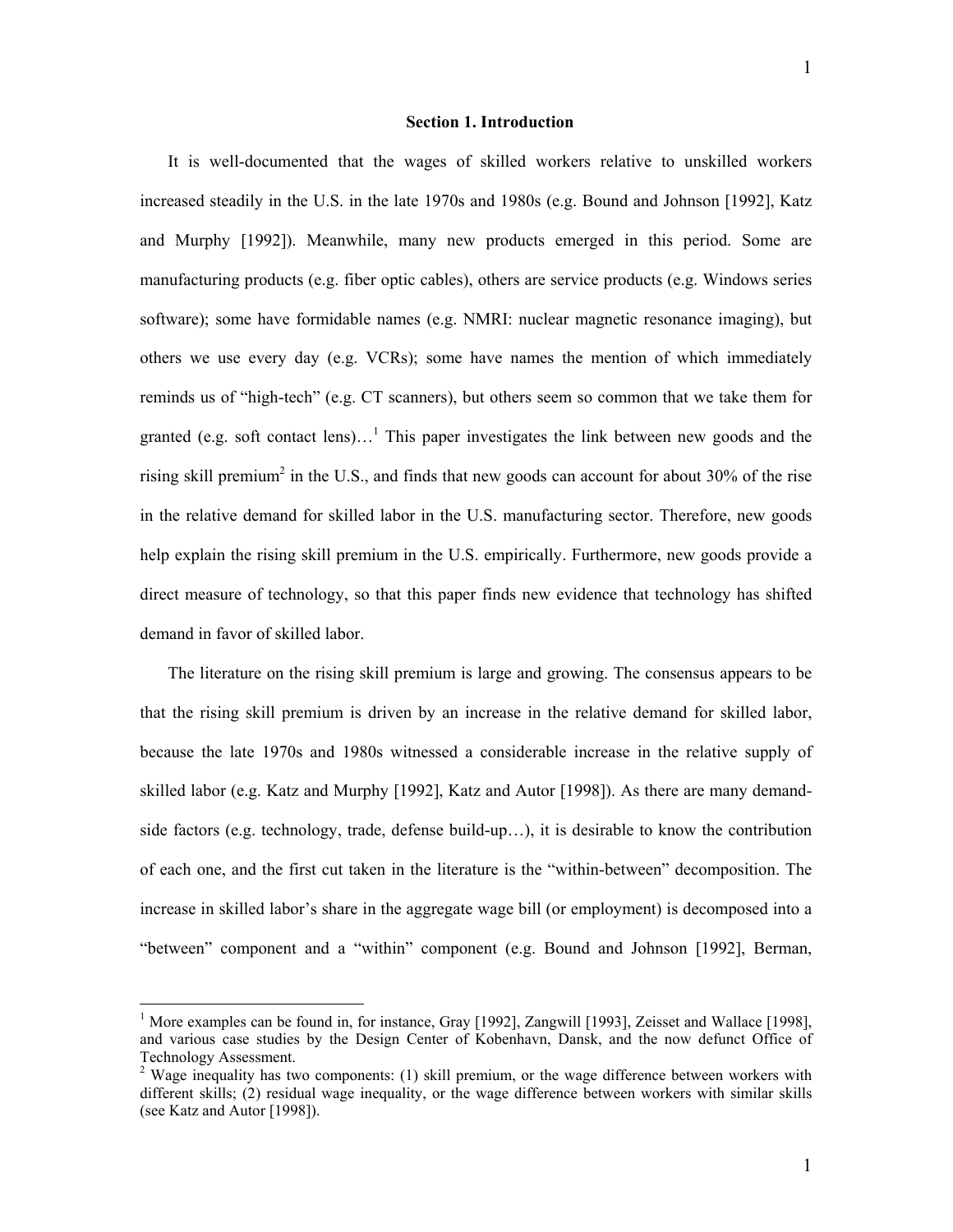<span id="page-3-1"></span>Bound and Griliches [1994], Autor, Katz and Krueger [1998]). The former arises from changes in sectoral shares in the aggregate wage bill (or employment), and is interpreted to measure the contribution of between-industry product demand shifts. The latter arises from changes in skilled labor's wage-bill (or employment) shares within each sector, and is interpreted to measure the contribution of within-industry skill upgrading. The roles of the various demand-side factors are then analyzed in this within-between framework. For example, trade and defense build-up are believed to be in the "between" component, and technology (e.g. skill-biased technological change or SBTC) in the "within" component. Since the "within" component is larger, technology is inferred to play a major role.

The natural next step is to measure technology directly and quantify its contribution. However, a direct measure for technology has remained elusive, and the attempts to establish a causal link between proxy variables for technology and higher wages for skilled workers have yielded mixed results. A number of studies document a strong cross-sectional correlation between the use of computers or automation technologies and higher wages or skill upgrading (e.g. Krueger [1993], Berman, Bound and Griliches [1994] and Autor, Katz and Krueger [1998]). DiNardo and Pischke [1997], however, discover an almost equally strong cross-sectional correlation between the use of pencils and higher wages for German workers, casting doubt on the inference that the use of computers leads to higher wages. In addition, Doms, Dunne and Troske [1997] find little correlation between skill upgrading and the adoption of factory automation technologies in their analysis of longitudinal plant-level data. This leads them to conclude that the cross-sectional correlation between the use of automation technologies and higher wages is due to the fact that plants with high-wage workforces are more likely to adopt thesetechnologies.<sup>4</sup>

<span id="page-3-0"></span><sup>&</sup>lt;sup>3</sup> Feenstra and Hanson [1999] find that trade also has a "within" component through outsourcing.<br> $\frac{4}{3}$  Autor. Ketz and Krugger [1008] find that lagged computer investment is strongly correlated.

<sup>&</sup>lt;sup>4</sup> Autor, Katz and Krueger [1998] find that lagged computer investment is strongly correlated with skill upgrading at the level of 2-digit industries (Table VII), and that workers' future use of computers on the job is strongly correlated with skill upgrading in the past (Table VI). While the former is consistent with the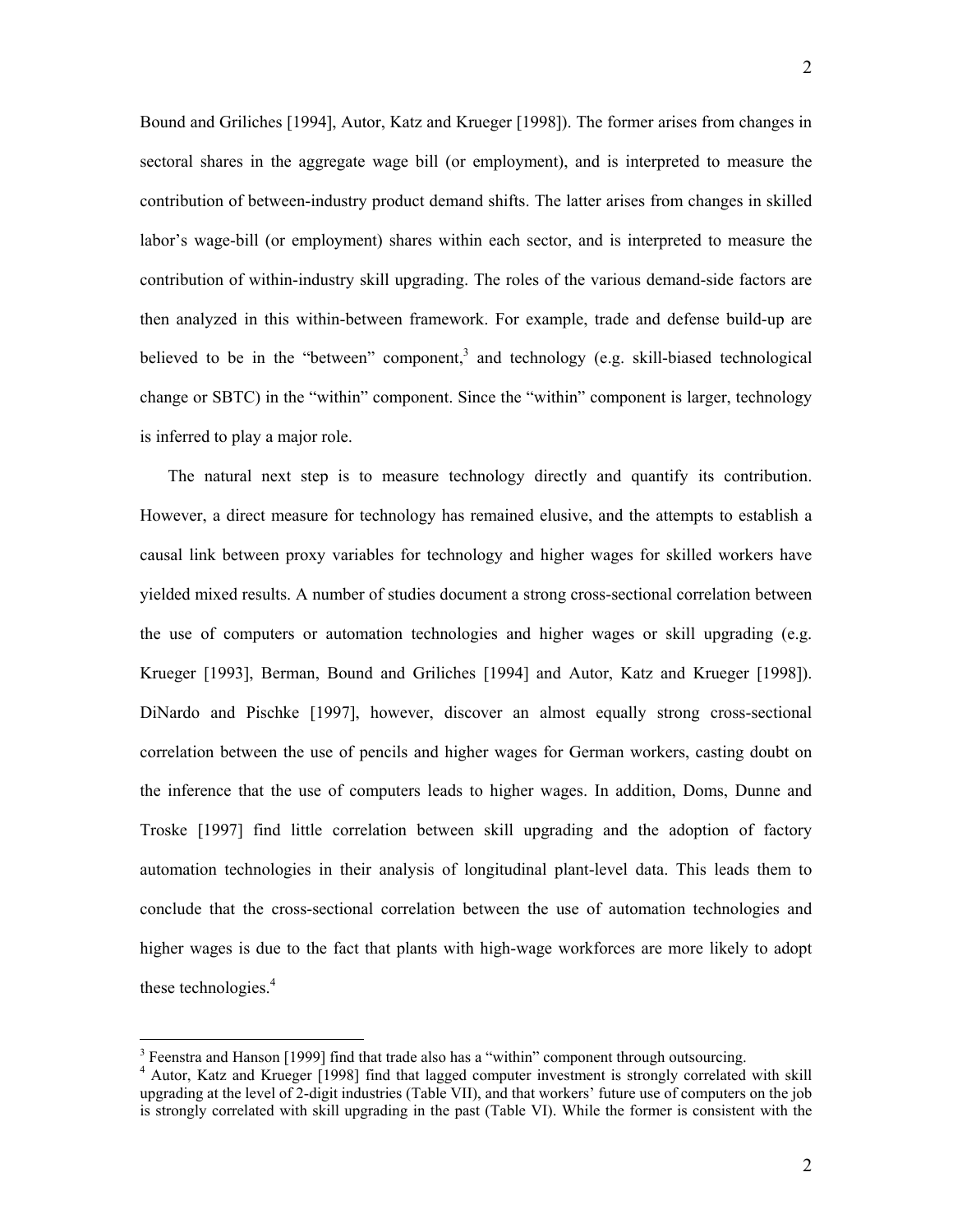Therefore, it seems both desirable and necessary to have a direct measure for technology (see, for instance, Berman, Bound and Machin [1998]). On the other hand, although the contribution of technology is believed to be in the "within" component *only*, the "between" component is still sizeable, and it is unclear what is driving it. Many studies examine the role of trade, and most of them find it small (e.g. Baldwin and Cain [1997]) or moderate (e.g. Feenstra and Hanson [1999])<sup>5</sup>[.](#page-4-0) Berman, Bound and Griliches [1994] examine the role of defense build-up and also find it limited.

In this context, the contribution of this paper is as follows. First, new goods and technology are intimately related because the creation of many new products would be impossible without technological progress (e.g. personal computers), and in many cases, technology manifests its impact on the production techniques through the use of new equipment (e.g. industrial robots).<sup>[6](#page-4-1)</sup> Thus technology (broadly interpreted) can be thought of as having two effects on the relative demand for skilled labor. The direct effect is through the creation of new goods (product innovation) with higher-than-average skilled-labor intensities. The indirect effect is to change the skilled-labor intensities of the *old* goods (process innovation). For example, the use of computers might have made the production of, say, chairs and tables, more skilled-labor intensive; this is the indirect effect. Furthermore, the production of computers themselves might also be more skilledlabor intensive than average; this is the direct effect. From this perspective, new goods provide a direct measure of technology, so that this paper finds new evidence that technology has shifted demand in favor of skilled labor. What's more, while the existing literature has mainly focused on the indirect effect of technology, this paper examines both effects.

notion that the use of computers in an industry leads to subsequent skill upgrading, the latter is consistent with the argument put forth by Doms, Dunne and Troske [1997].

<span id="page-4-0"></span> $<sup>5</sup>$  Other examples include Katz and Murphy [1992], Lawrence and Slaughter [1993] and Borjas, Freeman and Katz [1997]. Leamer [1996], however, finds the role of trade to be larger.</sup>

<span id="page-4-1"></span> $6$  Here, "technology" is to be broadly interpreted: a good idea (e.g. fast food) is a form of technological progress, as is automation.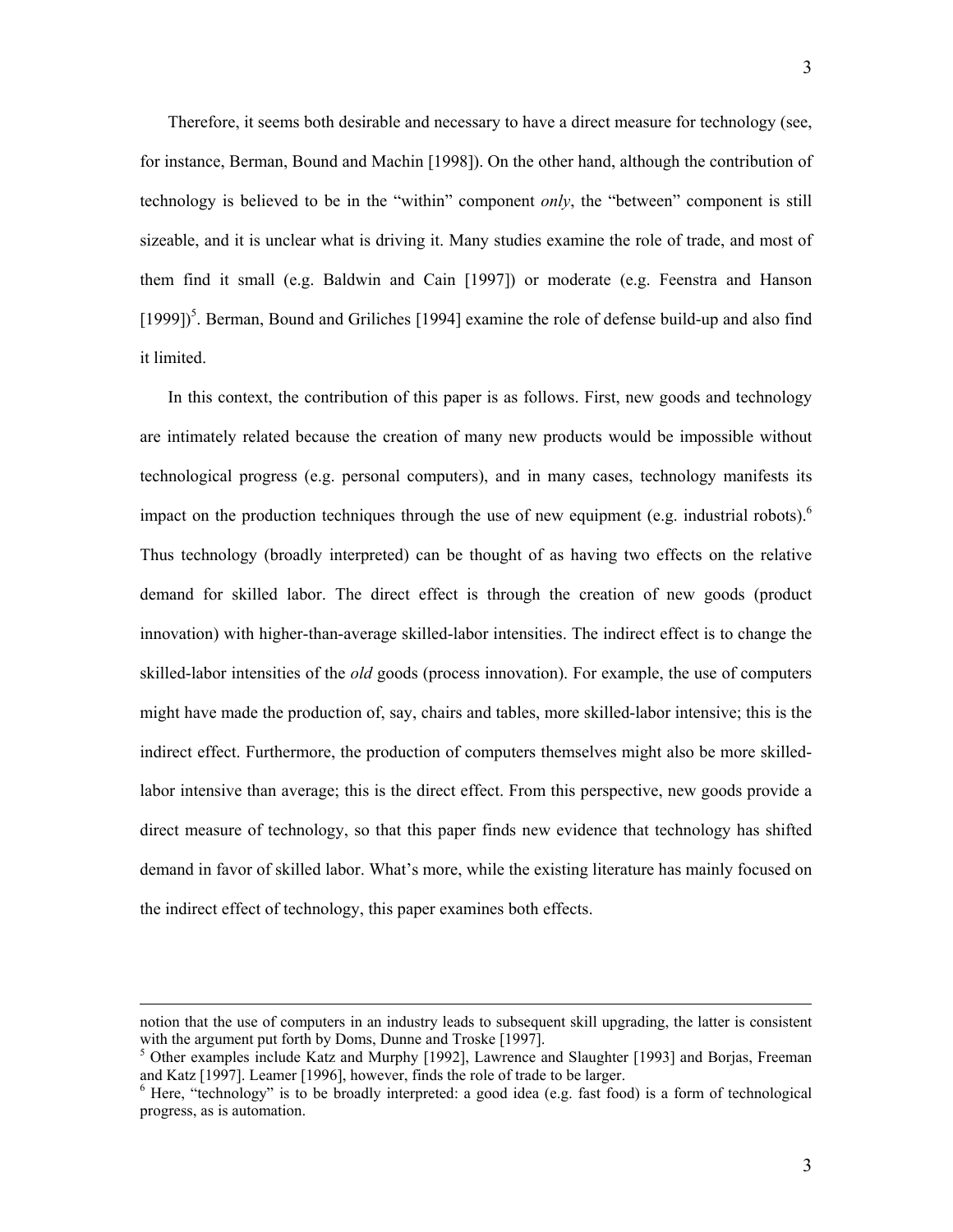Second, new goods are a demand-side factor, and its contribution has a sizeable "between" component because their creation expands skilled-labor intensive sectors; in other words, the role of technology is not limited to the "within" component. Therefore, the "within" and "between" components are not mutually exclusive, as the contributions of demand-side factors could show up in both. A similar point is made in Feenstra and Hanson [1999] who show that trade has a sizeable "within" component via outsourcing.

Thirdly, new goods increase the relative demand for skilled labor by using it more intensively than old goods. This is because following the creation of the new goods, demand is shifted away from all the old goods towards them, so that the production of the old goods contracts, releasing both skilled and unskilled labor. Since the new goods are more skilled-labor intensive, they demand a higher proportion of skilled labor compared with the factors released by the old sectors, creating excess relative demand for skilled labor and pushing up its relative wage. Therefore, new goods can be a valid theoretical explanation for the rising skill premium if, on average, they are more skilled-labor intensive than the old goods (see Xiang [2002]). This paper finds a systematic way to identify and measure new goods in the U.S. manufacturing sector in the late 1970s and 1980s.

Finally, the contribution of new goods is quantitatively significant: the average skilled-labor intensity of new goods exceeds that of old goods by over 40%, and new goods could account for about 30% of the rise in the relative demand for skilled labor. This finding is robust to the measurement approaches and the definitions of new goods used. Furthermore, even within 4-digit industries, new goods are slightly more skilled-labor intensive than old goods (by about 4%).

Although new goods are a result of technological innovation, they represent product innovations, a concept distinct from SBTC, which is a form of process innovation (i.e. the change in the production techniques of existing products). This distinction is meaningful. For example,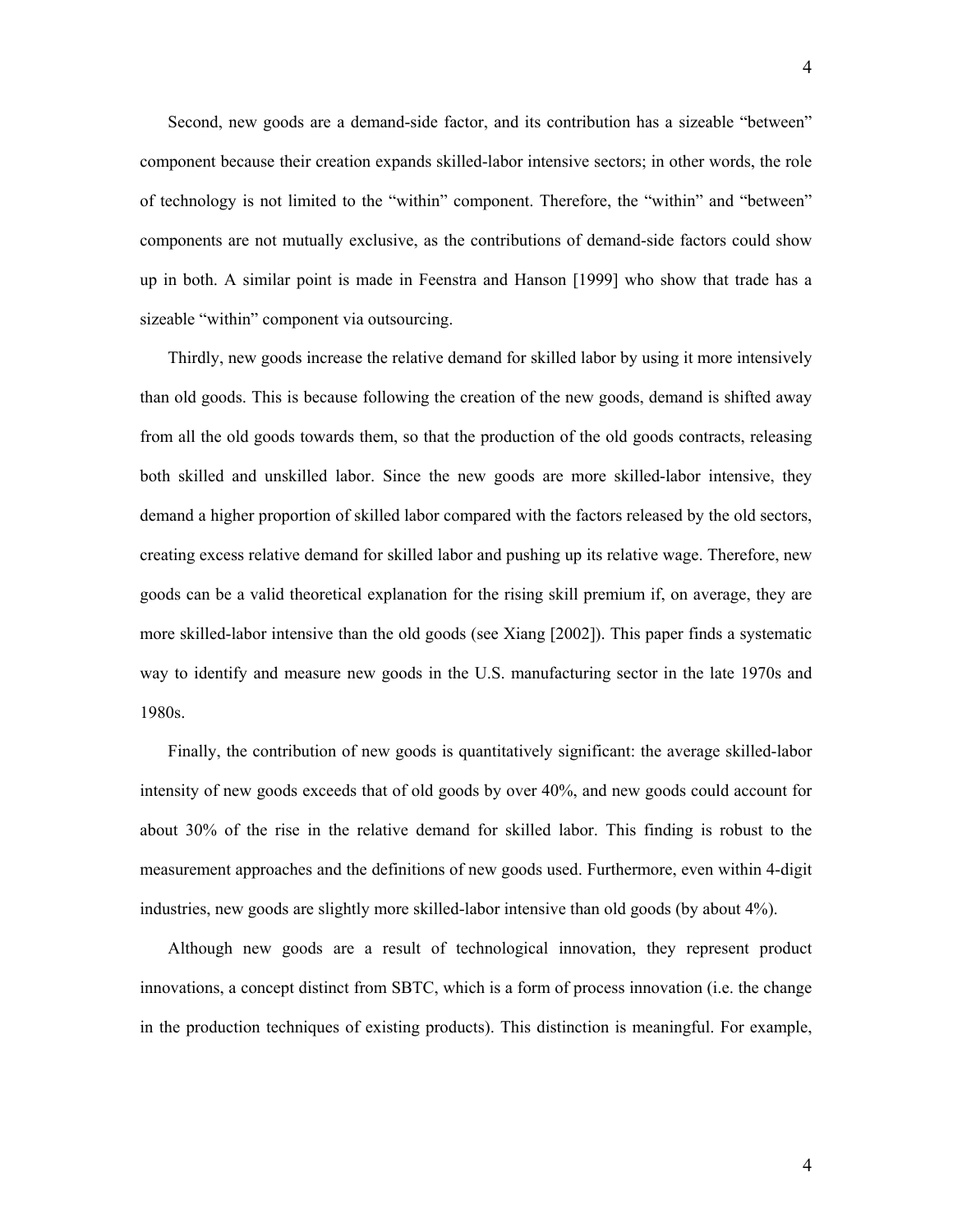product and process innovations may have different welfare implications.<sup>7</sup> Suppose both new goods and SBTC occur with no change in total-factor productivity (TFP); then in both cases, the relative wage of unskilled workers falls. However, in the case of new goods, the welfare of unskilled workers might nonetheless increase due to an expanded set of consumer products, whereas in the case of SBTC, their welfare declines. On the other hand, from a historical point of view, the contribution of new goods might not be limited to the late 1970s and 1980s, just like SBTC.<sup>[8](#page-6-1)</sup> For example, abundant anecdotal evidence suggests that product innovation has been an integral part of people's daily lives since the 1950s: commercial jet planes and TVs in the late 40s and 50s, liquid paper in the 50s, disposable diapers in the 60s, fast food in the late 60s and 70s, Post-It notes and video games in the 70s, VCRs in the late 70s and 80s, and CD players in the  $80s^9...$ 

The analytical framework of the paper is straightforward. The change in the relative demand for skilled labor is decomposed into three components: the effects of new goods, and the "between" and "within" components of the old goods. The first component measures the direct effect of new goods and technology, and their indirect effect is a portion of the third component. This portion can then be identified by a regression (Berman, Bound and Griliches [1994]) and a linear decomposition (Feenstra and Hanson [1999]).

The organization of the paper is as follows. Section 2 discusses the identification of the new goods in detail, and Section 3 discusses their measurement and presents some summary statistics. Section 4 measures the direct effect of new goods and technology, and Section 5 measures their indirect effect. Finally, Section 6 concludes and discusses possible agendas for future research.

<span id="page-6-0"></span><sup>&</sup>lt;sup>7</sup> See Bresnahan and Gordon [1997] or Trajtenberg [1990] for an in-depth discussion of the welfare implications of new products.<br><sup>8</sup> See, for example, Autor and Katz [1998] and Goldin and Katz [1998] for the historical roles of SBTC.

<span id="page-6-2"></span><span id="page-6-1"></span>

<sup>&</sup>lt;sup>8</sup> See, for example, Autor and Katz [1998] and Goldin and Katz [1998] for the historical roles of SBTC.<br><sup>9</sup> These examples are taken from Jenkins [1977], Miller and Nowak [1977], Marty [1997] and Haven [1994].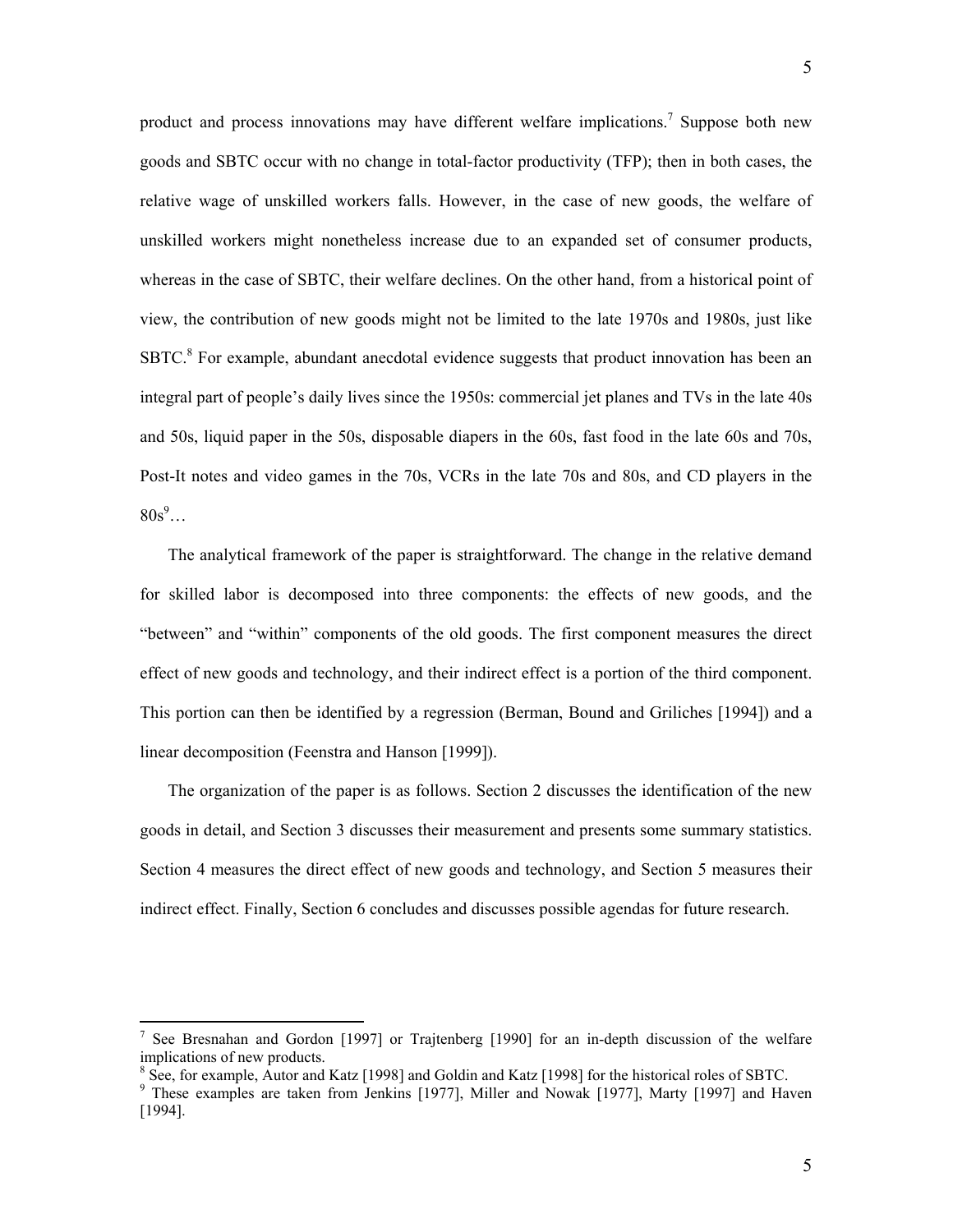#### **Section 2. Identification**

Before the significance of new goods can be measured, they need to be identified. A case study of a few industries is inadequate, not only because every new product matters for the relative demand for skilled labor, but also because the choice of industries might create bias. For instance, choosing skilled labor-intensive industries tends to find new goods more skilled-labor intensive than they actually are, other things equal. On the other hand, looking at patent data does not work, either, because a single new product may have many patents (e.g. according to Trajtenberg [1990], the CT scanner has 456 patents scattered in over 75 patent subclasses), and there is also no good mapping between the classification of patents and the SIC (Standard Industrial Classification) system (see Trajtenberg [1990] for more details).

This paper identifies the new goods by comparing the product listings of the 1987 SIC manual and the 1972 SIC manual. For each 4-digit industry, the SIC manuals contain a few lines of description and a list of the products the industry produces. When the manual was revised in 1987, new entries appeared in the list, and these new entries are candidates for identification as new products. Take industry 3357, "drawing and insulating of nonferrous wire", as an example. In the 1972 SIC manual, the list of products is:

 Automative and aircraft wire and cable, nonferrous; Cable, nonferrous: bare, insulated, or armored-*mfpm*; Coaxial cable, nonferrous; Communication wire and cable, nonferrous; Magnetic wire, insulated; Shipboard cable, nonferrous Signal and control cable, nonferrous Weatherproof wire and cable, nonferrous Wire, nonferrous: bare, insulated, or armored-*mfpm* 

whereas the list in the 1987 SIC manual is longer:

\*Apparatus wire and cord: made in wire-drawing plants Automative and aircraft wire and cable, nonferrous; Cable, nonferrous: bare, insulated, or armored-*mfpm*; Coaxial cable, nonferrous; Communication wire and cable, nonferrous;

\*Cord sets, flexible: made in wiredrawing plants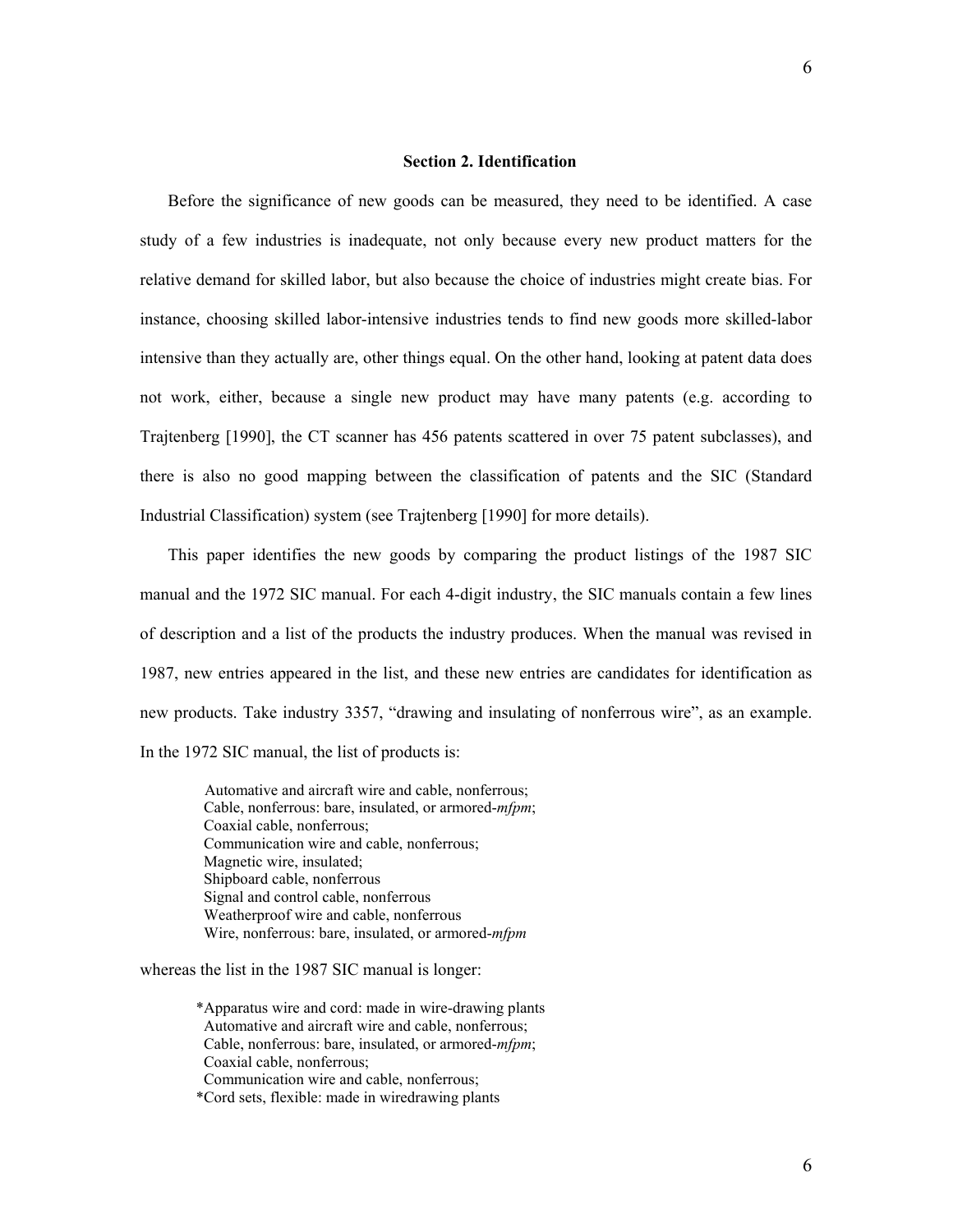\*Fiber optic cable Magnetic wire, insulated; Shipboard cable, nonferrous Signal and control cable, nonferrous Weatherproof wire and cable, nonferrous \*Wire cloth, nonferrous: made in wiredrawing plants \*Wire screening, nonferrous: made in wiredrawing plants Wire, nonferrous: bare, insulated, or armored-*mfpm* 

The five new entries in the 1987 manual are marked here with a star "\*".

Among the 11,809 manufacturing products listed in the 1987 manual, 8,311 have identical entries in the 1972 manual. The remaining 3,498 products can be classified into 4 groups. A product is in Group 1 if the spelling of its name is close to an entry in the 72 SIC manual, and the difference in spelling does not justify having them as different products. Examples include "caulking hammers"(87) vs. "calking hammers"(72), "syrup"(87) vs. "sirup"(72), "guns over 30 mm…"(87) vs. "guns more than 30 mm…"(72), "…(explosives)"(87) vs. "…(explosive)"(72) and "meal, blood"(87) vs. "blood meal"(72)… This group has 1,383 products. As regards the products in Group 2, their names are identical to some 72-SIC-manual entries except for clarifications. Examples include "Acid oil, produced in petroleum refineries"(87) vs. "acid oil"(72), "dresses, hand knit" (87) vs. "dresses, hand knit: for the trade" (72) and "hot water heaters, household: including non-electric" (87) vs. "hot water heaters, household" (72)... There are 791 products in this group. Group 3 contains the products that have minor differences in their names with some 72-SIC-manual entries. Examples include "cabinets, office: except wood"(87) vs. "cabinets, office: metal"(72), "menus, except lithographed or gravure printed" (87) vs. "menus, letter press and screen printing" (72) and "food containers, sanitary: except folding" (87) vs. "food containers, liquid light, sanitary" (72)… A total of 499 products are in this group. Finally, Group 4 contains the remaining 825 products, which have major differences in their names. Examples include "dietary supplements, dairy and nondairy base", "pregnancy test kits", "correction fluid", "multimedia education kits", "fiber optic strands", "microwave ware, plastics", "video game machines, except coin-operated" and "treadmills"…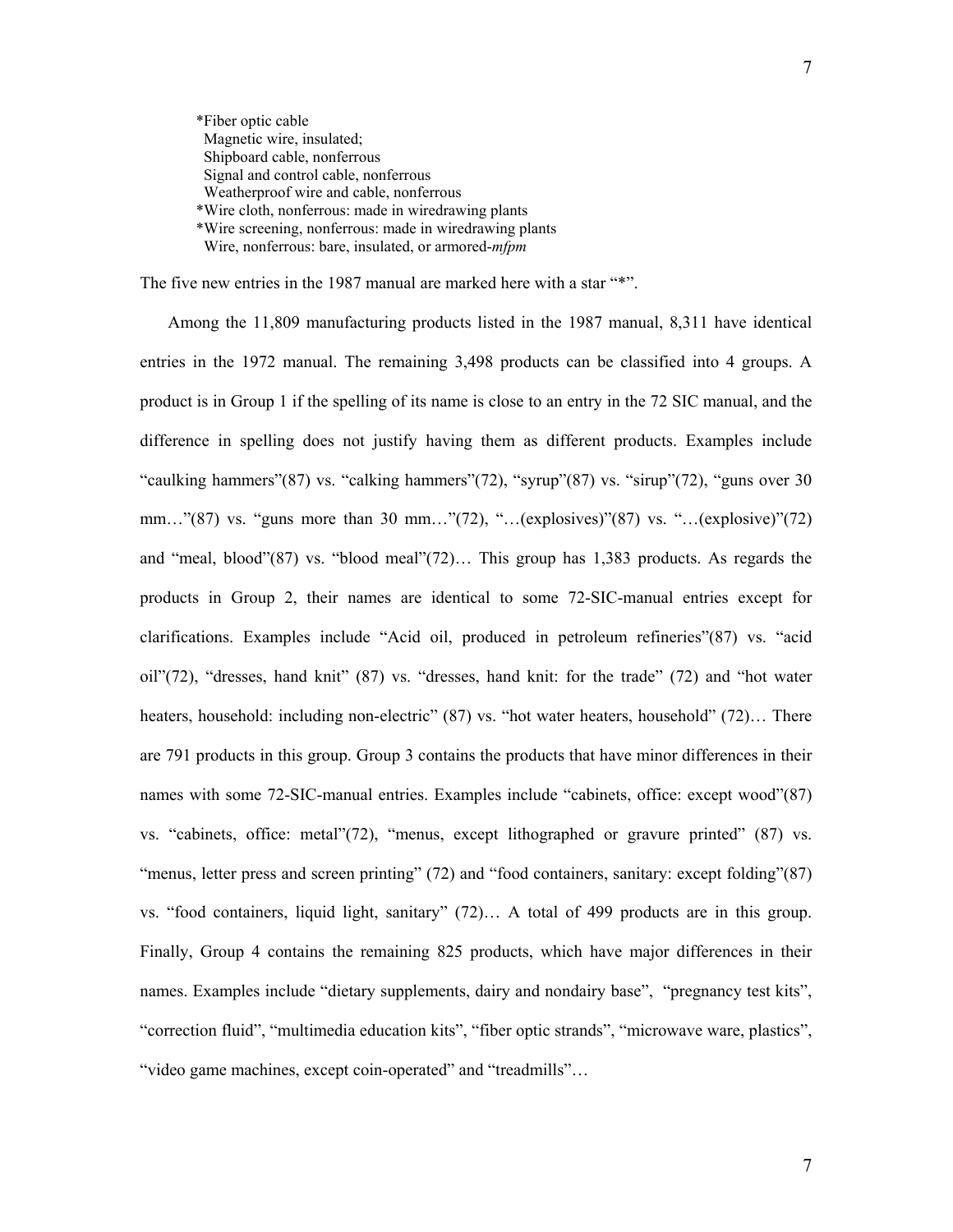The purpose of the classification is to try to control for measurement errors. First, a product could have different but equivalent names, as those in Group 1, and it is inappropriate to identify one name as representing a different product from the other. Second, an 87-SIC-manual entry could have a new name because its name was modified for the purpose of clarification. If this is the case, then the entry should not be considered as representing a new product. Group 2 is meant to include all the products that fall into this category. For the remaining products, they could have new names either because they are new entries, or because their names are modified. In the latter case, the entry seems less likely to represent a new product, and Group 3 contains the products that seem to fall into this category. Given these considerations, the most accurate definition of new goods is to include only the products in Group 4 (the narrow definition). Having the products in both Groups 3 and 4 as new goods (the broad definition) yields similar results, as shown in Sections 4 and 5.

It is worth emphasizing that the purpose of the exercise is not to identify each and every one of the new manufacturing products, but to get a reasonable proxy to the population of these new products. The logic is simply that, if the product list of an SIC manual is a good representation of the population of products in the U.S. economy at one point in time, then the change in the underlying population should be well reflected in the change of the lists.<sup>10</sup> On the other hand, the change of the product lists may over-represent the change of the population of products if, for whatever reason, products are not consistently named in the two lists. This issue is at least partially addressed by the classification and robustness checks mentioned earlier. Furthermore, anecdotal evidence suggests that many of the products in Group 4 are indeed new. Examples include those in Section 1 and above, plus "positron emission tomography (PET) scanner", "personal computers", "disc players, compact", "pagers (one-way)", "cellular radio telephones"

<span id="page-9-0"></span><sup>&</sup>lt;sup>10</sup> Private conversation with staff members of the U.S. census Bureau confirms that this approach is a sensible way to identify new products.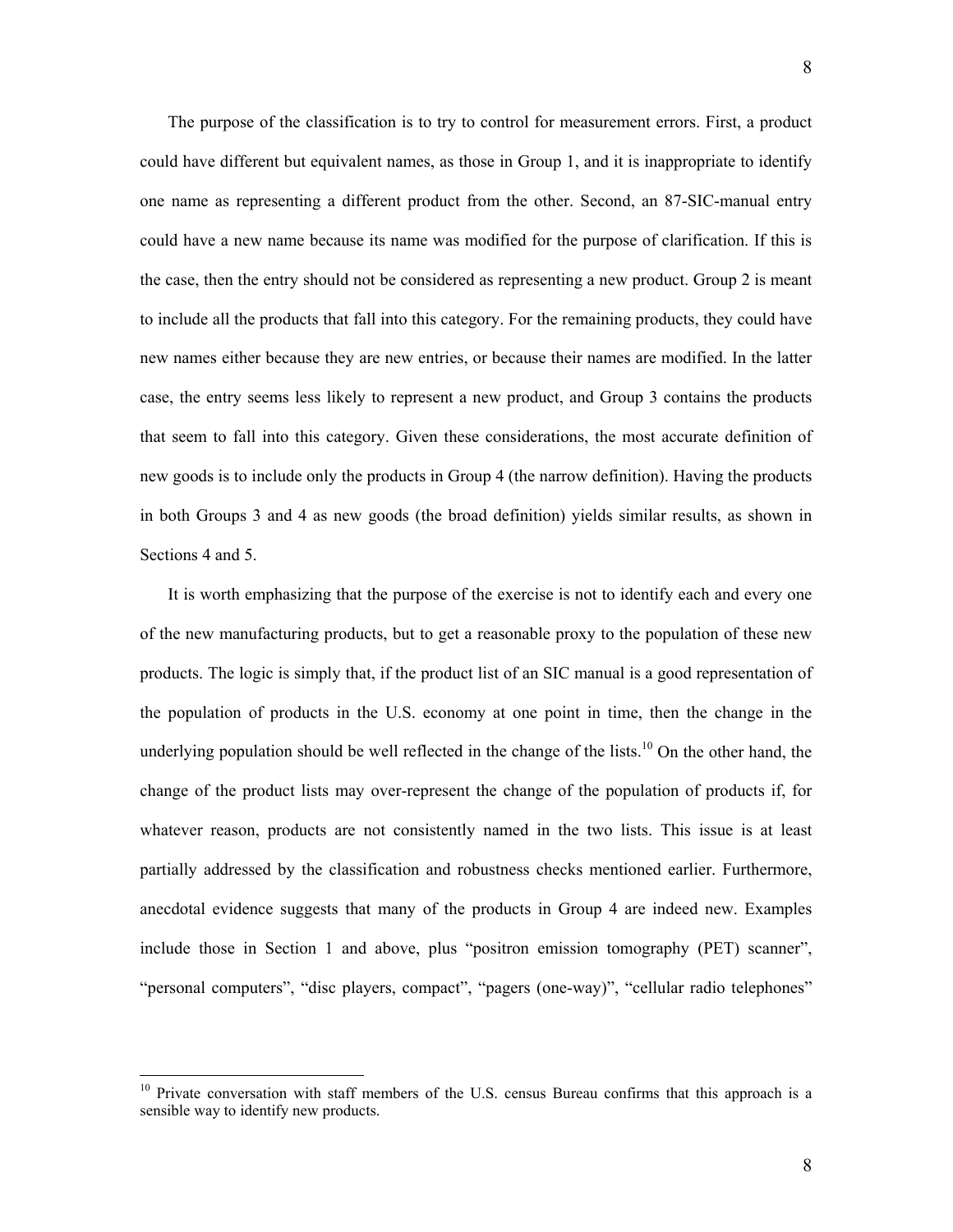and "cable television equipment"… Finally, more evidence can be found after the new products identified in this way are measured.

# **Section 3. Measurement**

## **3.1. The Three Approaches**

Ideally, the data for the new goods would consist of factor payments and output of each individual product. However, such data is difficult to come by, and so imputation is necessary. Three different approaches are taken: 4-digit counting, 4-digit matching and 5-digit matching, with the approach further down the list yielding data closer to the ideal scenario.

In the 4-digit counting approach, the imputation is based on the ratio of the number of new goods in a 4-digit (87) SIC industry to the total number of (87) SIC manual products listed for this industry, and this ratio (denoted by *ngratio*) is the proportion of industry output and factor payments assigned to the new products. For example, if 10 products are listed for an industry and 2 of them are identified as new, and the industry pays \$300 to skilled workers and \$200 to unskilled workers and produces \$1000 worth of output, then *ngratio* is 0.2, and the output of new goods is imputed to be \$200, and the payments to skilled and unskilled workers employed in the production of these new goods imputed to be \$60 and \$40, respectively.

This approach is straightforward and it seems plausible to expect that as *ngratio* gets higher, new goods account for a higher proportion of the industry output and factor payments. However, this approach assumes that: (1) the value of output does not vary across products within the same industry (Assumption 1); (2) the shares of factor payments in output do not vary across products within the same industry and neither do skilled-labor intensities (Assumption 2). Both assumptions are likely to fail, and therefore imposing them leads to measurement errors.

The 4-digit matching approach controls for the measurement errors caused by imposing Assumption 1 by matching the new goods (SIC manual products) to the 7-digit products in the 1992 Census of Manufactures (CM) and Current Industrial Report (CIR). Because the (gross)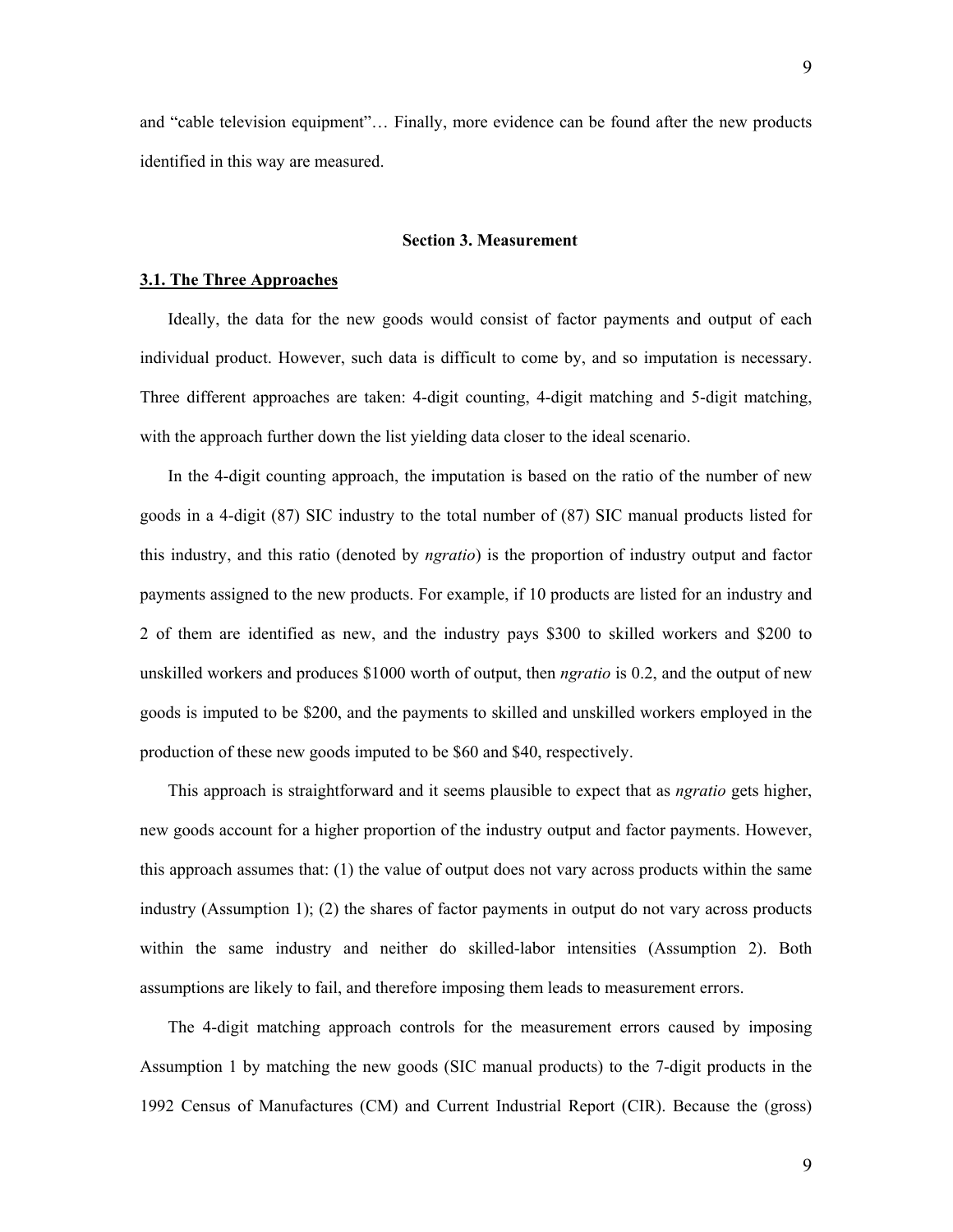output (i.e. value of shipments) data of these 7-digit products is available, the new goods' output need not be imputed anymore. Then for each (4-digit) industry, the variable *ngratio* can be computed as the share of new goods in this industry's (gross) output, and the new goods' factor payments can be imputed in the same way as in the 4-digit counting approach but using this new definition of *ngratio*. Matching products between two different sources (SIC manuals and CM/CIR) might introduce additional measurement errors, and so the following two paragraphs briefly discuss the 92 CM/CIR coding system and the matching process. For more details, see the data appendix (Appendix 1).

The coding system of the 92 CM/CIR is based on the SIC classification system as defined by the 87 SIC manual. The manufacturing products are each assigned a 7-digit code and then grouped into product classes (the first 5 digits of the 7-digit codes), and product classes are grouped into industries (the first 4 digits) so that the coverage of the group is progressively narrower with the successive addition of digits (see Table 3.1 for an example). The body of 7 digit codes in the 92 CM/CIR has about 11,000 items, a disaggregation level comparable to that of the product listing of the 87 SIC manual.

As a result, the matching is feasible although non-trivial. It is feasible because the product coding system of the 92 CM/CIR is based on the 87 SIC manual, and oftentimes the matching is straightforward. For instance, "Heads-up display (HUD) systems, aeronautical" is matched to "Airborne navigation heads-up display (hud) systems" (CIR 3812269), and "Optical scanning devices, computer peripheral equipment" matched to five CIR products: "computer optical scanning bar code devices" (3577114), "computer optical scanning OCR equipment" (3577116), "computer optical flat bed scanners" (3577118), "computer optical hand held scanners" (3577122) and "other computer optical scanning devices other than bar code or OCR devices" (3577124). However, such a straightforward matching by product names is not always feasible, and the help of the industry analysts at the U.S. Census Bureau was sought (for about 250 out of 825 products). For example, "Hydrostatic drives (transmission)" is matched to "Aerospace-type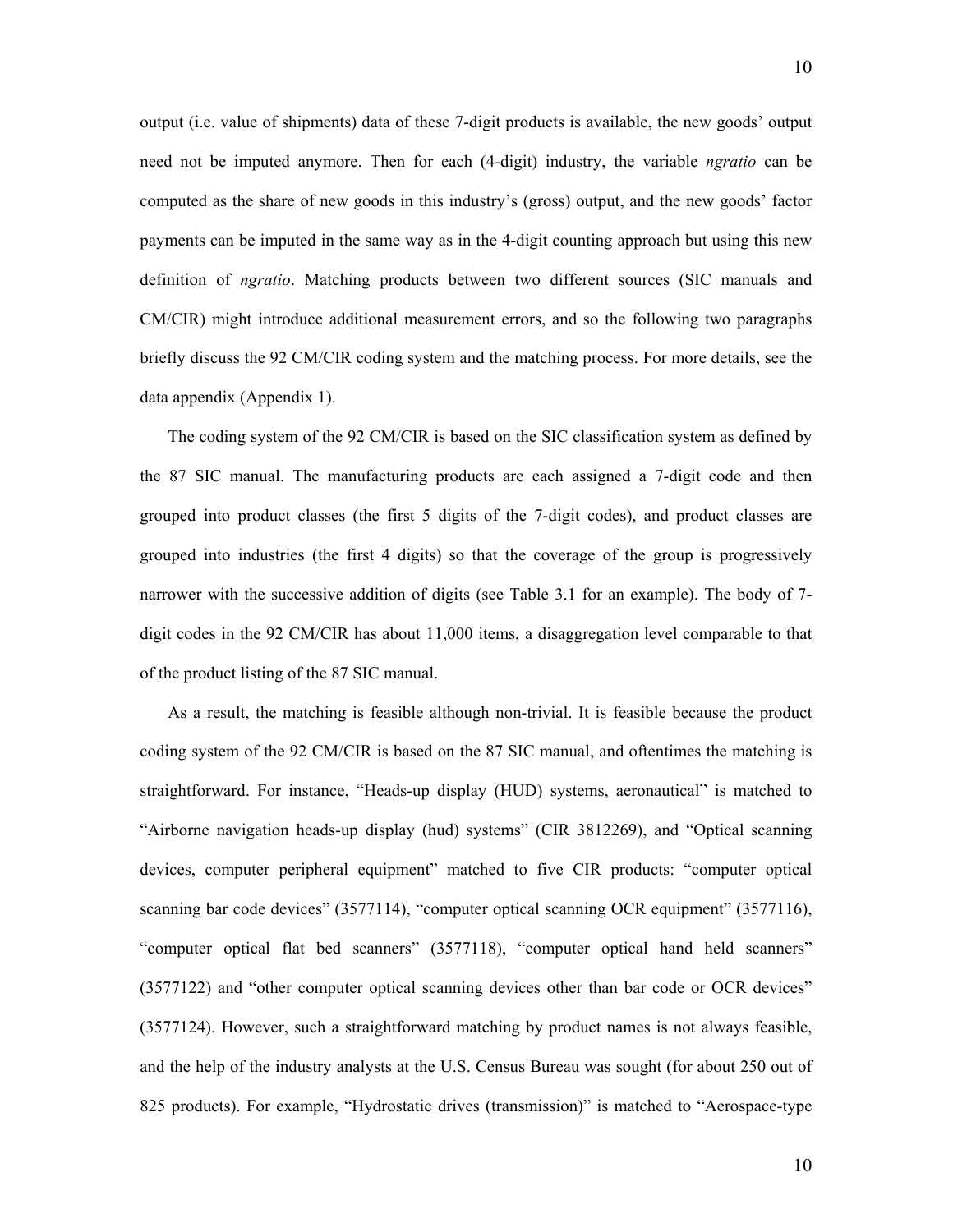hydraulic fluid power motor packages, motor/gearbox, motor/valve, motor/generator, and similar combination units" (CIR 3594687). Therefore the additional measurement errors that the matching process introduces are likely to be much less severe than those caused by imposing Assumption 1.

Unfortunately, the most disaggregated factor payments data in the 92 CM is at the 5-digit (product class) level, and so the measurement errors caused by imposing Assumption 2 can only be partially controlled for by having *ngratio* as the share of the new goods in the gross output of a product class and then imputing the new goods' factor payments within the product classes. In other words, the skilled-labor intensities could vary across (5-digit) product classes within the same (4-digit) industry, but they are identical for all the (7-digit) products within the same product class. This is the 5-digit matching approach. Although this is the most accurate of the three approaches, it is not always feasible because each CM uses a different coding system at the 5- and 7-digit levels,<sup>11</sup> and CM data is available only every five years (years ending in 2 and 7). Therefore, most of the empirical analysis is based on 4-digit matching, and robustness checks using the other two approaches are performed whenever possible. As will become clear, these three approaches generate similar results, which is perhaps surprising given their differences.

# **3.2. Indirect Evidence for Identification**

1

Measuring the new goods provides a piece of indirect evidence for their identification. A remarkable feature of many new products is that the first couple of years after their introduction are often characterized by declining prices and rising sales in quantity, probably due to increasing supply (see Gordon [1990] for the case of electrical appliances such as  $VCRs<sup>12</sup>$ , microwave ovens and TV sets, Trajtenberg [1990] for head CAT scanners, and Brynjolfsson [1997] for mainframe computers). Do the new goods identified in Section 2 also have this property? The answer is a

<span id="page-12-0"></span><sup>&</sup>lt;sup>11</sup> The CM coding system at the 4-digit level is defined by the SIC manual. However, since the SIC manual does not define 5- and 7-digit codes, a set of them is created for each CM and can change substantially from one CM to another.

<span id="page-12-1"></span><sup>&</sup>lt;sup>12</sup> An illustrative anecdote in Gordon [1990] is that the price of a "Type B" VCR fell from \$1500 to \$600 between 1982 and 1985, and then to \$275 in 1986.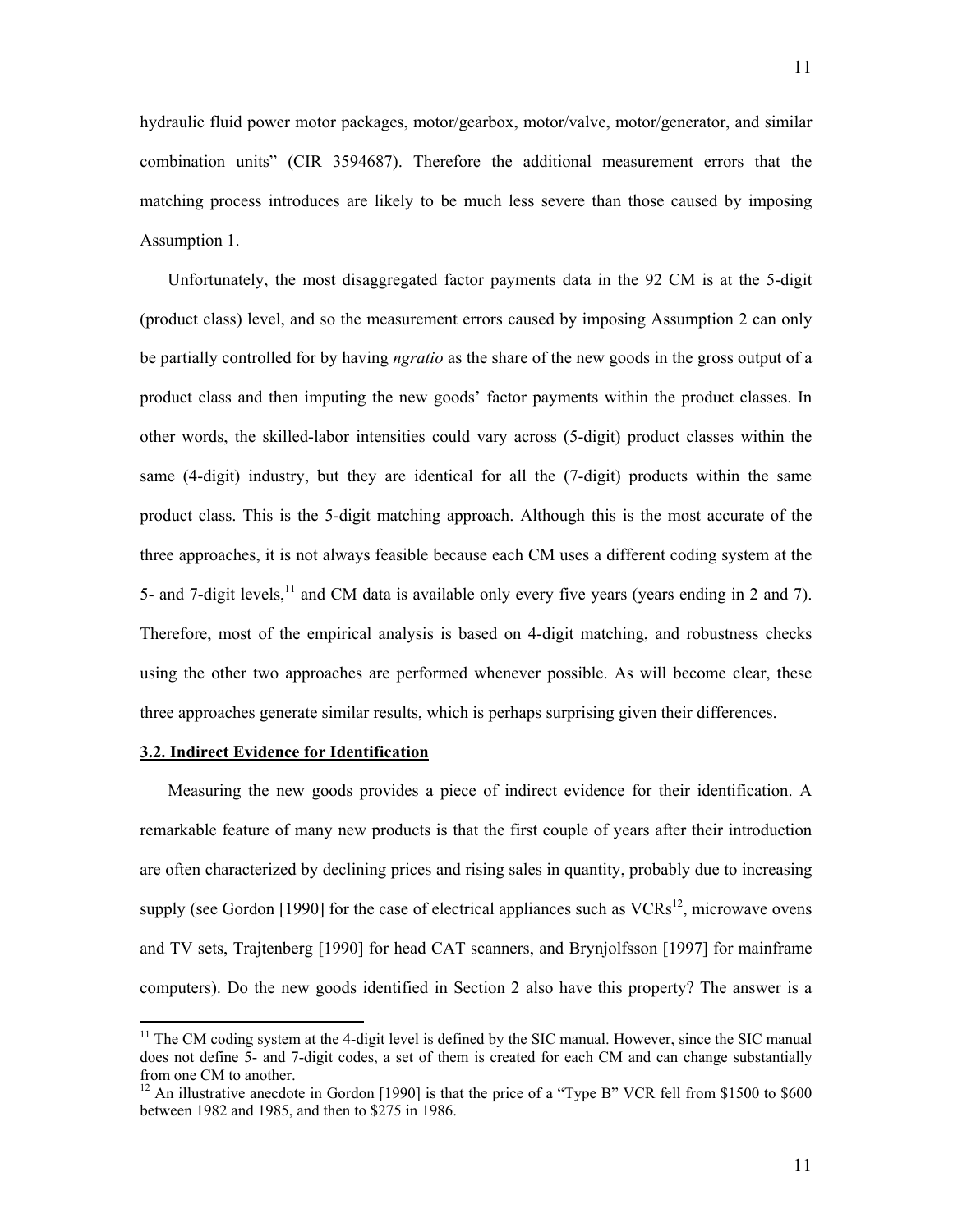clear "yes." Assuming that *ngratio* is time-invariant, and using the 4-digit matching data, Figure 3.1 shows that the average price of the new goods falls between 1979 and 1994 despite a clear upward trend of the average price of the entire manufacturing sector. Figure 3.2 shows that during this period, the new goods' share in real manufacturing net output (i.e. value added) steadily increases.

#### **3.3 Some Summary Statistics of** *ngratio*

First, as reported in Table 3.2, *ngratio* is positive for 257 out of 458 4-digit (87 SIC) industries, $^{13}$  $^{13}$  $^{13}$  suggesting that new goods are widespread. For each 2-digit industry group, the numbers of 4-digit industries with some new goods are reported in the  $3<sup>rd</sup>$  column of Table 3.3, and the total numbers of 4-digit industries in the  $2<sup>nd</sup>$  column. New goods are present in all 2-digit industry groups except 21, tobacco and related products.

Second, *ngratio* has a large variation with a mean of 0.11 and a standard deviation of 0.18 (see Table 3.2), and this feature also holds for all 2-digit industry groups except 21 (see the  $4<sup>th</sup>$ column of Table 3.3). In all cases, the standard deviations of *ngratio* normalized by the means exceed 1. For the sake of comparison, the normalized standard deviation for the uniform distribution over [0,1] is about 0.58. To further illustrate the point, Figure 3.3 plots the histogram of *ngratio* for the 4-digit industries in industry group 38. The numbers of observations at both ends of the distribution are large.

Thirdly, new goods tend to be concentrated in large industries because they account for 7% (825/11,809) of the number of manufacturing products listed in the 87 SIC manual but roughly 12% of the manufacturing (nominal) net output in 1992 (see the last column of Table 3.4). Also, the correlation coefficient between *ngratio* and (nominal) net output is about 0.04 (see Table 3.5).

Finally, *ngratio* is strongly and positively correlated with the skilled-labor intensity, measured as the ratio of non-production workers' (skilled labor) compensation to production workers' (unskilled labor) compensation (see, for instance, Berman, Bound and Griliches [1994]

<span id="page-13-0"></span><sup>&</sup>lt;sup>13</sup> Industries 2064 (candy) and 2067 (chewing gum) are merged.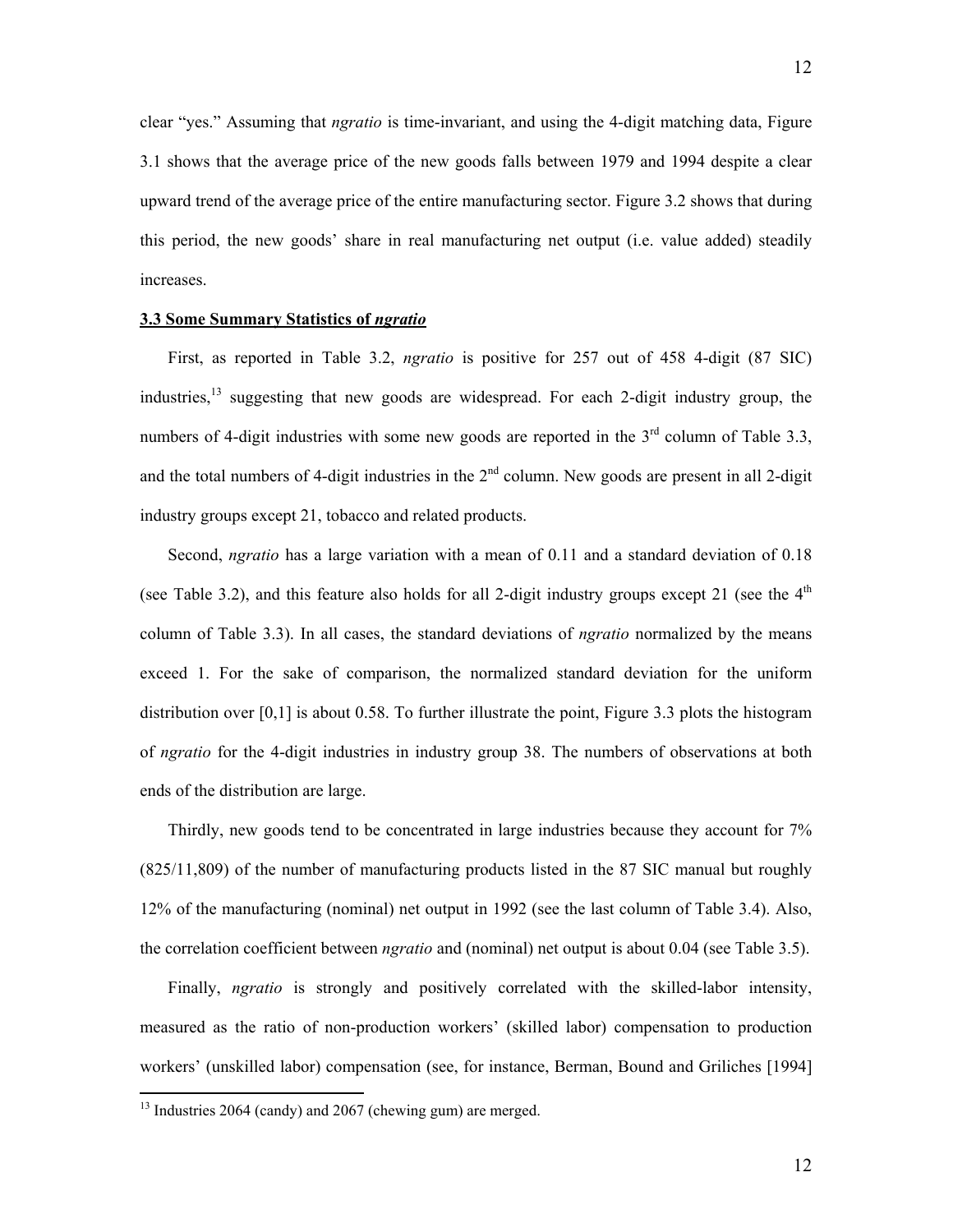The correlation coefficient is a significant 0.26 for 1992, as shown in Table 3.6. To further illustrate the point, Figure 3.4 plots the skilled-labor intensities of the 4-digit industries against *ngratio* for 1992. Also plotted is the regression line with the skilled-labor intensity as the dependent variable, and its slope is about 0.9 (significant). This suggests that new goods tend to be concentrated in skilled-labor intensive industries.<sup>15</sup>

13

These properties are robust to both the measurement approaches used and to the end years chosen. When the 4-digit counting approach is used, new goods appear in 257 of the 458 4-digit industries with a mean of 0.10 and a standard deviation of 0.16 (Table 3.2). For 1992, the correlation coefficient between *ngratio* and net output is 0.07 (Table 3.5) while that between *ngratio* and skilled-labor intensities is a significant 0.33 (Table 3.6). When the 5-digit matching approach is used, new goods appear in 492 of the 1250 5-digit product classes.<sup>16</sup> have a mean of 0.10 and a standard deviation of 0.23. The correlation coefficient between *ngratio* and output is 0.04, while that between *ngratio* and skilled-labor intensities is 0.08. The variations of *ngratio* under both measurement approaches are also large within each 2-digit industry group, as reported in the rest of Table 3.3. On the other hand, while using either the 4-digit matching or the 4-digit

<span id="page-14-0"></span><sup>&</sup>lt;sup>14</sup> Berman, Bound and Griliches [1994] show that the production/non-production worker distinction closely mirrors the distinction between blue- and white-collar occupations, which, in turn, closely reflect an educational classification of high school/college. Krueger [1997] shows that the raw correlation between average education and the share of production workers is –0.61 at the 1980 three-digit Census Industry

<span id="page-14-1"></span> $^{15}$  In Figure 3.4, (1) to show the details better, only the observations with skilled-labor intensities below 3 are included (this excludes 5 observations); (2) above the regression line is a collection of high-skilledlabor-intensity and high-*ngratio* industries from industry groups 35 (industrial machinery and equipment), 36 (electronic and other electric equipment) and 38 (instruments and related products), and below the regression line is a collection of high-*ngratio* industries with medium to low skilled-labor intensities from such industry groups as 20 (food and kindred products) and 30 (rubber and miscellaneous plastics products).<br><sup>16</sup> This is a mixture of 1201 5-digit classes, 48 4-digit industries and 1 aggregation group of 5-digit product

<span id="page-14-2"></span>classes. Among the 1449 5-digit product classes in the 1992 CM, 75 have their data withheld, and 48 4 digit industries contain at least one of them. All the 5-digit product classes in these 48 4-digit industries are dropped, and the rest combined with these 48 4-digit industries. On the other hand, product classes 32297 and 32298 are aggregated to be consistent with the 1993 CIR.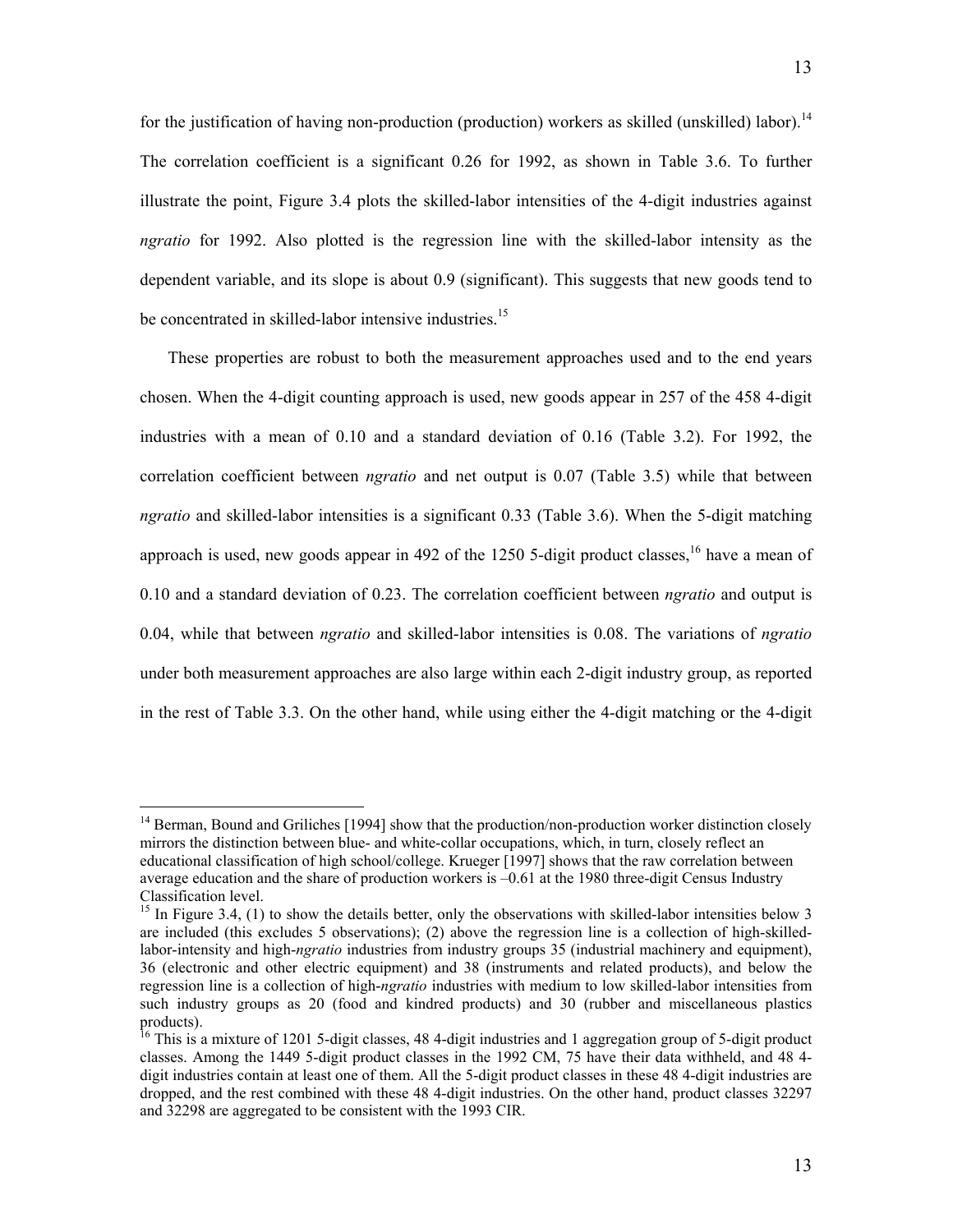counting approach but using 87, 89 or 94 as the end years, similar results are obtained, as shown in the rest of Tables  $3.4 \sim 3.6$ .

# **Section 4. The Direct Effect of Technology: New Goods**

Two frameworks can be used to measure the contribution of new goods to the increase in the relative demand for skilled labor. Framework A is based on the standard within-between decomposition using wage bills (e.g. Berman, Bound and Griliches [1994]) and (indirectly) measures the relative demand for skilled labor by its share in the aggregate wage bill. Framework B is based on the theoretical framework of Xiang [2002] and (directly) measures the relative demand for skilled labor by calculating the average skilled-labor intensity. Although these two frameworks yield similar results as far as the effects of new goods are concerned, Framework A might under-estimate the contribution of between-industry product demand shifts because it makes the inference without using any information on sectoral output. The structure of Framework A and its results are presented first, followed by the structure and results of Framework B. The differences between these two frameworks are also discussed.

#### **4.1. Framework A: Structure**

Denote skilled labor's share in the aggregate wage bill by  $\mu^w$ . Let *z* index the sectors,  $m(z)$ denote sector *z*'s share in the aggregate wage bill, and  $\theta_s^w(z)$  denote skilled labor's share in the wage bill of sector *z.* Then (see Appendix 2 for its derivation):

$$
(1) \hspace{1cm} \mu^w = \Sigma_z m(z) \theta_s^w(z)
$$

It is standard in the literature to decompose the change in  $\mu^w$  into the following two components:

$$
(2) \hspace{1cm} \Delta \mu^{\scriptscriptstyle W} = G^{\scriptscriptstyle W}_{btw} + G^{\scriptscriptstyle W}_{\scriptscriptstyle \text{withn}}
$$

$$
G_{bbw}^{w} = \Sigma_2 \Delta m(z) \overline{\theta_s^{w}(z)}
$$
 and 
$$
G_{wthn}^{w} = \Sigma_2 \Delta \theta_s^{w}(z) \overline{m(z)}
$$

where a bar over a term represents averaging over time. The "between" component ( $G_{bw}^w$ ) adds up the changes in the sectoral shares in the aggregate wage bill *(*∆*m(z)*) holding constant skilled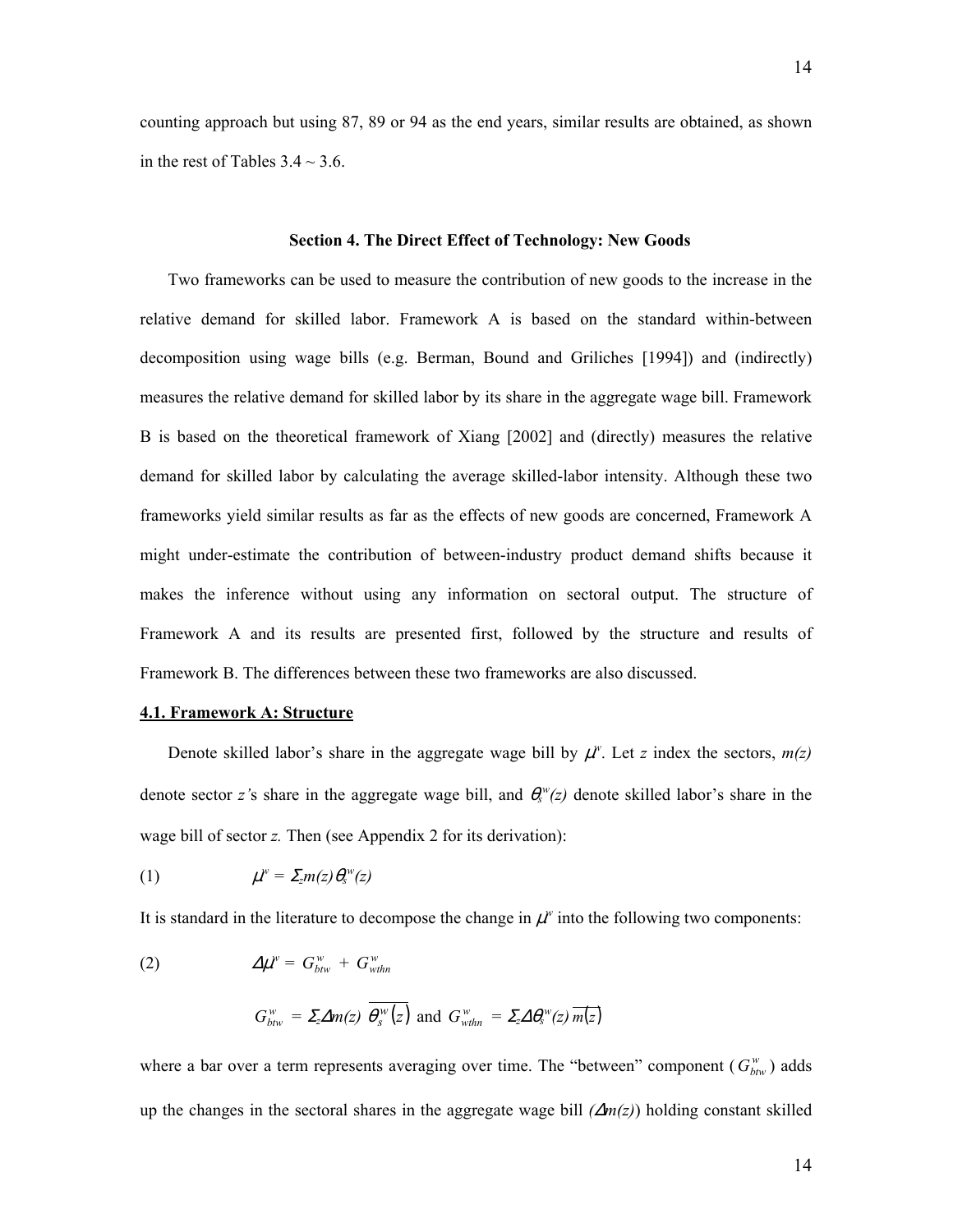labor's wage-bill shares within each sector, and is meant to measure the contribution of betweenindustry product demand shifts. The "within" component  $(G_{\text{withn}}^w)$  adds up the changes in skilled labor's wage-bill shares for all the sectors  $(\Delta \theta_s^w(z))$  holding constant each sector's share in the aggregate wage bill, and is meant to measure the contribution of within-industry skill upgrading.

When new goods are present, the change in  $\mu^w$  can be decomposed into the contribution of the new goods (denoted by  $G_n^w$ ) and the contribution of the old goods; then applying (2) to the latter yields the "between" and "within" components of the old goods (denoted by  $G_{o,btw}^w$  and  $G_{o, \text{with}}^{\text{w}}$  respectively) (see Appendix 2 for the derivation of (3)):

$$
(3) \qquad \qquad \Delta \mu^w = G_n^w + G_{o,btw}^w + G_{o,withn}^w
$$

(4.1) 
$$
G_n^{\ w} = \Sigma_z^{new} m(z) \ \theta_s^{\ w}(z) + \Sigma_z^{old} [\rho^{\ w} m(z] \ \theta_s^{\ w}(z)]_{t=0} - \Sigma_z^{old} m(z) \ \theta_s^{\ w}(z) \mid_{t=0}
$$
  
where 
$$
\rho^{\ w} = 1 - \Sigma_z^{new} m(z)
$$

(4.2) 
$$
G_{o,btw}^w = \Sigma_z^{old} \Delta m^{old}(z) \overline{\theta_s^w(z)}; \text{ where } \Delta m^{old}(z) = m(z)|_{t=1} - \rho^w m(z)|_{t=0}
$$

(4.3) 
$$
G_{o,whn}^w = \sum_{z}^{old} \Delta \theta_z^w(z) \, \overline{m}^{old}(z) \, ; \text{ where } \, \overline{m}^{old}(z) = (m(z)|_{t=1} + \rho^w m(z)|_{t=0})/2
$$

While  $(4.2)$  and  $(4.3)$  are a straightforward application of  $(2)$  to the old goods,  $(4.1)$  merits more discussion. Suppose new goods were the only change between period 0 and period 1, and for a sector *z*, its share in the aggregate wage bill  $(m(z))$  also measures its share in aggregate consumption expenditure. Then following the creation of the new goods, the aggregate consumption share of the old goods declines from 1 to  $\rho^w$  (= 1 –  $\sum_{z}^{new} m(z)$ ). Thus the relative demand for skilled labor would have 2 parts: that generated by the new sectors (the  $1<sup>st</sup>$  term on the right-hand side) and that by the old sectors (the  $2^{nd}$  term). The old sectors have contracted (by  $\rho^w$ ) because demand is shifted away from them towards the new goods (holding constant the old goods' prices). Finally, the  $3<sup>rd</sup>$  term is simply  $\mu^w$  at period 0.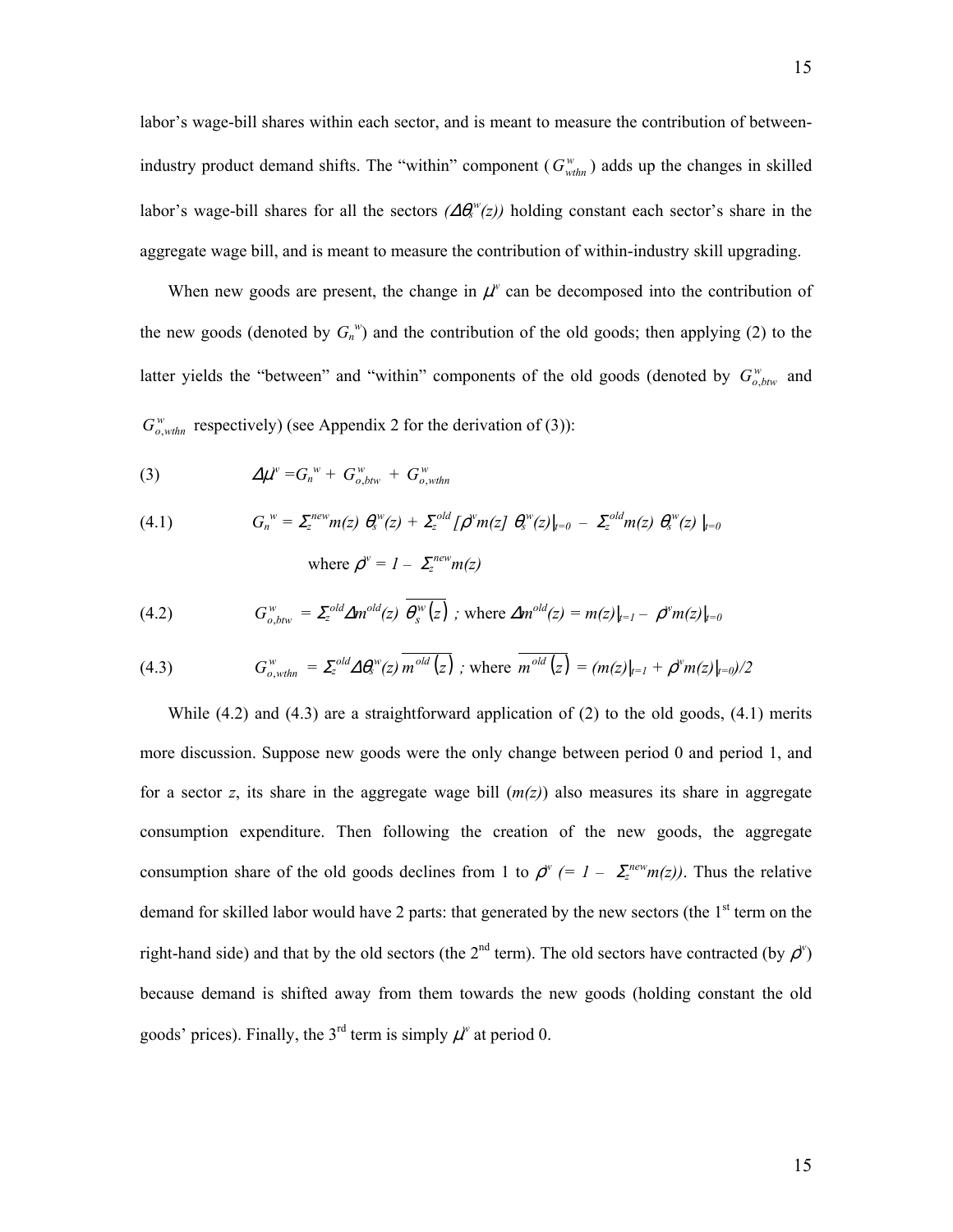Although in this thought experiment, the demand for each old good is assumed to decline exogenously by the same proportion  $(\rho^{\nu})$ ,<sup>17</sup>, this assumption is not as strong as it seems. For an old good *z*, think about  $\rho^w m(z)|_{t=0}$  as a benchmark against which the "complementarity" between this old good and the new goods is measured. That is to say, after the arrival of the new goods, an old good, *z*, is a "complement" of the new goods if its consumption share exceeds  $\rho^w m(z)|_{t=0}$  (i.e., its consumption share has declined by proportionately less than the average of all the old goods). Likewise, good *z* is a "substitute" for the new goods if its consumption share falls below  $\rho^w m(z)|_{t=0}$  (i.e. its consumption share has declined by proportionately more than the average of all the old goods)*.* As long as the complementarities between the old goods and the new goods are uncorrelated with the skilled-labor intensities of the old goods,<sup>18</sup> Equation  $(4.1)$  correctly measures the effects of the new goods.<sup>[19,](#page-17-2)20</sup> However, Equation (4.1) tends to over (under)-

<span id="page-17-0"></span><sup>&</sup>lt;sup>17</sup> The ideal measurement of this exogenous decline requires knowledge of the change in the demand for each individual old good.

<span id="page-17-1"></span><sup>&</sup>lt;sup>18</sup> To be rigorous, for each old good *z*, let  $\varepsilon(z) = b(z)|_{t=1} - \rho^w b(z)|_{t=0}$ , where  $b(z)$  denotes good *z*'s consumption share. Then  $\varepsilon(z)$  is the complementarity between z and the new goods, and when the complementarities of all the old goods are uncorrelated with their skilled-labor intensities,  $\sum_{z}^{old} \epsilon(z) \theta_{s}^{w}(z) |_{t=0}$  $= 0$ . This condition is satisfied when the representative consumer has CES (Constant Elasticity of Substitution) preferences. For more details, see Xiang [2002].

<span id="page-17-2"></span> $\frac{19}{19}$  Notice that the relative demands for skilled labor at periods 0 and 1 are not measured at the same prices. Addressing this issue is difficult because it requires information on the  $m(.)$ 's and  $\theta_s^w(.)$ 's of the new goods at the period-0 prices. However, all the 3 components of  $\Delta \mu^w$  are biased in the same direction (e.g. downward if the elasticities of substitution of consumption and production are larger than 1). Thus it is unclear whether and how the *share of contribution* of each component is biased. This caveat also applies to  $(7)$   $\sim$   $(9.3)$ .

<span id="page-17-3"></span> $^{20}$  Notice that in an open economy, Equation (4.1) might not fully capture the general equilibrium effects of new goods since they could show up in (4.2). For example, suppose U.S. (North) trades with some developing country (South), both countries specialize, all the new goods appear in the North, and their average skilled-labor intensity equals the old goods. This leads to an increase in the relative demand for North's products and thus its factor services, so that North's factors become more expensive, and the least skilled-labor intensive North goods cease to compete with the imports. Thus North contracts its range of production into more skilled-labor intensive sectors, raising the relative demand for skilled labor (see Xiang [2002] for more details). Thus, although  $G_n^w = 0$  in this case, the positive contribution of new goods shows

up as  $G_{o,btw}^w > 0$ , in (4.2). Therefore, (4.1) (as well as (8.1) and (9.1)) captures only the "domestic factor market effects" of the new goods in the U.S. manufacturing sector. Furthermore, if the U.S. is a developed country, developed countries are abundant in skilled-labor, and more new goods appear in developed countries, (4.1) (as well as (8.1) and (9.1)) tends to under-estimate the contribution of the new goods. Capturing the full general equilibrium effects of new goods is difficult (e.g., one needs data on new goods in the rest of the U.S. economy and the rest of the world).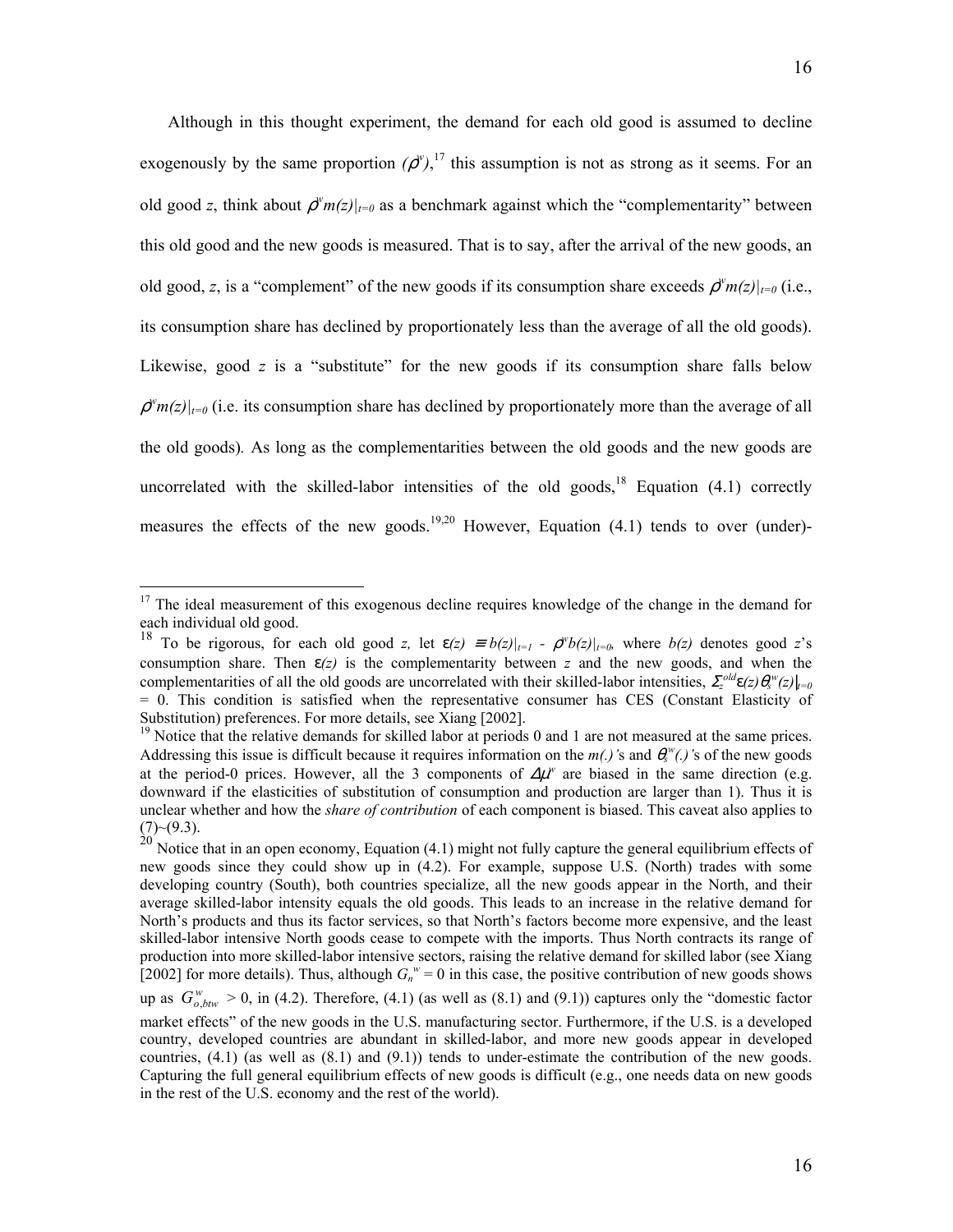estimate the effects of the new goods if the complementarities of the old goods are positively (negatively) correlated with their skilled-labor intensities.

## **4.2 Framework A: Results**

1

First, Table 4.1 reports the results of a standard within-between decomposition using (2). For the four periods this paper is primarily interested in (79-87, 79-89, 79-92 and 79-94), the contributions of the "between" component are 42%, 42%, 34% and 32%, respectively. In other words, about 37% of the increase in the relative demand for skilled labor (measured as skilled labor's share in the aggregate wage bill,  $\mu^w$ ) is due to the "between" component. This result is similar to the literature (e.g., Berman, Bound and Griliches [1994], Katz and Autor [1998]).

Second, Table 4.2 reports the contribution to the rise in  $\mu^w$  by the new goods and the other two components of Equation (3) for the same four periods,  $79-87$ ,  $79-89$ ,  $79-92$  and  $79-94$ . The  $1<sup>st</sup>$ panel uses the 4-digit matching approach. On average, new goods account for about 26% of the increase in the relative demand for skilled labor, and about 25% for the period 79-92. Similar results are obtained when the other measurement approaches are used. With the 4-digit counting approach, the contribution of new goods rises slightly to 28% on average and 26% for the period 79-92 (the  $2<sup>nd</sup>$  panel), and with the 5-digit matching approach, it is 27% for the period 79-92 (the  $3<sup>rd</sup>$  panel). The result is also robust to the definitions of new goods used. The last panel of Table 4.2 reports the results obtained by using the broad definition of new goods and the 4-digit counting approach. The contribution of new goods rises to 35% on average, and 33% for the period 79-92. On the other hand, the contribution of exogenous product demand shifts (the "between" component) of the old goods is about 20%, 18%, and 22% on average (the  $1<sup>st</sup>$ ,  $2<sup>nd</sup>$  and  $4<sup>th</sup>$  panels), and that of exogenous changes in the production techniques (the "within" component) of the old goods about 54%, 54% and 43% on average<sup>21</sup>. Summarizing the results in a sketch, about 30% (26% - 35%) of the rise in the relative demand for skilled labor can be attributed to

<span id="page-18-0"></span><sup>&</sup>lt;sup>21</sup> Equations (4.2) and (4.3) are difficult to implement using the 5-digit matching approach because the data for periods 1 and 0 are at different levels of dis-aggregation (the former 5-digit product classes and the latter 4-digit industries).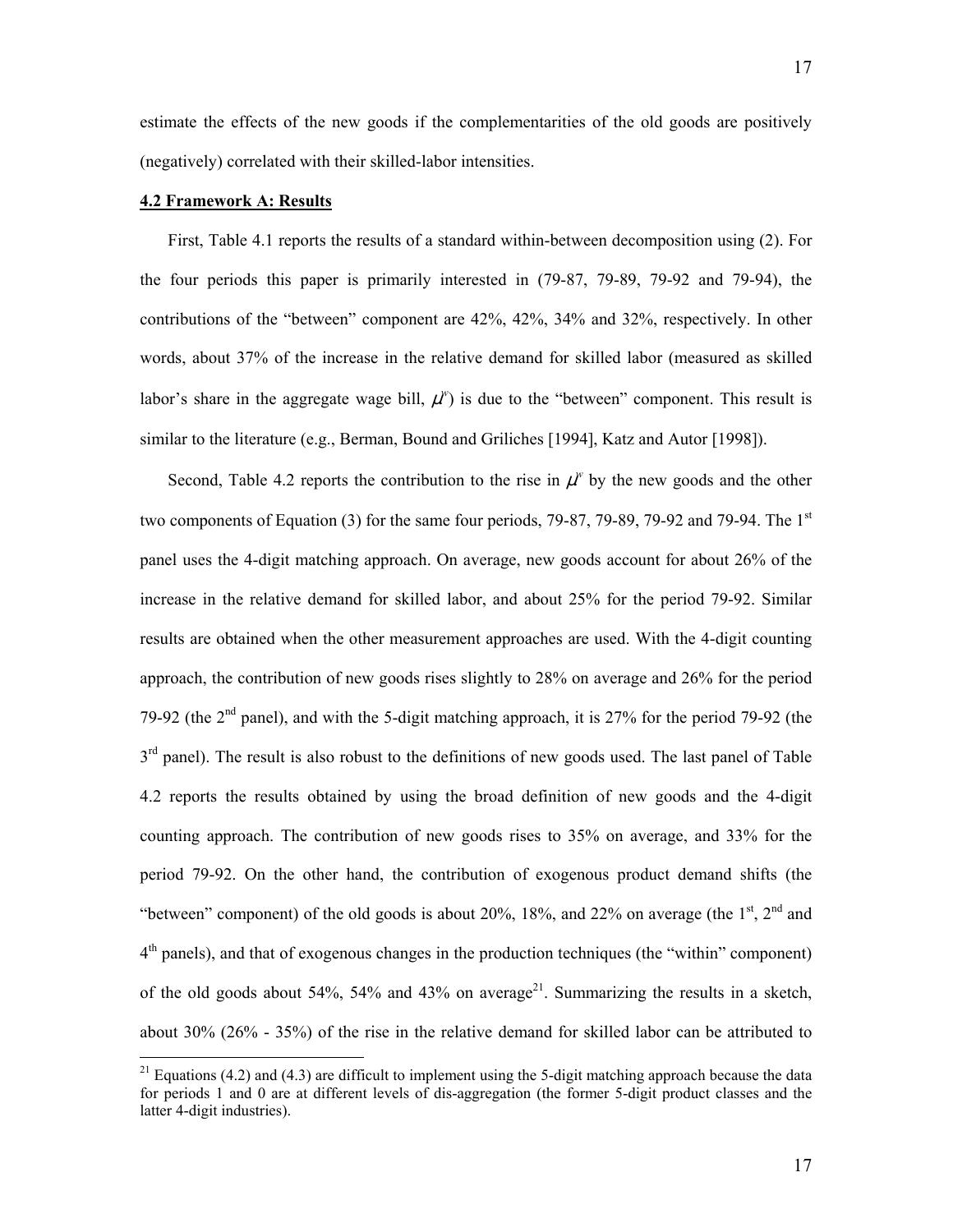new goods, 20% to product demand shifts among old goods, and 50% to changes in the production techniques of the old goods.

Comparing these numbers (obtained using Equations  $(3) \sim (4.3)$  so that the contribution of new goods has been identified) with the results of the within-between decomposition in Table 4.1 (obtained using Equation (2) so that new goods and old goods are all mixed together), about 17% of the increase in the relative demand for skilled labor inside the latter's "between" component, or nearly half of the "between" component itself, can be attributed to new goods. Because new goods provide a direct measure for technology, this says that the contribution of technology has a sizeable "between" component. On the other hand, about 13% of the increase in the relative demand for skilled labor inside the "within" component (of Equation (2)) can be attributed to new  $goods.<sup>22</sup>$ 

# **4.3. Framework B: Structure**

It can be shown (Xiang [2002]) that the relative demand for skilled labor (denoted by  $\mu$ ) equals the average skilled-labor intensity when there are two or more factors of production:

(5) 
$$
\mu = \frac{\Sigma_z b(z) \theta_s(z)}{\Sigma_z b(z) \theta_u(z)}
$$

1

where  $b(z)$  is sector *z*'s share in aggregate consumption expenditure and  $\theta_s(z)$  ( $\theta_u(z)$ ) the share of skilled (unskilled) labor's income in sector *z*'s output. The numerator of the right-hand side of (5) is the average of the income shares of skilled labor  $(\theta_3(z))$  weighted by the sectoral consumption shares  $(b(z))$ , and this weighted average represents the demand for skilled labor. Likewise, the denominator of the right-hand side of (5) is the average of the income shares of unskilled labor  $(\theta_u(z))$  weighted by the sectoral consumption shares ( $b(z)$ ), and this weighted average represents the demand for unskilled labor. Thus the ratio of these two weighted averages, or the average

<span id="page-19-0"></span> $22$  In the standard within-between decomposition (Equation (2)), the "between" component includes the exogenous product demand shifts between the old goods and the new goods, and the "within" component includes sectoral changes in the production techniques caused by the changes in the mix of products. Thus the effects of new goods are present in both components.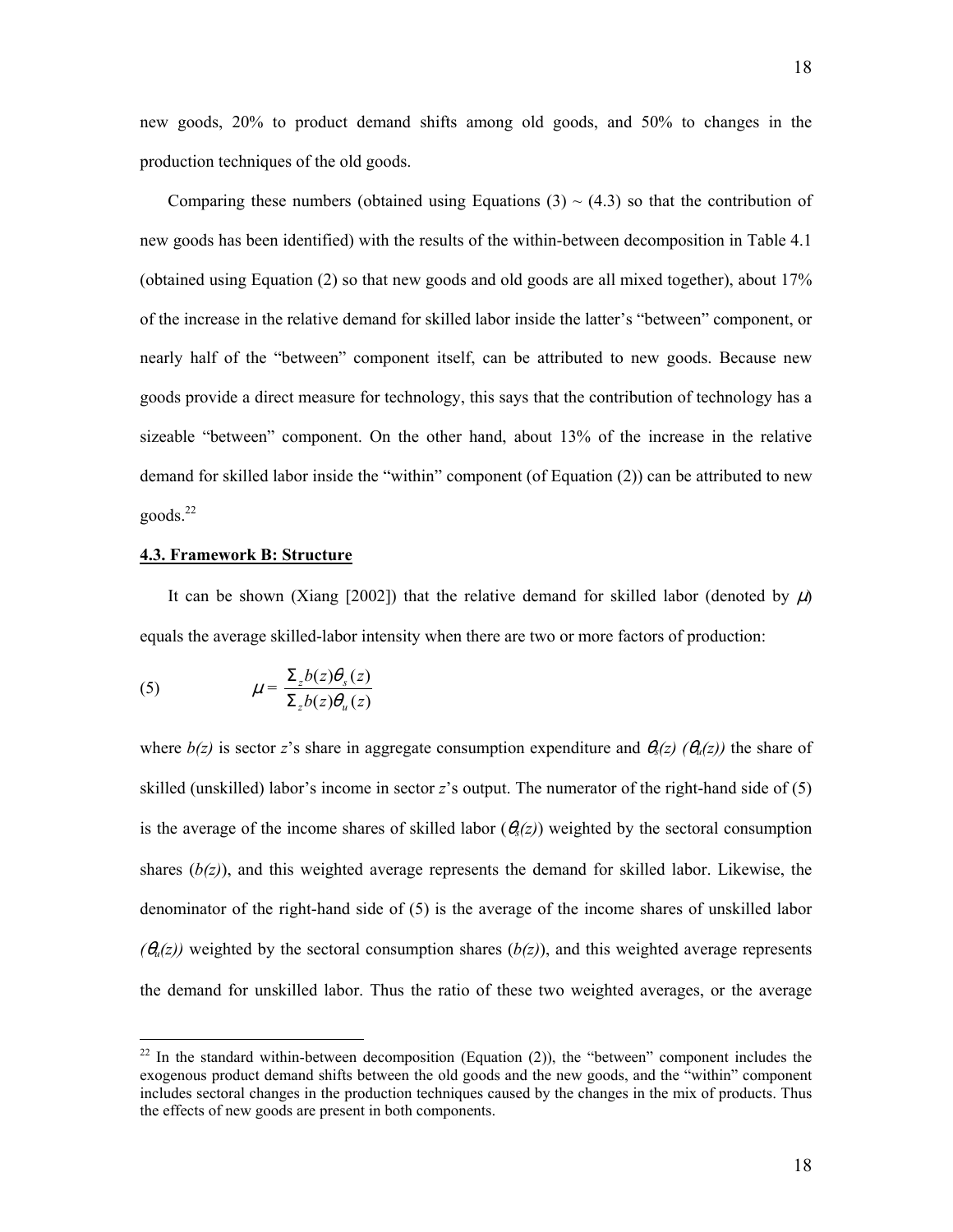skilled-labor intensity, equals the relative demand for skilled labor. In other words, because labor demand is generated by the production of consumption or intermediate goods, the relative demand for skilled labor is the average intensity of its usage in production.

Denote the numerator and denominator of the right-hand side of (5) by  $D_s$  and  $D_w$ respectively (i.e.  $D_s \equiv \sum_z b(z) \theta_s(z)$ ,  $D_u \equiv \sum_z b(z) \theta_u(z)$  and  $\mu = D_s/D_u$ ). Then the log change of  $\mu$  can be approximated as: $23$ 

(6) 
$$
\Delta ln \mu = \Delta ln D_s - \Delta ln D_u \approx \Delta D_s / D_{s,0} - \Delta D_u / D_{u,0}
$$

Similar to (3)~(4.3), both  $\Delta D_s$  and  $\Delta D_u$  can be decomposed into the effects of the new goods  $(\Delta D_{x,n})$  and the "between" and "within" components of the old goods  $(\Delta D_{x,o}^{btw}$  and  $\Delta D_{x,o}^{wthn}$ , respectively), with similar intuition:

(7) 
$$
\Delta D_x = \Delta D_{x,n} + \Delta D_{x,o}^{btw} + \Delta D_{x,o}^{whn} ; x = s, u
$$

(8.1) 
$$
\Delta D_{x,n} = \sum_{z}^{new} b(z) \theta_x(z) + \sum_{z}^{old} [\rho b(z] \theta_x(z)|_{t=0} - \sum_{z}^{old} b(z) \theta_x(z)|_{t=0}; x=s, u
$$

where 
$$
\rho = I - \sum_{z}^{new} b(z)
$$

(8.2) 
$$
\Delta D_{x,o}^{btw} = \Sigma_z^{old} \Delta b(z) \overline{\theta_x(z)}; \Delta b(z) = b(z)|_{t=1} - \rho b(z)|_{t=0}; x=s,u
$$

(8.3) 
$$
\Delta D_{x,o}^{vthn} = \Sigma_z^{old} \Delta \theta_x(z) \overline{b(z)}; \overline{b(z)} = (b(z)|_{t=1} + \rho b(z)|_{t=0})/2; x=s,u
$$

These three components' contributions towards the change in the relative demand for skilled labor are then:

$$
(9.1) \tG_n = \Delta D_{s,n}/(D_{s,0}) - \Delta D_{u,n}/(D_{u,0})
$$

1

(9.2) 
$$
G_{o,btw} = \Delta D_{s,o}^{bw} / (D_{s,0}) - \Delta D_{u,o}^{bw} / (D_{u,0})
$$

(9.3) 
$$
G_{o, \text{wthn}} = \Delta D_{s,o}^{\text{wthn}} / (D_{s,0}) - \Delta D_{u,o}^{\text{wthn}} / (D_{u,0})
$$

In this framework  $((5)~(9.3))$ , the contribution of the new goods  $(G_n)$  depends critically on their average skilled-labor intensity,  $\mu_n$ :

<span id="page-20-0"></span><sup>&</sup>lt;sup>23</sup> The approximation ensures that the contributions of all the components (i.e. the left-hand sides of (9.1) ~ (9.3) below) add up to 1.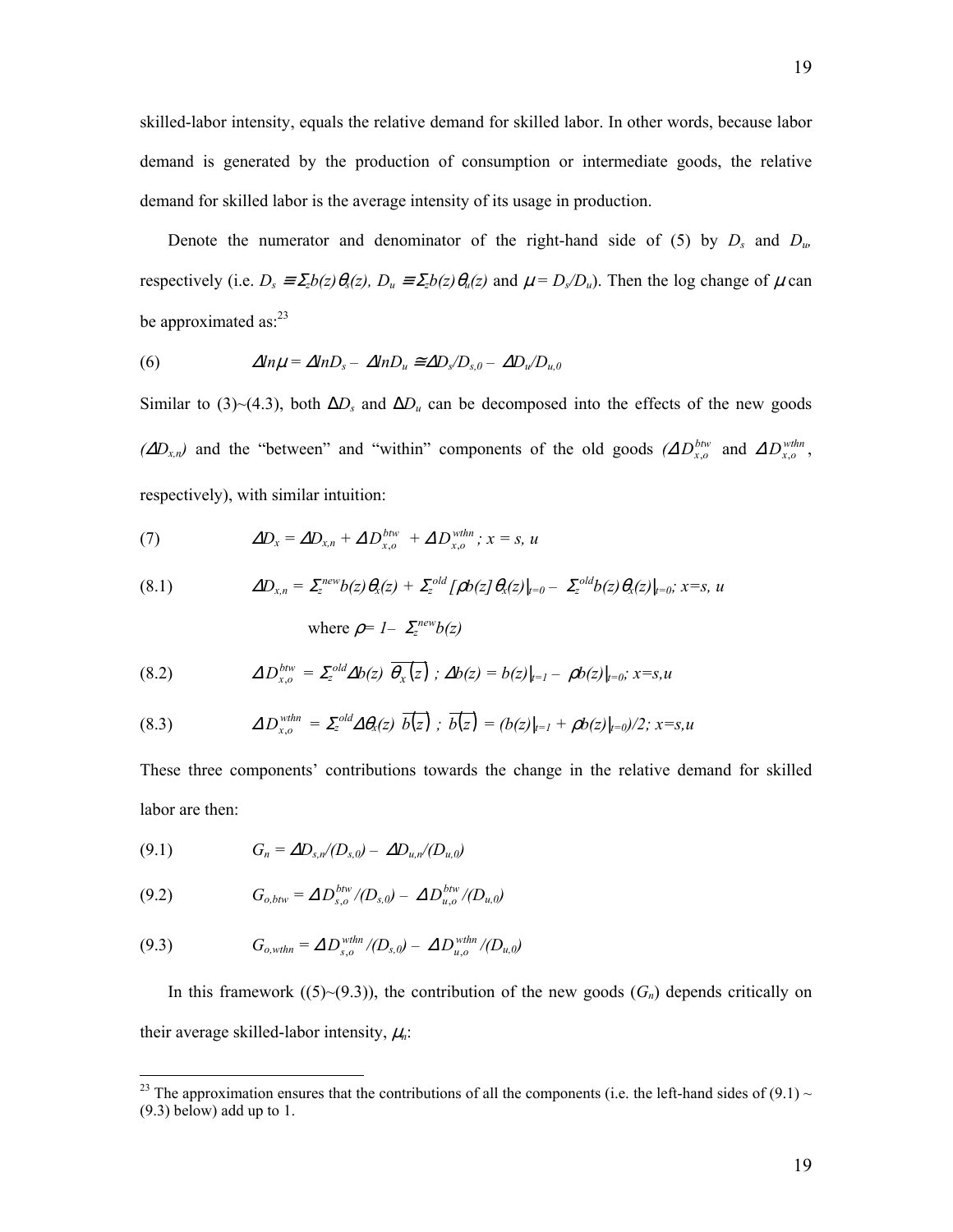(10.1) 
$$
\mu_n = \frac{\sum_{z}^{new} b(z) \theta_s(z)}{\sum_{z}^{new} b(z) \theta_u(z)}
$$

The intuition is, if new goods were the only change between period 0 and period 1, the total relative demand for skilled labor in period 1 (denoted by  $\mu_i$ ) would be:

(10.2) 
$$
\mu_i = \frac{\sum_{z}^{new} b(z) \theta_s(z) + \sum_{z}^{old} [\rho b(z)] \theta_s(z) |_{t=0}}{\sum_{z}^{new} b(z) \theta_u(z) + \sum_{z}^{old} [\rho b(z)] \theta_u(z) |_{t=0}}
$$

Clearly,  $\mu_i$  can be thought of as the average of the average skilled-labor intensities of the new goods (the ratio of the first terms in the numerator and denominator) and of the old goods (the ratio of the second terms in the numerator and denominator). Thus new goods tend to increase the relative demand for skilled labor if their average skilled-labor intensity exceeds that of the old goods, and the more it does so, the larger is the contribution of the new goods. On the other hand, in  $\mu_i$ , the average skilled-labor intensities of the new goods and of the old goods are weighted by the total consumption shares of these two groups of goods  $(\sum_{z}^{new}b(z)$  and  $\sum_{z}^{old}pb(z)|_{t=0}$ , respectively); thus as the total consumption share of the new goods gets higher,  $\mu_i$  gets closer to  $\mu_n$  and the contribution of the new goods increases because  $\mu_n$  exceeds the average skilled-labor intensity of the old goods by over 40% (see Section 4.4).

The main difference between Frameworks A and B is not how they measure the relative demand for skilled labor. In fact, Appendix 2 shows that  $\mu^w$  (in Equation (1), Framework A) is a monotonic transformation of  $\mu$  (in Equation (5), Framework B):

$$
(11) \t\t \mu^w = \mu/(1+\mu)
$$

Rather, the main difference is how Frameworks A and B infer the contribution of exogenous (between-industry) product demand shifts: Framework B does so by explicitly using the information on sectoral output (see, for example, Equation (8.2) with  $\rho = 1$ ) whereas Framework A uses only the information on labor compensation (see, for example, Equation (2)). Suppose that exogenous product demand shifts are absent (so that there is no change in sectoral output). Then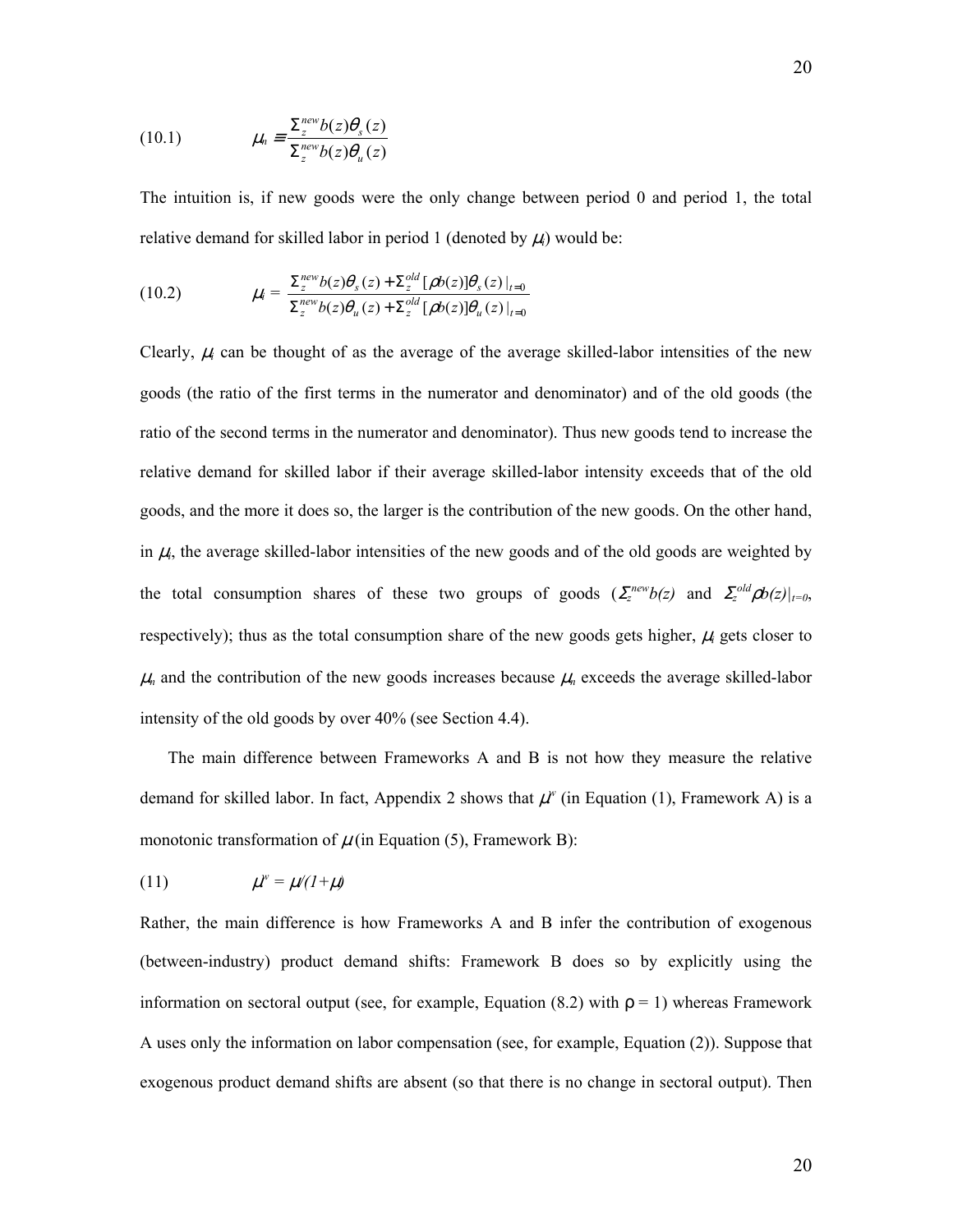Framework A would attribute a negative contribution to these demand shifts if the skilled-labor intensive industries see a decline in their skilled-labor payments, but Framework B would not make the same mistake (see Appendix 3 for a numerical example). Therefore when exogenous product demand shifts happen alongside within-industry skill upgrading, Framework A might under-estimate the contribution of the former due to this downward bias (see Appendix 3 for a numerical example), which arises because Framework A makes the inference without using any information on sectoral output.

Another difference between Frameworks A and B is that Framework B is more informative. With more than two factors of production, is skill upgrading due to an increase in the demand for skilled labor, a decrease in the demand for unskilled labor, or both, or neither? The answer is difficult to find using Framework A, but not so using Framework B (see Section 4.4).

# **4.4. Framework B: Results**

1

The  $2<sup>nd</sup> \sim 4<sup>th</sup>$  columns of Table 4.3 show that averaging across the end years 87, 89, 92 and 94, new goods account for about 12% of manufacturing apparent consumption, $24$  regardless of the measurement approaches used (the  $1<sup>st</sup>$ ,  $2<sup>nd</sup>$  and  $4<sup>th</sup>$  panels). This number is similar to the new goods' share in manufacturing net output (see Section 3.3 or Table 3.4). However, under the broad definition, the share of new goods in manufacturing apparent consumption increases to about 19% (the  $3<sup>rd</sup>$  panel).

The  $5<sup>th</sup> \sim 7<sup>th</sup>$  columns of Table 4.3 report the average skilled-labor intensities of the new goods and the old goods and their differences. The  $1<sup>st</sup>$  panel shows that when the 4-digit matching approach is used, the average skilled-labor intensity of the new goods (about 0.9) exceeds that of the old goods (about 0.6) by about 40%, consistent with the finding of Section 3.3 that new goods tend to be concentrated in large and skilled-labor intensive industries. This result is robust to both the measurement approaches and the definitions of new goods used. When the 4-digit counting or

<span id="page-22-0"></span><sup>&</sup>lt;sup>24</sup> Apparent consumption equals gross output – exports + imports. The use of apparent consumption is to be consistent with the theory, though using net output yields similar results.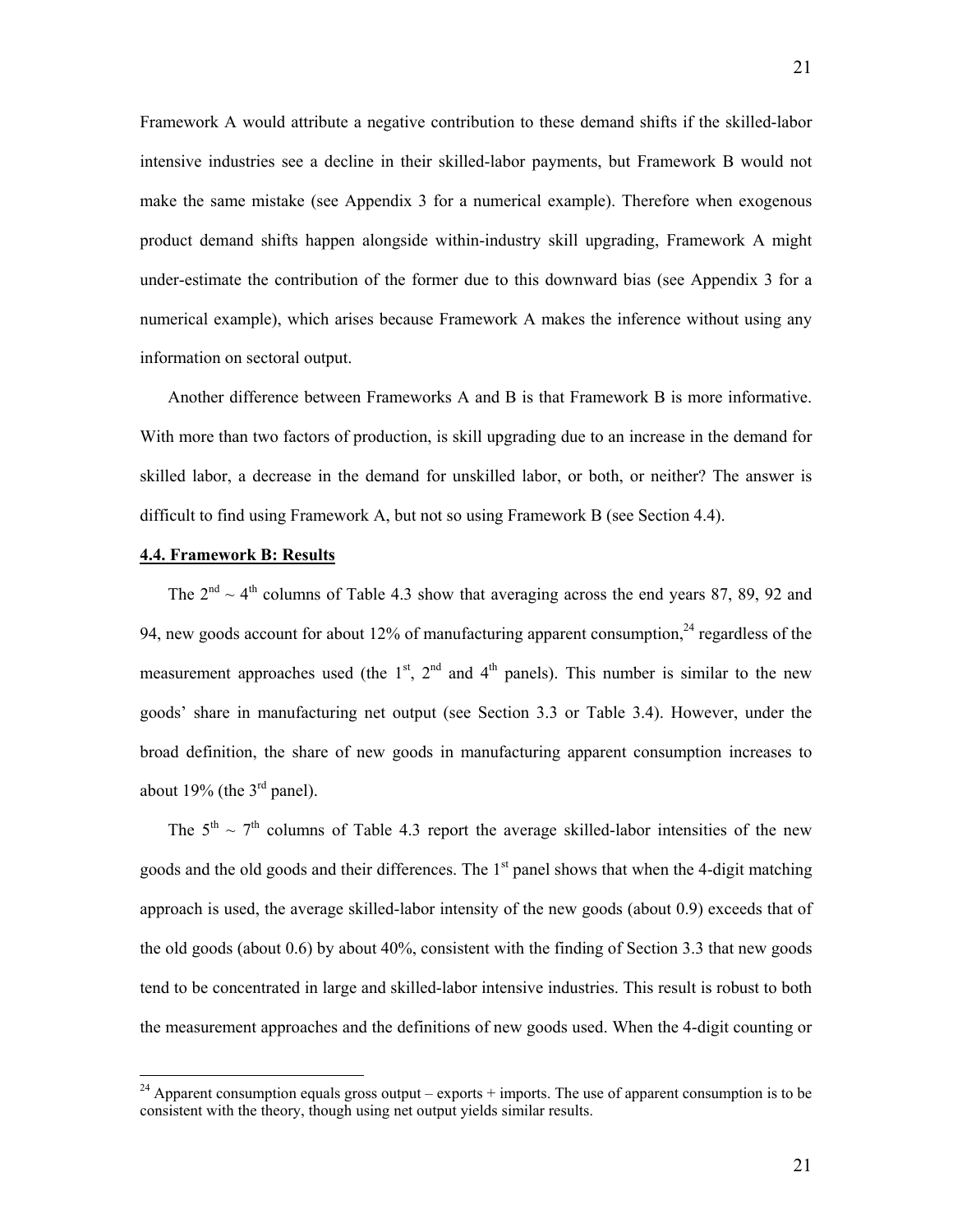5-digit matching approach is used (the  $2<sup>nd</sup>$  and  $4<sup>th</sup>$  panels), the average skilled-labor intensity of the new goods approaches 1 and exceeds that of the old goods by about 50%. When the broad definition of new goods and the 4-digit counting approach are used (the  $3<sup>rd</sup>$  panel), the average skilled-labor intensity of the new goods falls to about 0.8, exceeding that of the old goods by about 30%.

Clearly, the new goods are much more skilled-labor intensive than the old goods within the manufacturing sector. Does this relation also hold within 4-digit industries? The investigation of this question is possible with the 5-digit matching approach. The left panel of Table 4.4 reports summary statistics for five variables for the 257 4-digit industries with some new goods: the share of new goods in apparent consumption, the average skilled-labor intensities of the new goods and old goods, and their differences, both weighted (by sectoral shares of apparent consumption) and un-weighted. As shown in the last two columns (of the left panel), the means of both weighted and un-weighted differences are about 0.035, or 4% of the mean of the average skilled-labor intensities of the old goods for the 257 industries (0.86). The last two rows show that for 117 out of the 257 4-digit industries, new goods are more skilled-labor intensive than old goods, and less for 92 industries. This implies that new goods are slightly more skilled-labor intensive than old goods even within the 4-digit industries.

One reason that the result is not strong could be that the most dis-aggregated labor compensation data is at the 5-digit product class level, still not dis-aggregated enough to distinguish the skilled-labor intensities of the new goods from those of the old goods: if both new goods and old goods are present in a product class, they will appear to have the same skilled-labor intensities because of the imputation. To see whether this matters, the right panel of Table 4.4 looks only at those 4-digit industries with at least one new 5-digit product class (i.e. *ngratio* = 1 for the product class). The result is slightly stronger. For the 25 industries that meet the criterion, the mean of the average skilled-labor intensities of the new goods exceeds that of the old goods by about 0.05 when un-weighted, and by 0.06 when weighted, or 6.5% and 7.9% of the mean of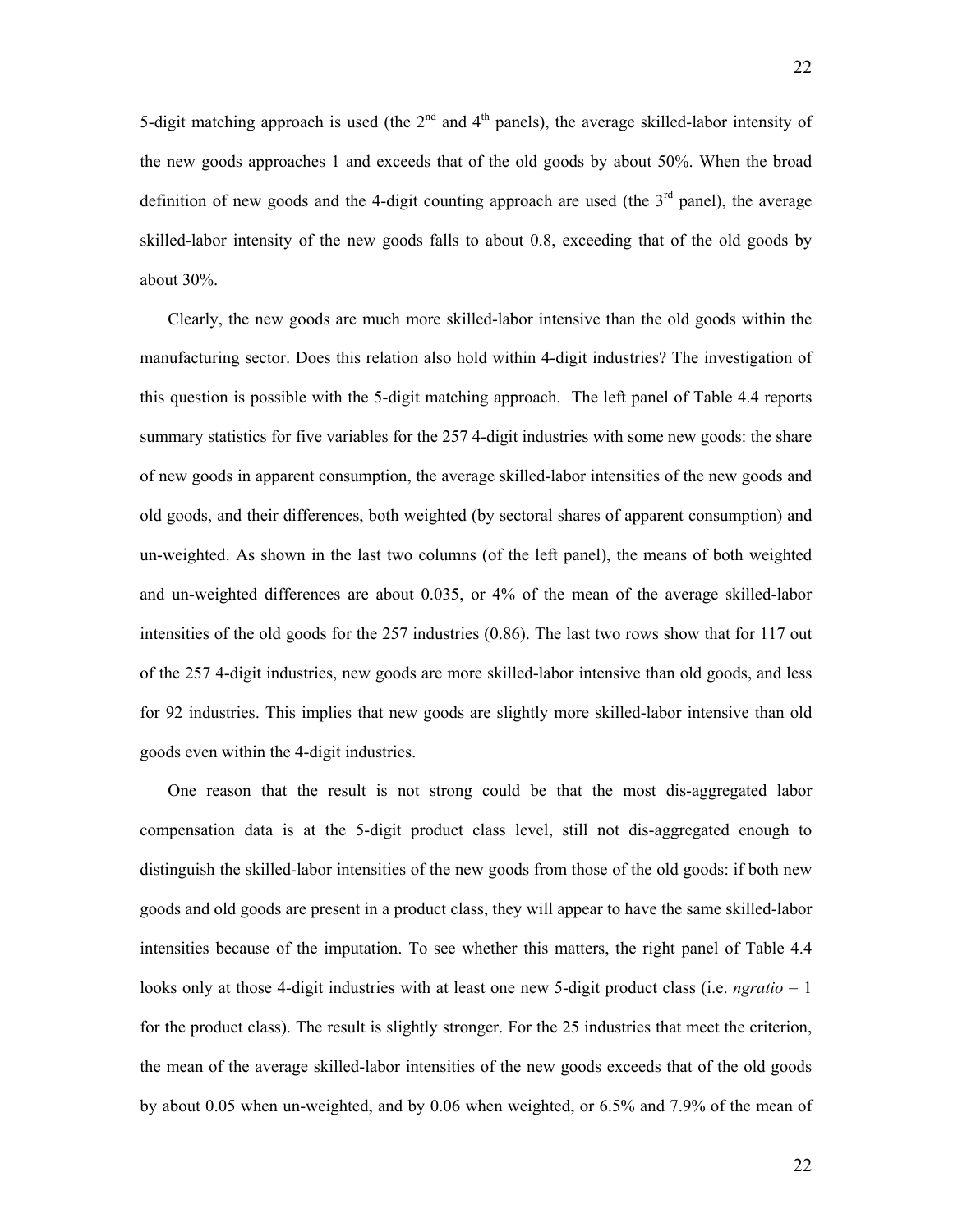the average skilled-labor intensities of the old goods for the 25 industries (0.76). However, the results are still weak: the differences have large standard deviations (about 0.3), and for only 10 industries out of 25 do the average skilled-labor intensities of the new goods exceed those of the old goods.

In summary, based on variations across the 4-digit industries, the average skilled-labor intensity of the new goods exceeds that of the old goods by over  $40\%$  (30%  $\sim$  52%). Notice that this difference is close to 50% if we use the narrow definition of new goods and 5-digit matching, the most accurate measurement approach, for the year 1992. Within the 4-digit industries with some new goods, the mean of the average skilled-labor intensities of the new goods slightly exceeds that of the old goods by about 4%.

The contributions of the new goods and the other components in Equation (7) can be calculated using  $(9.1) \sim (9.3)$ , and the results are reported in Table 4.5. The numbers are very close to the results of Framework A (see Section 4.2 or Table 4.2). The  $1<sup>st</sup>$  ( $2<sup>nd</sup>$ ) panel shows that new goods account for about 26% (28%) of the increase in the relative demand for skilled labor when the 4-digit matching (counting) approach is used. Their contribution is 27% for the period 79-92 when the 5-digit matching approach is used (the  $3<sup>rd</sup>$  panel), and rises to 36% when the broad definition of new goods and the 4-digit counting approach are used (the last panel). On the other hand, the "between" component of the old goods is about 20%, 18%, and 16% (the  $1<sup>st</sup>$ ,  $2<sup>nd</sup>$ and last panels), and the "within" component of the old goods about 54%, 54% and 48%. Therefore, about 30% (26% - 36%) of the rise in the relative demand for skilled labor can be attributed to new goods, 20% to product demand shifts of the old goods, and 50% to changes in the production techniques of the old goods.

Finally, Table 4.6 presents the results of a within-between decomposition based on Framework B obtained by having  $\rho = 1$  in Equations (8.2), (8.3), (9.2) and (9.3) and applying them to all the goods for the same six periods as in Table 4.1. The consumption share of a product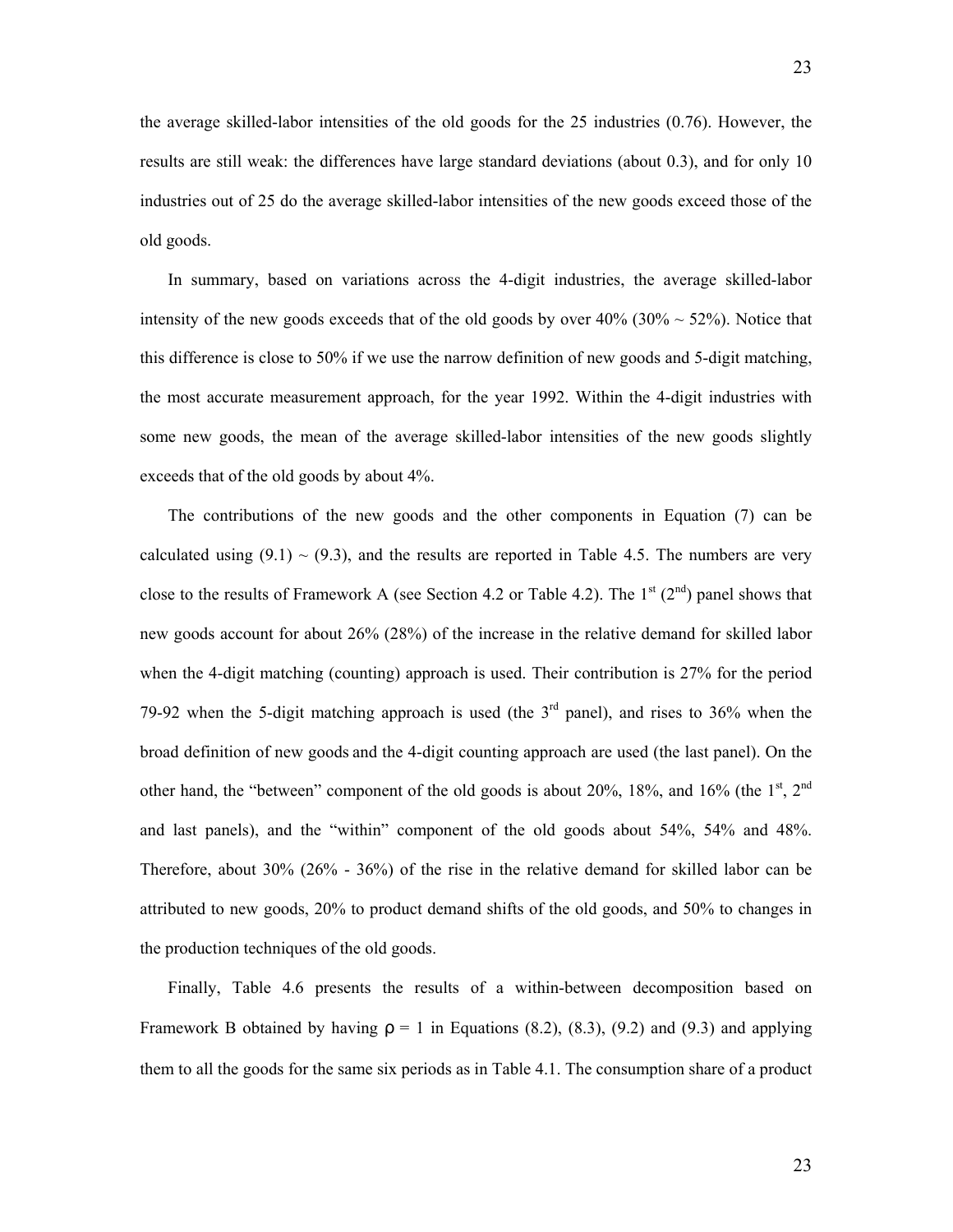is measured as its share in total net output (value-added) rather than in apparent consumption.<sup>[25](#page-25-0)</sup> For the period 59-73, the "between" component accounts for about 12% of the total change, contrasting with the  $-41\%$  in Table 4.1, and suggesting that Framework A underestimates the contribution of exogenous product demand shifts. This also happens for the period 73-79, as the contribution of the "between" component is 29% in Framework A but 54% in Framework B. However, for the periods this paper is primarily interested in (79-87, 79-89, 79-92 and 79-94), the decomposition results based on Framework B (Table 4.6) are very similar to Framework A (Table 4.1). Table 4.6 also illustrates that Framework B is more informative than Framework A. In every period, the demand for unskilled labor decreases (see the row labeled "Du") and the magnitude of the decrease is much larger than that of the change in the demand for skilled labor (see the row "Ds"), suggesting that the increase in the *relative* demand for skilled labor is driven by the decrease in the demand for unskilled labor.

# **Section 5. The Indirect Effect of Technology**

The indirect effect of technology is measured by regressing skill upgrading on proxy variables for technology, controlling for structural variables (e.g. capital deepening) and other skill-upgrading contributors (e.g. outsourcing), the same as in the literature (e.g. Berman, Bound and Griliches [1994], Feenstra and Hanson [1999]). The twist of this section is to run the regression for the old goods and to attempt to address the endogeneity of capital deepening. Although this approach might not be able to distinguish causality from correlation<sup>26</sup> (see, for

<u>.</u>

<span id="page-25-0"></span><sup>&</sup>lt;sup>25</sup> Using apparent consumption (total output – exports + imports) yields very similar results except for 59-73, in which case the relative demand for skilled labor *de*creases, and both the "within" and "between" components  $(0.017$  and  $-0.0171)$  are very large compared with the total change  $(-0.000155)$ . The reason is probably that 1959 and 1973 belong to different trade regimes. The early 1960s marked the accession to the General Agreement on Tariffs and Trade (GATT) of many newly independent developing countries, and in February 1965, Part IV on Trade and Development was adopted. The additional chapter of the GATT required developed countries to accord high priority to the reduction of trade barriers on products of developing countries (source: http://www.wto.org/english/thewto e/minist e/min96 e/chrono.htm). This could have led U.S. imports of unskilled-labor intensive manufactured goods to outgrow domestic gross output and exports. 26 Addressing this issue is beyond the scope of this paper.

<span id="page-25-1"></span>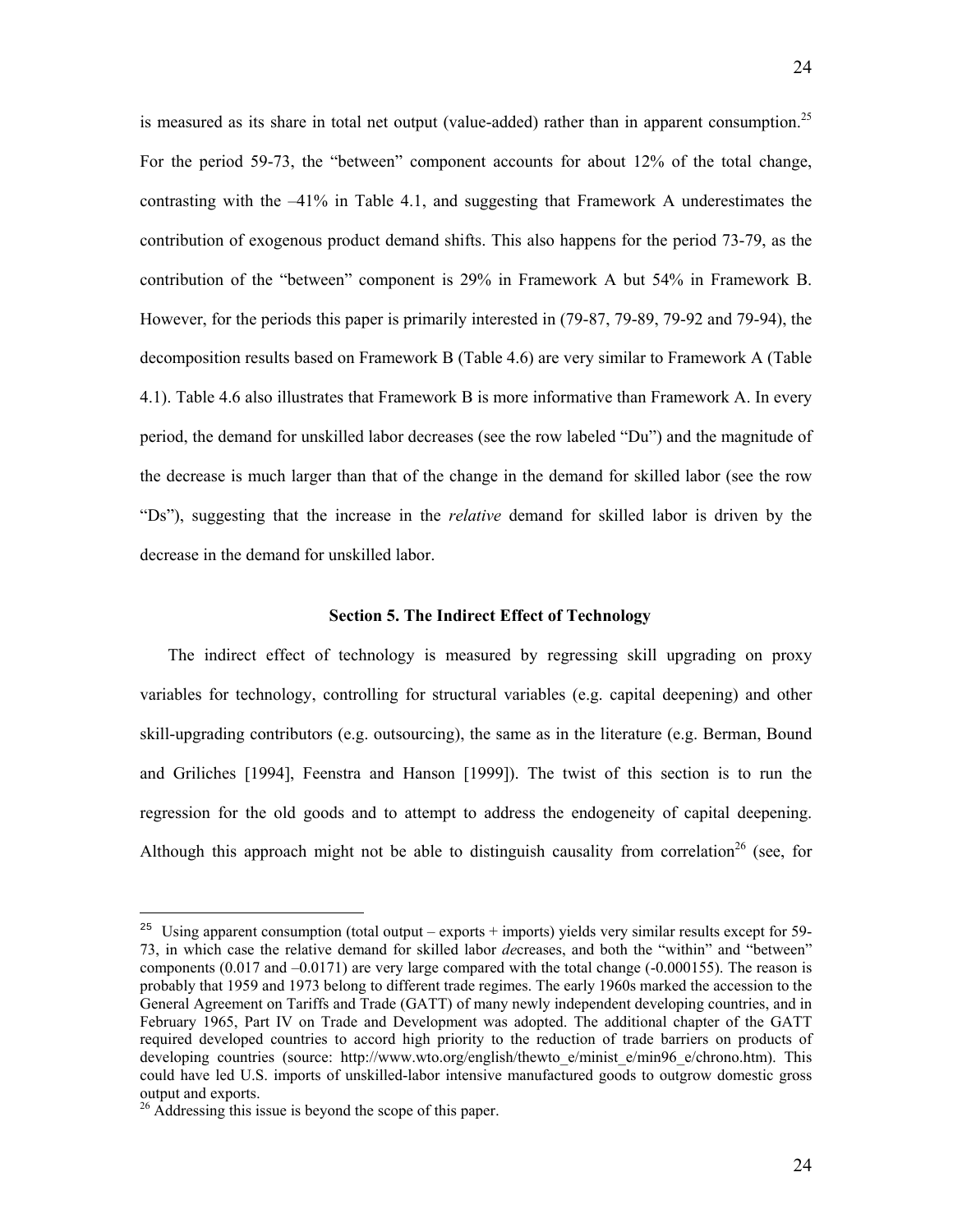example, DiNardo and Pischke [1997] and Doms, Dunne and Troske [1997]), it allows us to identify the portion of skill upgrading "explained" by each regressor, netting out the effects of all the other regressors. In particular, there is some reassurance in finding that new goods matter for skill upgrading, even after controlling for various structural variables and proxy variables for technology.

# **5.1. Exogenous Capital Deepening**

When capital is a fixed input, the following regression (weighted by  $\overline{m^{old}(z)}$  in (4.3)) can be run for the *old* goods:

(12) 
$$
\Delta \theta_s^w(z) = \alpha + \beta_1 \Delta ln(K/Y(z)) + \beta_2 \Delta lnY(z) + \beta_3 X_1 + \beta_4 X_2 + \varepsilon(z)
$$

where  $X_1$  contains the variables measuring the use of new technology by sector  $z$  (e.g. computer investment), and  $X_2$  other factors that could lead to changes in the production techniques of the old goods (e.g. outsourcing). The dependent variable in (12), skill upgrading, adds up to the "within" component of the old goods  $(G_{o,whn}^w$  in (4.3)) in Framework A when weighted by  $\overline{m^{old}(z)}$ , and a linear decomposition identifies the contribution of each regressor

The 2<sup>nd</sup> column of Table 5.1 reports the results of running (12) for the old goods only, and the left panel of Table 5.2 lists the summary statistics for the variables used. Notice that in contrast to the literature, capital deepening *(*∆*ln(K/Y))* has an insignificant coefficient of –0.03. (Running (12) for all the goods, however, yields similar results to the literature, as shown in the  $3<sup>rd</sup>$  column of Table 5.1.) The other coefficients (see the  $2<sup>nd</sup>$  column of Table 5.1 again) have the same signs as in Feenstra and Hanson [1999], with computer investment and outsourcing being statistically significant with coefficients of 0.016 and 0.42, respectively. The  $11<sup>th</sup>$  column of Table 5.1 reports the "contributions" of each regressor in "explaining" the weighted mean of the dependent variable (i.e. skill upgrading of the old goods). For instance, the weighted mean of computer investment is 6.2 with a coefficient of 0.016, and so the part "explained" by computer investment is about 0.10 (6.2  $\times$  0.016). Since the mean of skill upgrading of the old goods is about 0.20, the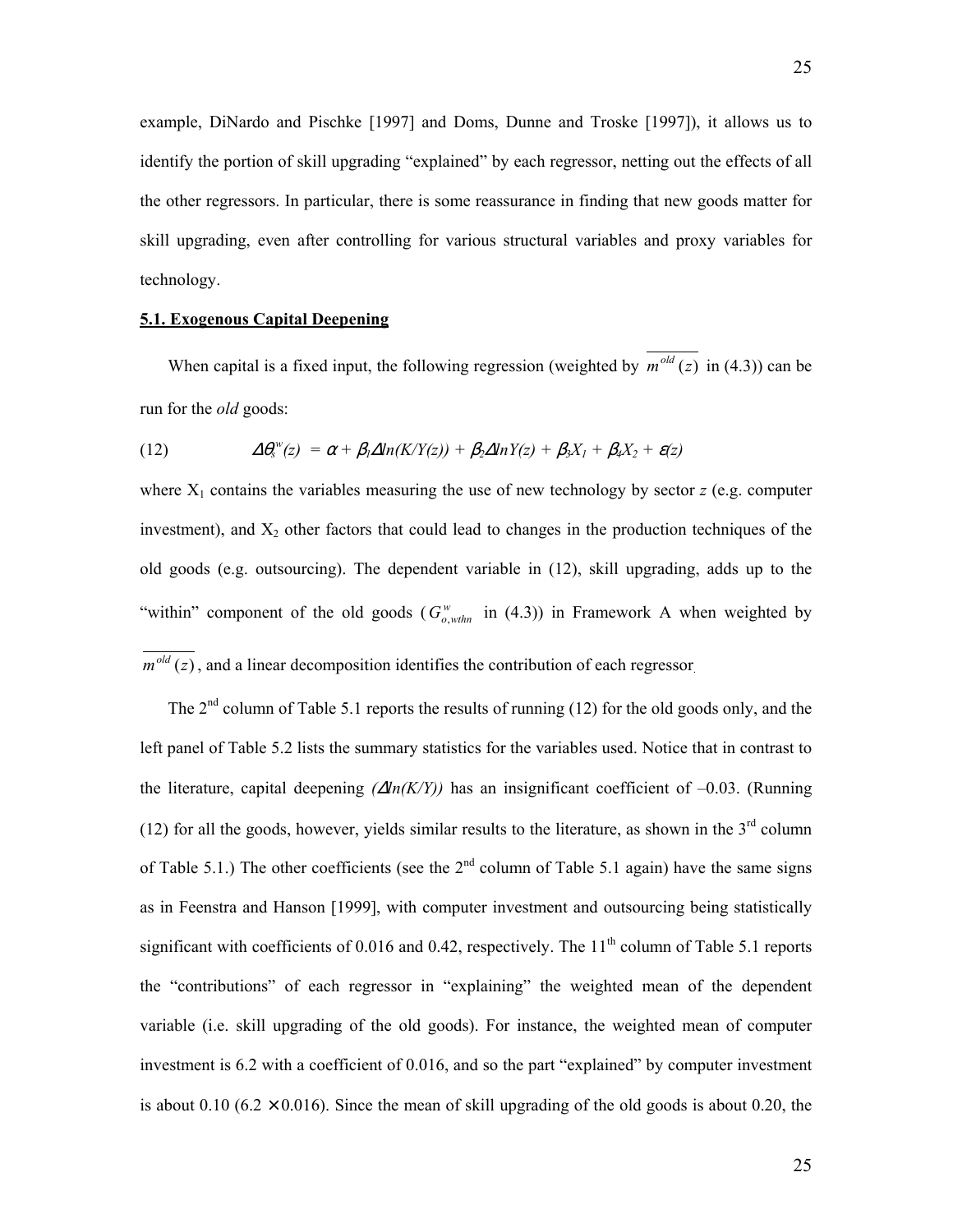"contribution" of computer investment is about 51%. Altogether, the technology proxies (see Table 5.1 for the definitions of these variables) "explain" 84% of the mean of the dependent variable: 51% from computer investment, 12% from investment in office machines, and 21% from investment in "high-tech" capital. Outsourcing explains 11%, and the rest is attributed to output, capital deepening and the constant. The estimated contribution of outsourcing is comparable to Feenstra and Hanson [1999] while that of the technology proxies are higher than in that study. Because the dependent variable adds up to the "within" component of the old goods whose contribution is about 50% of the increase in the relative demand for skilled labor (see Section 4.2 or Table 4.2), the indirect effect of technology is about  $42\%$  ( $84\% \times 50\%$ ) of this increase. Together, new goods and technology proxies account for over 70% (30% plus 42%) of the increase in the relative demand for skilled labor.

The regression (12) also enables us to measure the contribution of new goods using the following simplistic approach. New goods could increase the relative demand for skilled labor either by expanding skilled-labor intensive sectors relative to unskilled-labor intensive ones at constant skilled-labor intensities, or by contributing to within-industry skill upgrading. The first component (the "between" component) can be calculated using Equation (4.1) but having the skilled-labor intensities of the *old* goods in the first term, and the second component (the "within" component) calculated by adding the variable *ngratio* into regression (12), running (12) for all the goods, and then computing the contribution of *ngratio*. Although theoretically unjustified, this alternative approach could be useful as a robustness check for Framework A.

As reported in the left panel of Table 5.3, the first component of the contribution of new goods is about 17% on average, and 14% for the period 79-92. On the other hand, the  $4<sup>th</sup>$  column of Table 5.1 reports the results of running (12) for all the goods with *ngratio* added to the right hand side. This variable has a coefficient of 0.55 (significant) and a weighted mean of 0.12; i.e. new goods "explain" about 30% of the dependent variable (see the last column of Table 5.1). Because the dependent variable adds up to the "within" component of Equation (2), the second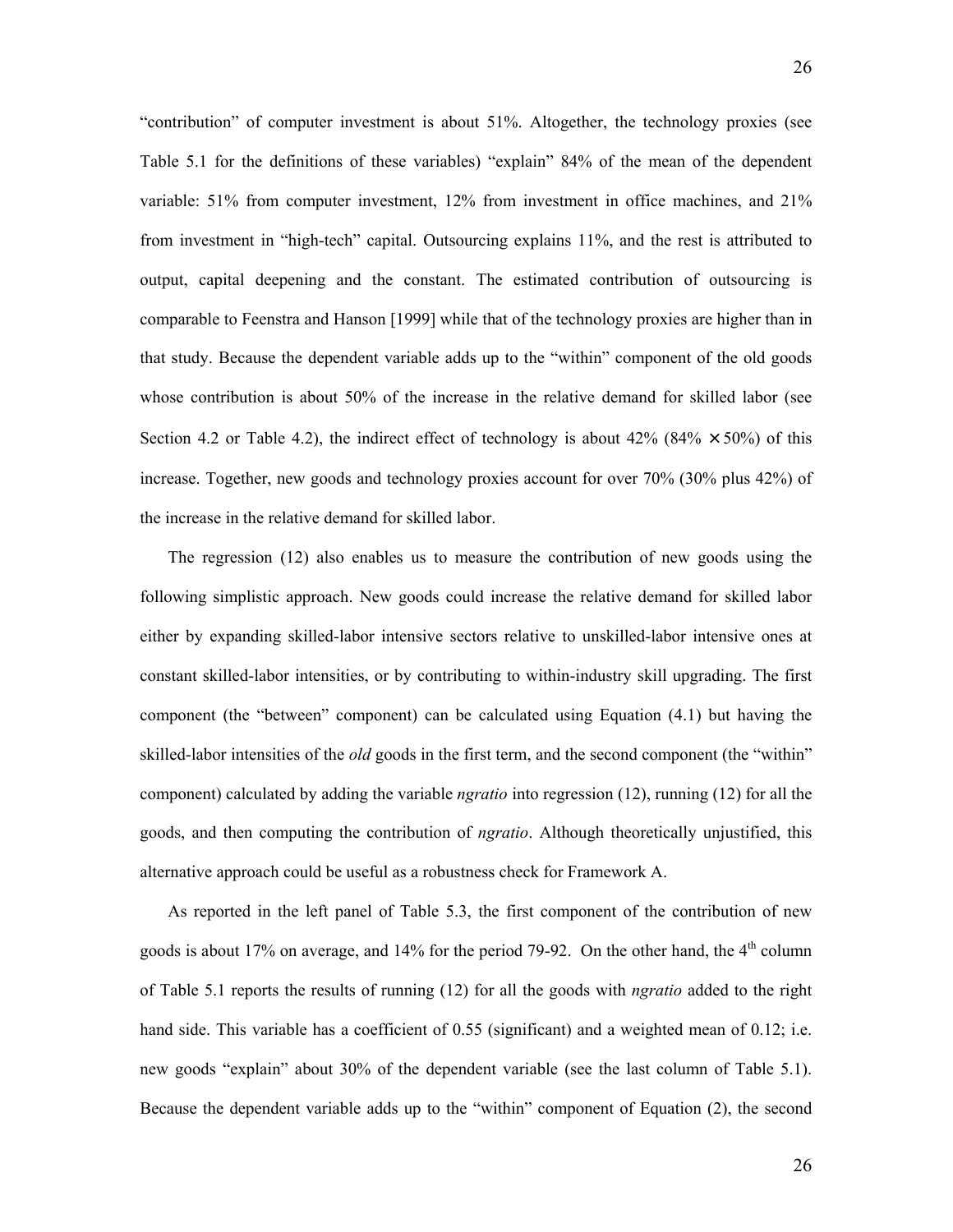component of the contribution of new goods is about  $20\%$  (30%  $\times$  66%) of the increase in the relative demand for skilled labor for the period 79-92, and 19% on average (30%  $\times$  63%). Put these two components together, and the total contribution of the new goods is about 34% (of the increase in the relative demand for skilled labor) for the period 79-92 and 36% on average, comparable to the results of Framework A (see Section 4.2 or Table 4.2).

# **5.2. Endogenous Capital Deepening**

Given the long horizon of the analysis (over 10 years), it seems appropriate to believe that firms have a long enough time to adjust their capital stocks. Then the capital-net-output-ratio at period  $0$  ( $k_0$ ) can be used to instrument for capital deepening. Use a log form to be consistent with (12) and add  $(lnk_0)^2$  to capture possible non-linearity:

(13) 
$$
\Delta lnk = \alpha + \beta_l lnk_0 + \beta_2(lnk_0)^2 + \gamma_l X_l + \gamma_2 X_2 + \varepsilon_l
$$

where  $X_1$  and  $X_2$  have the same meanings as in (12). The idea behind (13) is that capital deepening arises from firms' adjusting their actual capital stocks at period 0 to their desired levels of capital stocks at period 1, which are affected by technological changes and other factors such as outsourcing. The term  $\beta_l ln k_0$  corresponds to the firms' period-0 capital stocks (thus  $\beta_l < 0$  is expected), and the term  $\gamma_1 X_1 + \gamma_2 X_2$  corresponds to the firms' desired levels of capital stocks. Implementing (13) amounts to using  $ln k_0$  and  $(ln k_0)^2$  as instruments for capital deepening ( $\Delta ln k$ ) in (12).

The  $5<sup>th</sup> \sim 7<sup>th</sup>$  columns of Table 5.1 report the results of the instrumental-variable (IV) estimation of (12) under three specifications: for the old goods only and for all goods with and without the variable *ngratio* as a regressor. When (12) is run for all goods without *ngratio* as a regressor, the coefficient of capital deepening changes a lot, from a significant  $0.15$  (3<sup>rd</sup> column of Table 5.1) using OLS to an insignificant  $-0.08$  using IV ( $6<sup>th</sup>$  column), and a version of the Hausman test (see Davidson and MacKinnon [1993], Chapter 7) rejects the null hypothesis that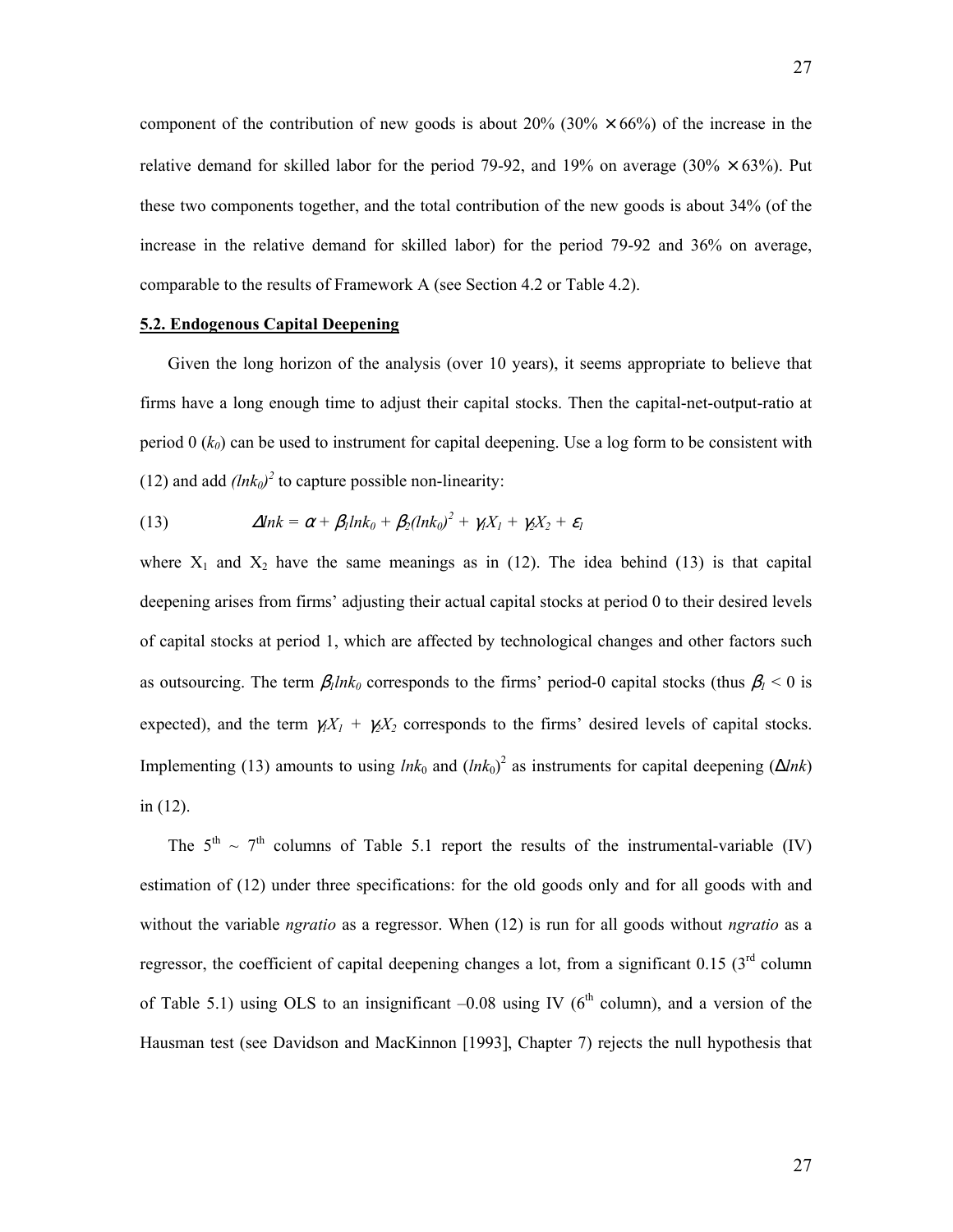the estimates based on OLS and IV are the same.<sup>[27](#page-29-0)</sup> The story is similar when  $(12)$  is run for all the goods with *ngratio* as a regressor, but different when (12) is run for the old goods only: the results of OLS and IV are similar, and the coefficient of capital deepening is statistically indistinguishable from 0 under both OLS and IV (the  $2<sup>nd</sup>$  and  $5<sup>th</sup>$  columns of Table 5.1). On the other hand, the coefficients of the other regressors are similar under OLS and IV for all three specifications. Finally, the  $8<sup>th</sup> \sim 10<sup>th</sup>$  columns of Table 5.1 report the results of running (13) under the same three specifications. In all three cases,  $\beta_l$  is negative and significant.

An alternative approach to the IV estimation is to adopt the same translog specification as in (12) but without fixed inputs. Then imposing the zero-profit condition (the total cost is not observed, but it equals total sales when profits are zero) and the constant-returns-to-scale assumption (otherwise output appears on both sides of the regression) yields:

(14) 
$$
\Delta \theta_x(z) = \alpha' + \beta_3' X_1 + \beta_4' X_2 + \varepsilon'(z); x = s, u
$$

1

where  $X_1$  and  $X_2$  have the same meanings as in (12) and (13). When weighted by  $\overline{b(z)}$  in Equation (8.3), the dependent variables in (14) add up to the "within" components of the old goods  $(\Delta D_{x,o}^{whn})$  in Framework B.

Notice that the translog specification without fixed inputs would have the price of capital as a regressor; this variable is absent from (14) because it is difficult to measure accurate (see Berman, Bound and Griliches [1994]). Thus compared with (12), although (14) takes the endogeneity of capital deepening into account, it might miss useful information about changes in the price of capital contained in capital deepening; i.e. (14) is not necessarily a better specification than (12).

Table 5.4 reports the results of running (14) for the old goods only (see the columns labeled with "Old Goods"), and the right panel of Table 5.2 lists the summary statistics for the variables

<span id="page-29-0"></span><sup>&</sup>lt;sup>27</sup> Allowing the error terms in (12) and (13) to be correlated within 2-digit industry groups (see Feenstra and Hanson [1999]), or dropping the shares of office equipment and high-tech capital and using White hetereoskedacity-consistent standard errors, yield qualitatively similar results. In both cases, the estimated coefficients remain the same; however, because of larger standard errors, the Hausman tests fail to reject the null hypothesis.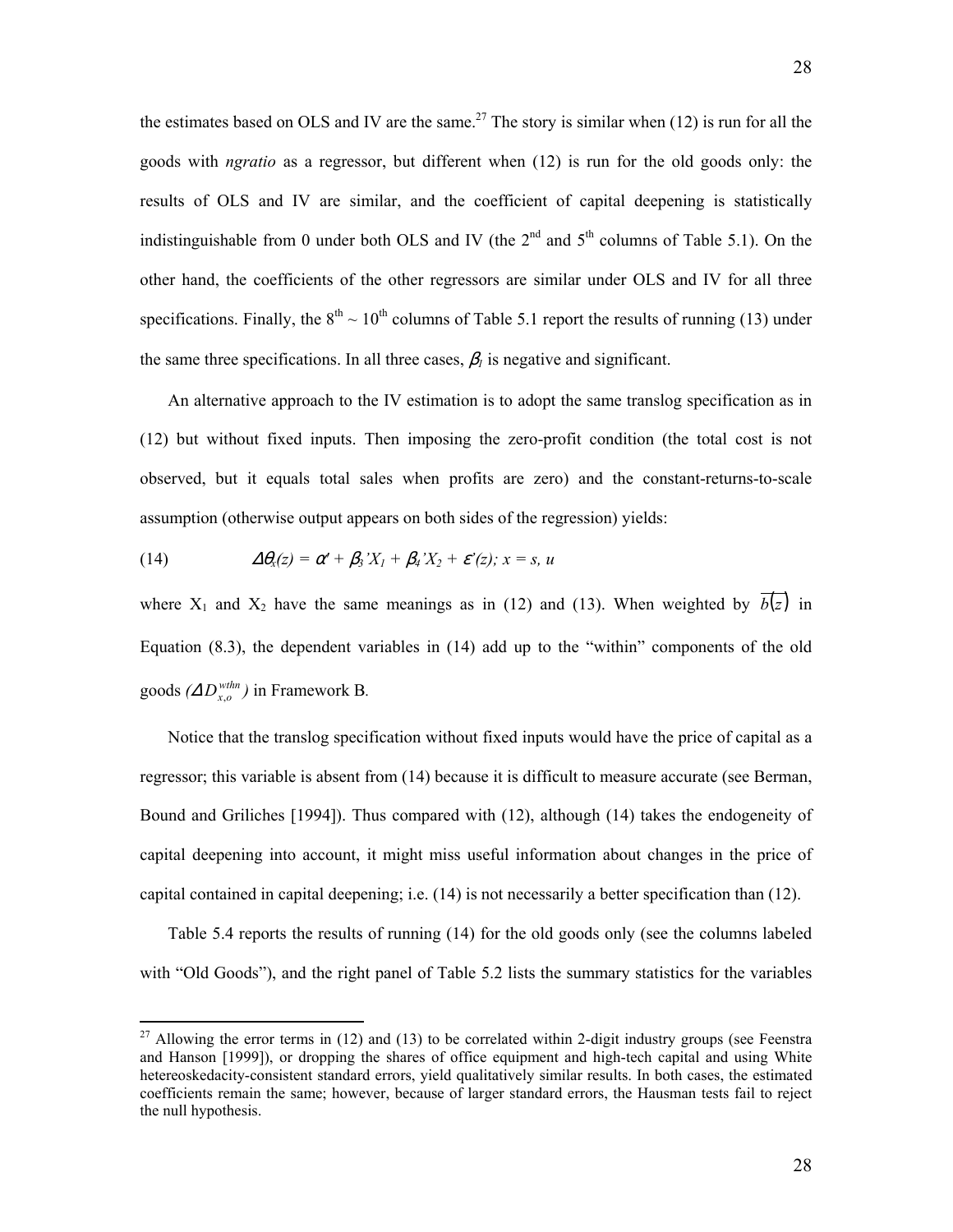used. The dependent variables are the log differences in the income shares of skilled and unskilled labor, in order to facilitate calculating the contribution of the regressors to the "within" component of the old goods. The calculation is done by subtracting a regressor's coefficient in the unskilled-labor equation from its coefficient in the skilled-labor equation, multiplying the difference by the regressor's mean, and then dividing the product by the difference of the mean of the dependent variables. For instance, the coefficient of computer investment is about –0.00075 in the skilled-labor equation and –0.0096 in the unskilled-labor equation, and its mean is about 4.9. Thus the part of skill upgrading of the old goods attributable to computer investment is about 0.05  $((0.0096-0.00075) \times 4.9)$ . Since the means of the income shares of skilled and unskilled labor are 0.01 and –0.18, respectively, the contribution of computer investment is about 23%  $(0.05/(0.01+0.18))$ .

A few findings are noticeable. First, the changes in the income shares of skilled labor are more difficult to explain than those of unskilled labor with a lower  $R^2$  (about 0.04 versus 0.07). Second, most regressors have larger coefficients for the skilled-labor equation than for the unskilled-labor equation, suggesting that they tend to increase the relative demand for skilled labor. This suggests that technology proxies make positive contributions to the skill upgrading of the old goods, consistent with the finding of Section 5.1, and that they do so mainly by reducing the demand for unskilled labor, consistent with the finding of Section 4.4. Finally, the technology proxies account for about 43% of the "within" component of the old goods (23% from computer investment, 1% from office equipment, and 19% from high-tech capital), less than in Framework A. Because the "within" component of the old goods accounts for about 50% of the increase in the relative demand for skilled labor (see Section 4.4 or Table 4.5), the technology proxies account for about 22% of this increase (43%  $\times$  50%). Together, new goods and technology proxies account for over 50% (30% plus 22%) of the rise in the relative demand for skilled labor.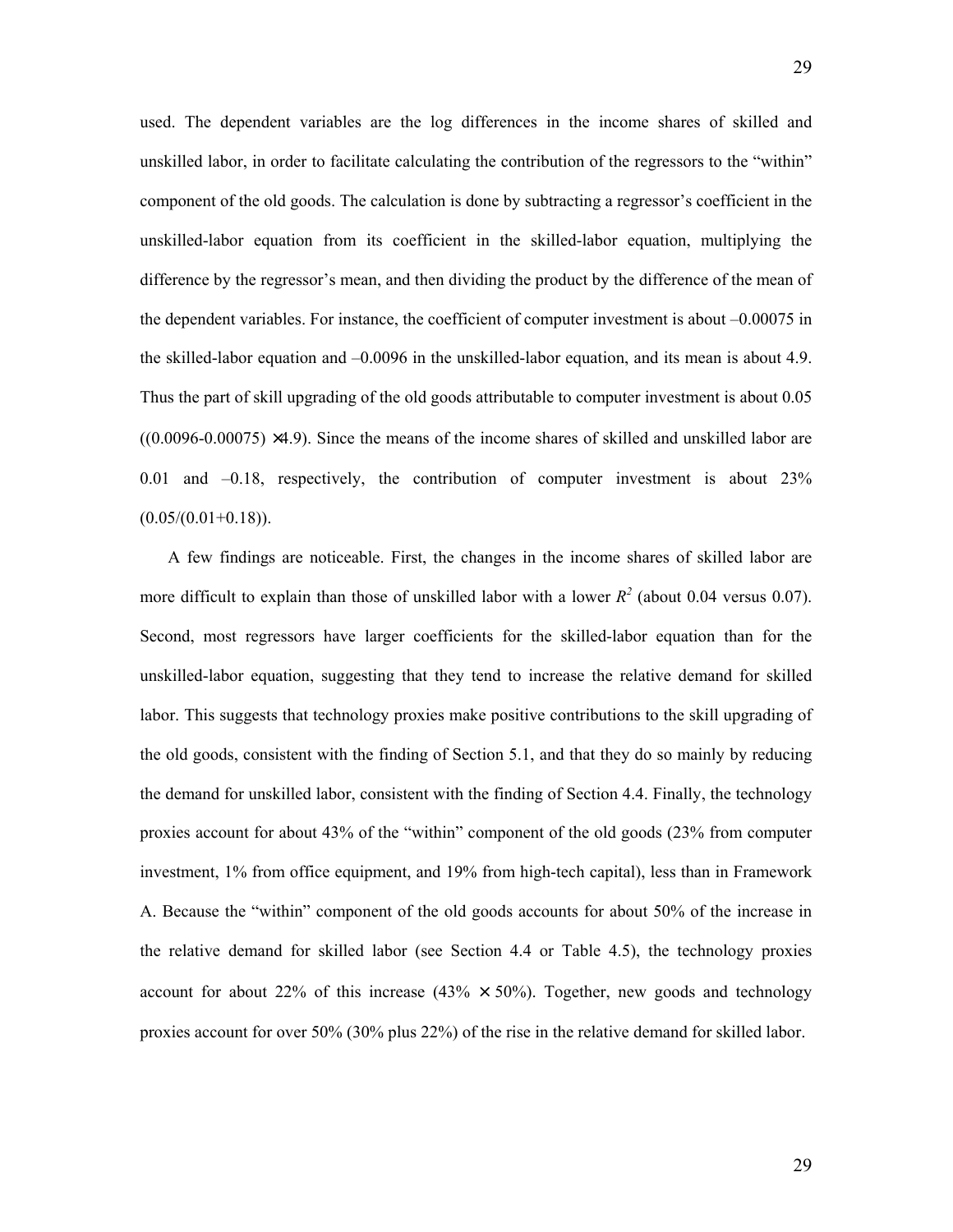As in Section 5.1, a simple robustness check can be done for Framework B, in which the contribution of the new goods is found by combining a "between" component and a "within" component. The "between" component is calculated using Equation (8.1) but having the skilledlabor intensities of the *old* goods in the first term, and the "within" component calculated by adding *ngratio* to regression (14) and running (14) for all the goods. Again, this approach is useful only as a robustness check because it is not theoretically justified. As shown in the right panel of Table 5.3, the "between" component of the contribution of new goods is about 20% on average and 17% for the period 79-92. On the other hand, running (14) for all the goods and with *ngratio* added to the right hand side yields<sup>28</sup> a coefficient for *ngratio* of about  $-0.022$ (insignificant) for the skilled-labor equation (see the  $4<sup>th</sup>$  column of Table 5.4) and  $-0.21$ (significant) for the unskilled-labor equation (the  $7<sup>th</sup>$  column). Thus new goods "explain" about 10% of skill-upgrading, and the "within" component of their contribution is about 7% of the overall increase in the relative demand for skilled labor  $(10\% \times 67\%)$  for the period 79-92, and 6% on average (10%  $\times$  63%). Put the "within" component and the "between" component together, and the total contribution of the new goods is about 24% for the period 79-92, and 26% on average, comparable to the results of Framework B (see Section 4.4 or Table 4.5).

### **Section 6. Conclusion and Discussion**

New goods tend to increase the relative demand for skilled labor if their average skilled-labor intensity is higher than old goods. This paper systematically identifies and measures the new goods in the U.S. manufacturing sector and finds that their average skilled-labor intensity exceeds the old goods by over 40% and they account for about 30% of the increase in the relative demand for skilled labor. Furthermore, even within 4-digit industries, new goods are slightly more skilled-

<span id="page-31-0"></span> $28$  The regression is weighted by the average of net output. Using the average of apparent consumption as weights yields qualitatively similar results: the coefficient of *ngratio* is –0.24 (significant) for the skilledlabor equation, and –0.34 (significant) for the unskilled-labor equation, and the contribution of new goods drops to about 6% (5.744%) of skill upgrading. This puts the total contribution of new goods at about 22% for the 79-92, and 24% on average.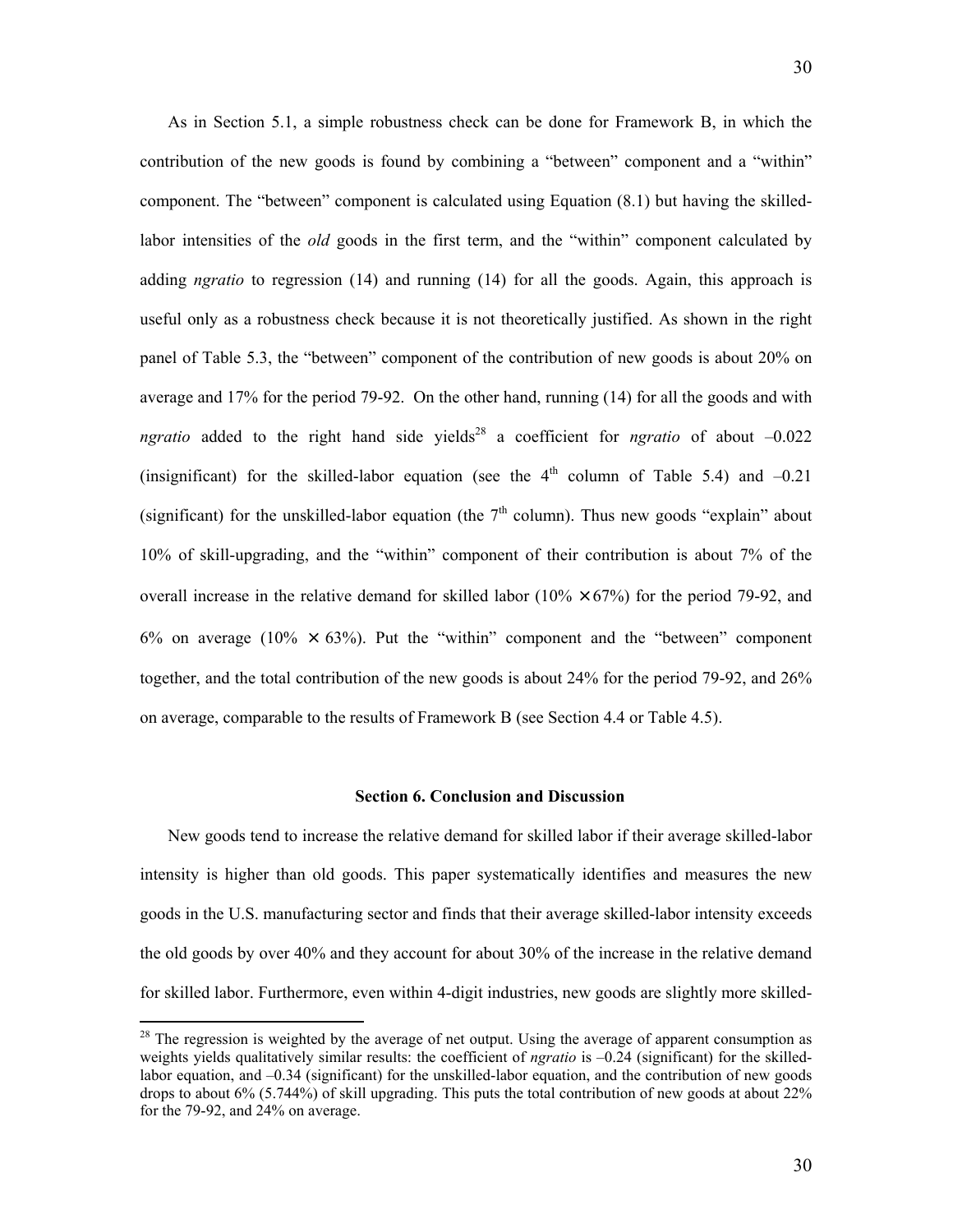labor intensive than old goods (by about 4%). Therefore, new goods help explain the rising skill premium in the U.S. between the late 1970s and the late 1980s/early 1990s. This finding is robust to the definitions of the new goods (the narrow definition and the broad definition), the measurement approaches (4-digit counting, 4-digit matching and 5-digit matching) and the analytical frameworks (Frameworks A and B) used.

This paper also finds that the indirect effect of technology is about 40% of the rise in the relative demand for skilled labor using Framework A, and about 20% using Framework B. Together, new goods and technology explain over 70% of the rise in the relative demand for skilled labor using Framework A, and over 50% using Framework B.

The exercise in this paper highlights the importance of direct measurement. As demand-side factors could show up in both the "within" and "between" components (e.g., trade shows up in the "within" component through outsourcing, and technology in the "between" component through new goods), it is inadequate to infer their contributions based on the within-between decomposition alone. On the other hand, the "within" component of the old goods still accounts for about 50% of the increase in the relative demand for skilled labor, suggesting that the indirect effect of technology is important. Therefore it seems worthwhile to search for a direct measure of it and establish a causal link between this measure and the within-industry skill upgrading of the old goods. Finally, it is also interesting to search for the cause of technological change: why does technology increase the relative demand for skilled labor? The first step is theory. For example, Acemoglu [1998] shows that the increase in the relative supply of skilled labor could lead to SBTC. The natural next step would be related empirical work.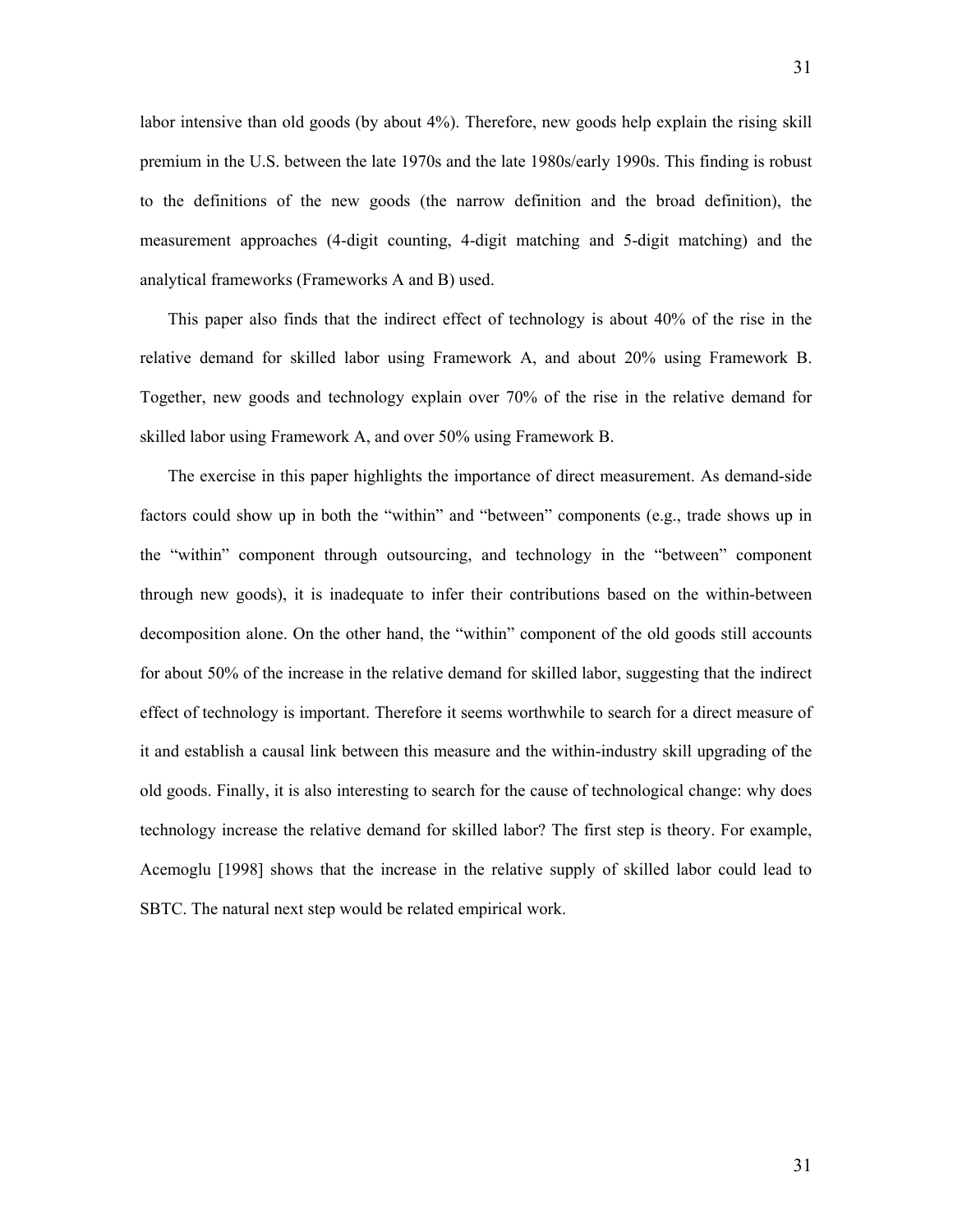#### **Appendix 1: Data**

#### **A1.1. A List of the Data Sources**

Most data sources use the 87 SIC classification system. Those using the 72 SIC classification system are converted into the 87 system using the concordance at the NBER website [\(http://www.nber.org/nberces/\)](http://www.nber.org/nberces/).

*Output, price indices and factor payments* (4-digit 87 SIC): NBER-CES Manufacturing Industry Database (formerly known as the NBER Productivity Database *a la* Bartelsman and Gray [1996]), available at [http://www.nber.org/nberces/.](http://www.nber.org/nberces/)

*Imports and exports* (4-digit 72 SIC): NBER Trade Database (Feenstra [1996], Feenstra [1997]), the same as used in Feenstra and Hanson [1999] and provided by Gordon H. Hanson.

*New technology and outsourcing variables* (4-digit 72 SIC): the same as used in Feenstra and Hanson [1999] and provided by Gordon H. Hanson.

*Output and factor payments* (5-digit 92 CM, 87 SIC): U.S. Census Bureau, Economic Census 1992- Disc 1J (CD-EC92-1J). The 92 CM covers all establishments with one or more paid employees primarily engaged in manufacturing as defined in the 87 SIC manual.

*Shipment values (i.e. gross output)* (7-digit 92 CM/CIR, 87 SIC): CD-EC92-1J and U.S. Census Bureau, CIR 1993 publications, various issues, available at <http://www.census.gov/cir/www/alpha.html>. The CIR is conducted annually (sometimes monthly or quarterly) for a selected number of manufacturing industries, and its data tied to and not duplicated in the CM conducted in the same year (e.g. the entry 3577100 in the 92 CM ("Computer peripheral (input/output) equipment, n.e.c., except parts, attachments, and accessories") is a "tieline" to the 29 7-digit products in the 92 CIR starting with "35771"). Notice that the data for 1992 in the 93 CIR publications is used because the 93 publications revise the 1992 data in the 92 publications.

#### **A1.2. More Details about the Matching Process**

# **A.1.2.1. More than one SIC manual product matched to a single CM/CIR 7-digit product.**

All the SIC manual products within the same 4-digit industry, new or old, are checked, the total number of matches recorded, and each SIC manual new good is assigned a fraction of the CM/CIR product's shipment value equal to the inverse of that number. For instance, "Ice buckets, plastics: except foam" and "Picnic jugs, plastics", both new, are matched to "Plastics picnic jugs, cooler chests, and ice buckets (except foam)" (CM 3089621). Since "Ice chests or coolers, portable, plastics: except insulated or foam plastics", an old good (Group 3), is the only other SIC manual product in industry 3089 that can be matched to the CM product 3089621, each of the two SIC manual new goods is assigned 1/3 of the CM product's shipment value.

#### **A.1.2.2. Missing data**

This occurs when a 7-digit CM/CIR product has its shipment data withheld to avoid disclosing individual manufacturers. This product is then aggregated with other 7-digit products whenever possible.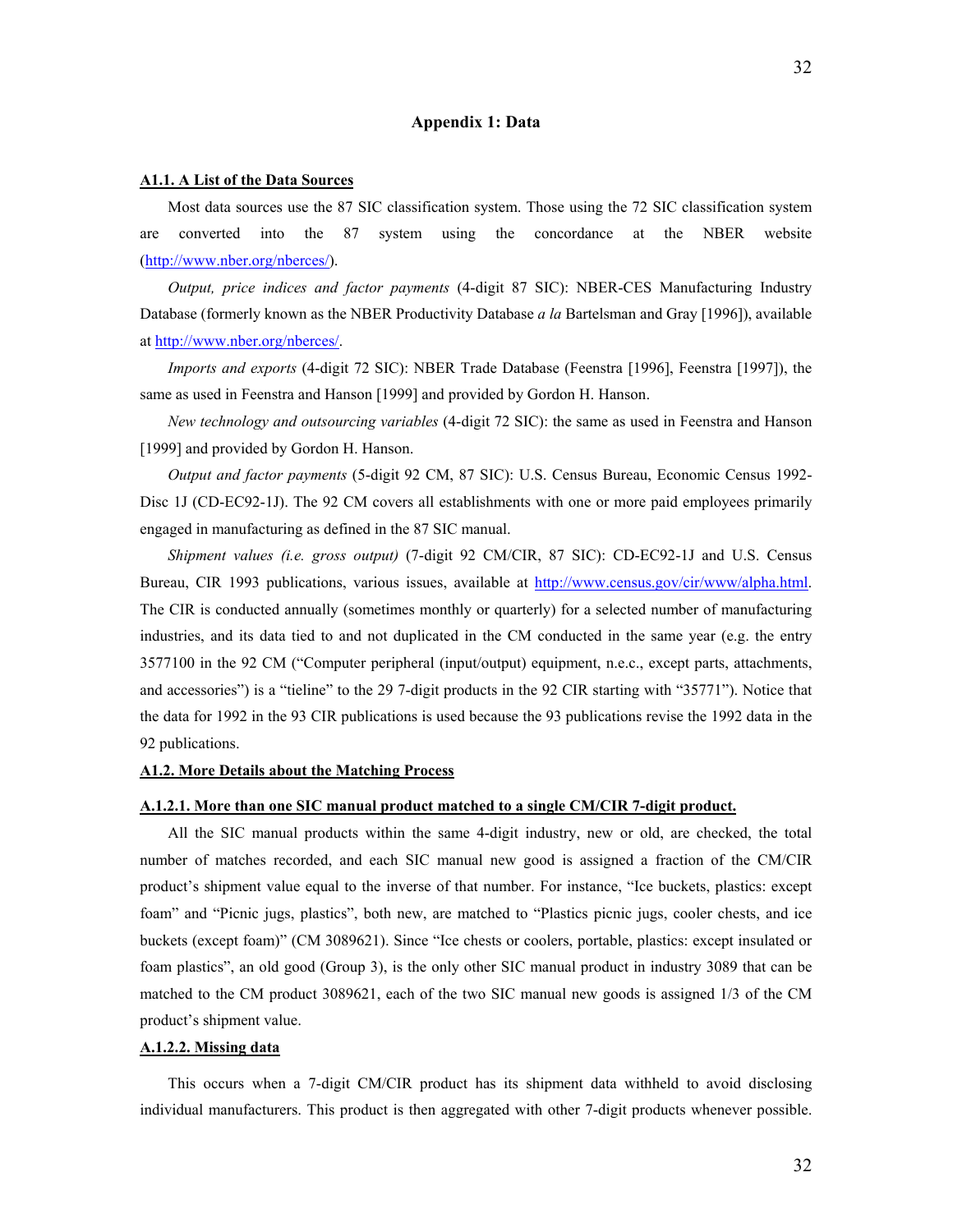Sometimes the aggregation group is given in the CM/CIR (e.g. "Tampons" (CM 2676151) and "Sanitary napkins, including maternity pads" (CM 2676114) are lumped together), and other times it is created by imputing the total shipment value of all the 7-digit products with missing data within a 5-digit product class (e.g. "Fabric softener" (CM 2842341) is aggregated with "Cat litter, except natural and untreated materials" (CM 2842390)). The SIC products are then re-matched to the aggregation groups thus formed. In both examples above, the SIC manual new good ("tampon" and "fabric softener" respectively) has half the aggregation group's shipment.

# **A1.2.3. Really difficult matching**

This can be due to (1) in the case of **A1.2.1**, it is difficult to find all the SIC manual products that can be matched to the single CM/CIR product (e.g. "caprolactam" is matched to "miscellaneous cyclic and acyclic chemicals and chemical products" (CM 2869700), and there are 166 products listed in the 87 SIC manual for industry 2869); (2) the matching is straightforward, yet the shipment data of the CM/CIR product is withheld and cannot be easily imputed. In both cases, the relevant SIC manual product is matched to its 4-digit industry, and gets its *ngratio* using the 4-digit counting approach (for 90 out of 825 products).

#### **A1.2.4. Establishment-based data versus product-based data**

In the 92 CM, the gross output of an (4-digit) industry or (5-digit) product class does not equal the sum of all its (7-digit) products because the former is establishment-based and "reflect both the primary and secondary activities of the establishments classified in those industries," and the latter is product-based and reflects "shipments by all producers, regardless of the industry in which they are classified" (pp. X, U.S. Census Bureau, 92 CM, General Summary (MC-92-S-1)). In the calculation of *ngratio*, the product-based outputs of new goods are divided by the product-based industry or product-class total outputs.

#### **A1.2.5. CIR output versus CM output**

The total gross outputs of 92 CIR products do not always equal their 92 CM tieline entries, and the deviation is probably due to sampling issues (e.g. differences in sample coverage, different treatment of late responses, etc.), according private conversation with U.S. Census Bureau staff. The *ngratio'*s of the new goods matched to 92 CIR are calculated using the CIR totals.

### **Appendix 2**

#### **A2.1. Derivation of (1)**

Let  $W(z)$  and  $W_s(z)$  be the total and skilled-labor wage bills of industry *z*; then  $m(z) = W(z)/\Sigma W(z)$  and  $\theta_s^{\{w\}}(z) = W_s(z)/W(z)$ . Thus  $\Sigma_z m(z) \theta_s^{\{w\}}(z) = \Sigma_z[W(z)/\Sigma_z W(z)] [W_s(z)/W(z)] = \Sigma_z[W_s(z)/\Sigma_z W(z)] = \Sigma_z W_s(z)/\Sigma_z W(z)$  $= \mu^w$ .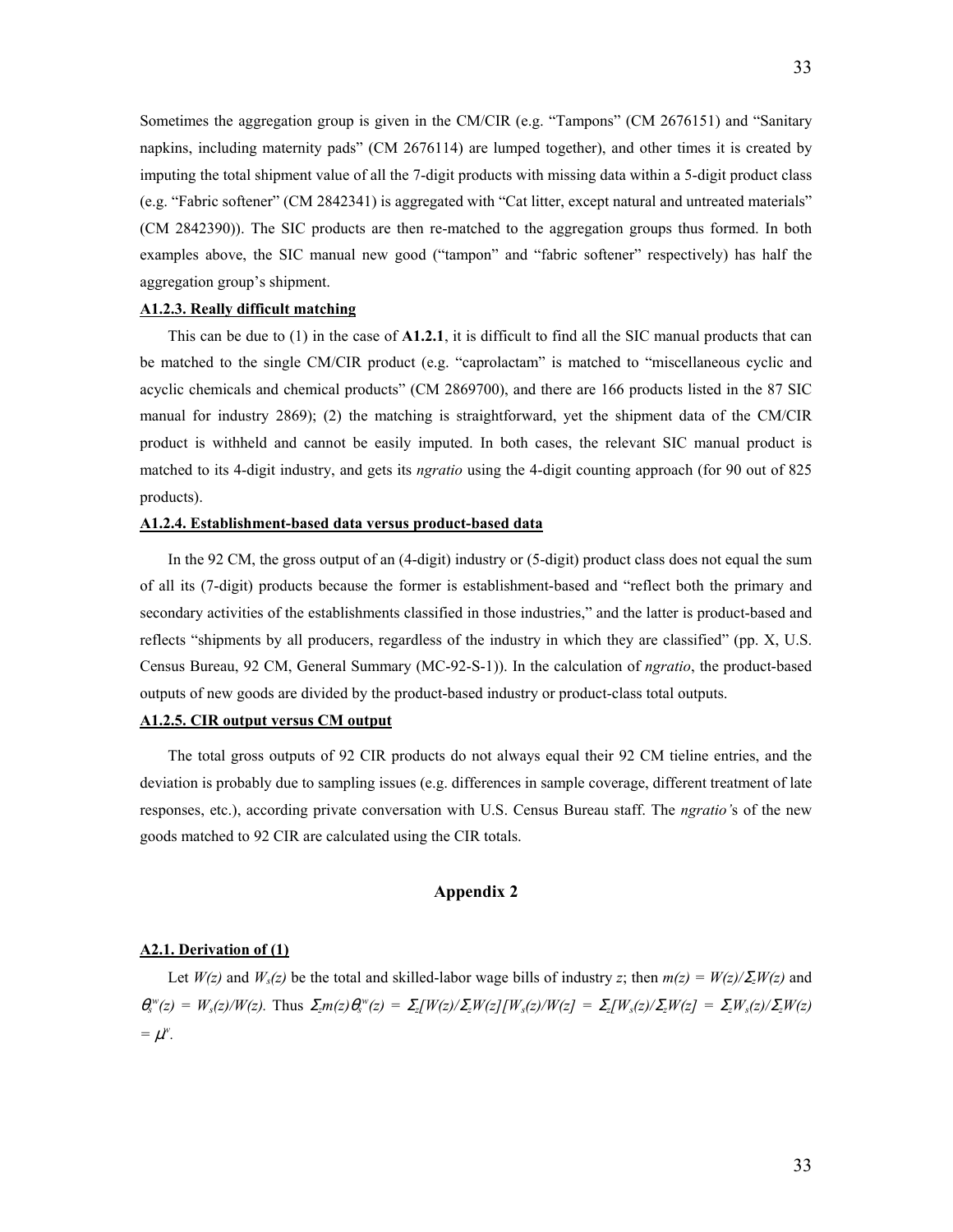#### **A2.2. Derivation of (3)**

First, notice that by (4.2) and (4.3),  $G_{o,btw}^w + G_{o,wthn}^w = \sum_{z}^{old} \theta_s^w(z) m(z)|_{t=1} - \sum_{z}^{old} [\rho^w m(z) \theta_s^w(z)|_{t=0})$  (see  $\lim_{M \to \infty} \int_{-\infty}^{w} f(x) dx$  *w o m = G<sub>n</sub><sup>w</sup> + G<sub>o</sub>*, *wth*<sub>*w*</sub> *+ G<sub>o</sub><sub>, <i>wthn*</sub> *e*. the Appendix of Berman, Bound and Griliches [1994]). Then by (4.1),  $G_n^w + G_{o, b\ell w}^w + G_{o, w\ell h n}^w = \sum_{z}^{n\epsilon w} m(z)$  $\theta_s^{\nu}(z) + \sum_2^{old} \theta_s^{\nu}(z) m(z)|_{t=1} - \sum_2^{old} m(z) \theta_s^{\nu}(z)|_{t=0}$ . By (1), the first two terms add up to  $\mu^{\nu}|_{t=1}$ , and the last

#### **A2.3. Derivation of (11)**

Let  $y(z)$  be the output of sector *z*; then  $W_x(z) = \theta_x(z)$   $y(z)$ ,  $x=s$ ,  $u \forall z$ , and  $b(z) = y(z)/\Sigma_z y(z)$ . Thus *Σ<sub>z</sub>*θ<sub>*x*</sub>(z)b(z) = Σ<sub>z</sub>[W<sub>*x*</sub>(z)/y(z][y(z)/Σ<sub>z</sub>y(z] = Σ<sub>z</sub>W<sub>*x*</sub>(z)/Σ<sub>z</sub>y(z) for *x* = *s*, *u*,  $\mu = \sum_z \theta_s(z)b(z)/\sum_z \theta_u(z)b(z)$  =  $\sum_z W_s(z)/\sum_z W_u(z)$ , and  $I + \mu = \sum_z W(z)/\sum_z W_u(z)$ . Thus  $\mu/(I + \mu) = \sum_z W_s(z)/\sum_z W(z) = \mu^w$ .

# **Appendix 3**

To see why Framework A might inaccurately measure the contribution of product demand shifts, notice that labor compensation is all that is needed for the calculation of  $G_{bw}^w$  in Equation (2) and output does not matter. In other words, Framework A infers the contribution of exogenous demand shifts without using any information on sectoral output.

Example 1 in Table A1 illustrates how this could matter. There are three industries,  $1\sim3$ , whose labor compensations, outputs and skilled-labor intensities are listed for period 0 (before the change) and period 1 (after the change). Industry 1 is the least skilled-labor intensive, and industry 3 the most skilled-labor intensive. Between periods 0 and 1, the only changes are that the skilled-labor compensation of industry 3 decreases from 20 to 19 while that of industry 1 increases from 10 to 12, and the latter dominates so that the relative demand for skilled labor (i.e.  $\mu$ ) increases from 1 to 1.014. Notice that there is no change in these industries' outputs; i.e. the change in  $\mu$  is due entirely to within-industry skill upgrading, and exogenous product demand shifts are absent. However,  $G_{bw}^w$  is negative and sizable (its ratio to  $\Delta \mu^w$  is –0.91) because industry 3's share in total labor compensation declines (∆*m(*3) = – 0.0086) and this decrease receives a large weight  $\left( \overline{\theta_s^w(3)} \right) = 0.66$ ) as industry 3 is skilled-labor intensive. In other words, Framework A attributes a negative contribution to exogenous product demand shifts even though such shifts are absent.

Due to this downward bias, Framework A might under-estimate the contribution of exogenous product demand shifts when they happen alongside within-industry skill upgrading, and this is illustrated in Example 2 in Table A1. In Example 2, the within-industry skill upgrading is identical to that in Example 1, and the shift in product demands is in favor of industry 3 so that its labor compensation and output expand by the same proportion (1%) (compared with the numbers in period 1 in Example 1). Because industry 3 is the most skilled-labor intensive, the contribution of product demand shifts should be positive ( $\mu$  is 1.016 in period 1 instead of 1.014 as in Example 1). However, Framework A fails to identify this positive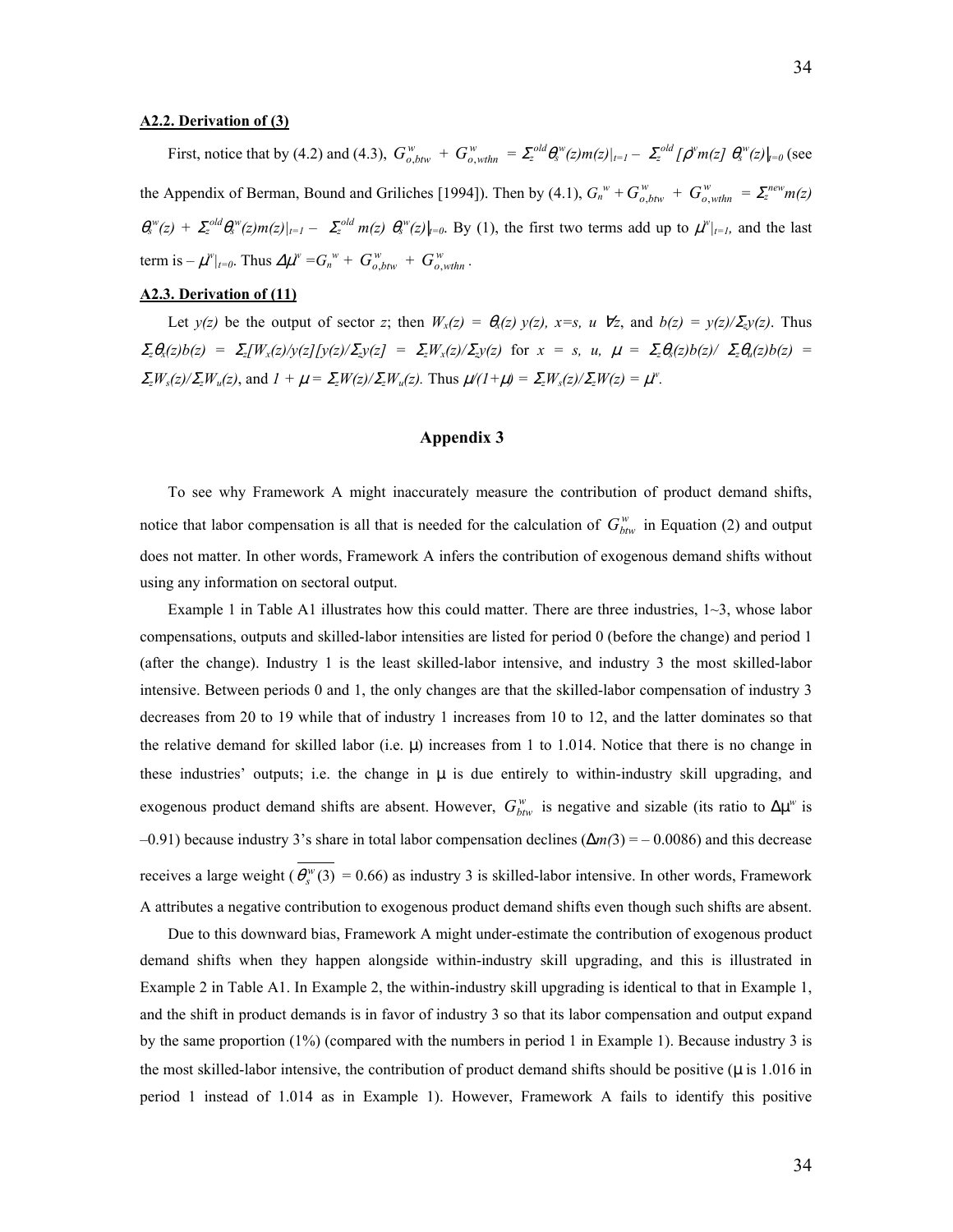contribution because it is eclipsed by the downward bias that is illustrated in Example 1: the between component is still negative with a large magnitude (about 75% of  $\Delta \mu^w$ ).

In contrast, Framework B makes the correct inference in both examples because it takes the changes in output into account. In Example 1, the between component of Framework B is 0 because the industries' shares in total output remain unchanged  $(\Delta b(z) = 0$  for  $z = 1, 2, 3$ ). In Example 2, Framework B identifies the positive contribution of product demand shifts (the between component is 8.6% of  $\Delta \mu$ ) by picking up the expansion of industry 3 as its share in total output increases ( $\Delta b(3) = 0.0022$ ).

# **Reference:**

- Acemoglu, Daron, "Why do New Technologies Complement Skills? Directed Technical Change and Wage Inequality", *Quarterly Journal of Economics*, CXIII [1998], pp1055-1089.
- Autor, David H., Katz, Lawrence F. and Krueger, Alan B. "Computing Inequality: Have Computers Changed the Labor Market", *Quarterly Journal of Economics*, CXIII [1998], 1169-1213.
- Baldwin, Robert E. and Cain, Glen G., "Shifts in US Relative Wages: The Role of Trade, Technology and Factor Endowments", NBER working paper #5934, 1997.
- Bartelsman, Eric J. and Wayne Gray, 1996, "The NBER Manufacturing Productivity Database", NBER technical working paper #205.
- Berman, Eli, Bound, John, and Machin, Stephen, "Implications of Skilled-biased Technological Change: International Evidence", *Quarterly Journal of Economics*, CXIII[1998], 1245-1279.
- Berman, Eli, Bound, John, and Griliches, Zvi, "Changes in the Demand for Skilled Labor with U.S. Manufacturing: Evidence from the Annual Survey of Manufactures", *Quarterly Journal of Economics*, [1994], 367-397.
- Borjas, George J., Freeman, Richard B. and Katz, Lawrence F., "How Much Do Immigration and Trade Affect Labor Market Outcomes?", *Brookings Papers on Economic Activitity* [1997], 1-90.
- Bound, John and Johnson, George, "Changes in the Structure of Wages in the 1980's: An Evaluation of Alternative Explanations", *American Economic Review*, 83(3) [1992], pp371-392.
- Bresnahan, Timothy F. and Gordon, Robert J. [1997] edt. "The Economics of New Goods", published by the University of Chicago Press.
- Brynjolfsson, Erik [1997], "Comment" (on "From Superminis to Supercomputer" by Shane M. Greenstein) in "The Economics of New Goods", edited by Timothy F. Bresnahan and Robert J. Gordon, University of Chicago Press.
- Davidson, Russel and MacKinnon, James G, [1993], "Estimation and Inference in Econometrics", Oxford University Press.
- DiNardo, John and Pischke, Jorn-Steffen, "The Returns to Computer Use Revisited: Have Penncils Changed the Wage Structure too?", *Quarterly Journal of Economics*, CXII[1997], 291-303.
- Doms, Mark, Dunne, Timothy and Troske, Kenneth R., "Workers, Wages and Technology", *Quarterly Journal of Economics* CXII [1997], 253-290.
- Feenstra, Robert C., [1996], "U.S. Imports, 1972-1994, with State Exports and Other U.S. Data", NBER working paper #5515.
- Feenstra, Robert C., [1997], "U.S. Exports, 1972-1994, with State Exports and Other U.S. Data", NBER working paper #5990.
- Feenstra, Robert E. and Hanson, Gordon, "The Impact of Outsourcing and High-Technology Capital on Wages: Estimates for the United States, 1979-1990", *Quarterly Journal of Economics*, 114(3), [1999], pp907-940.
- Goldin, Claudia and Lawrence F. Katz, "The Origin of Technology-Skill Complementarity", *Quarterly Journal of Economics*, 113(3), August, 1998, pp 693-732.
- Gordon, Robert J. [1990], "The Measurement of Durable Goods Prices", University of Chicago Press.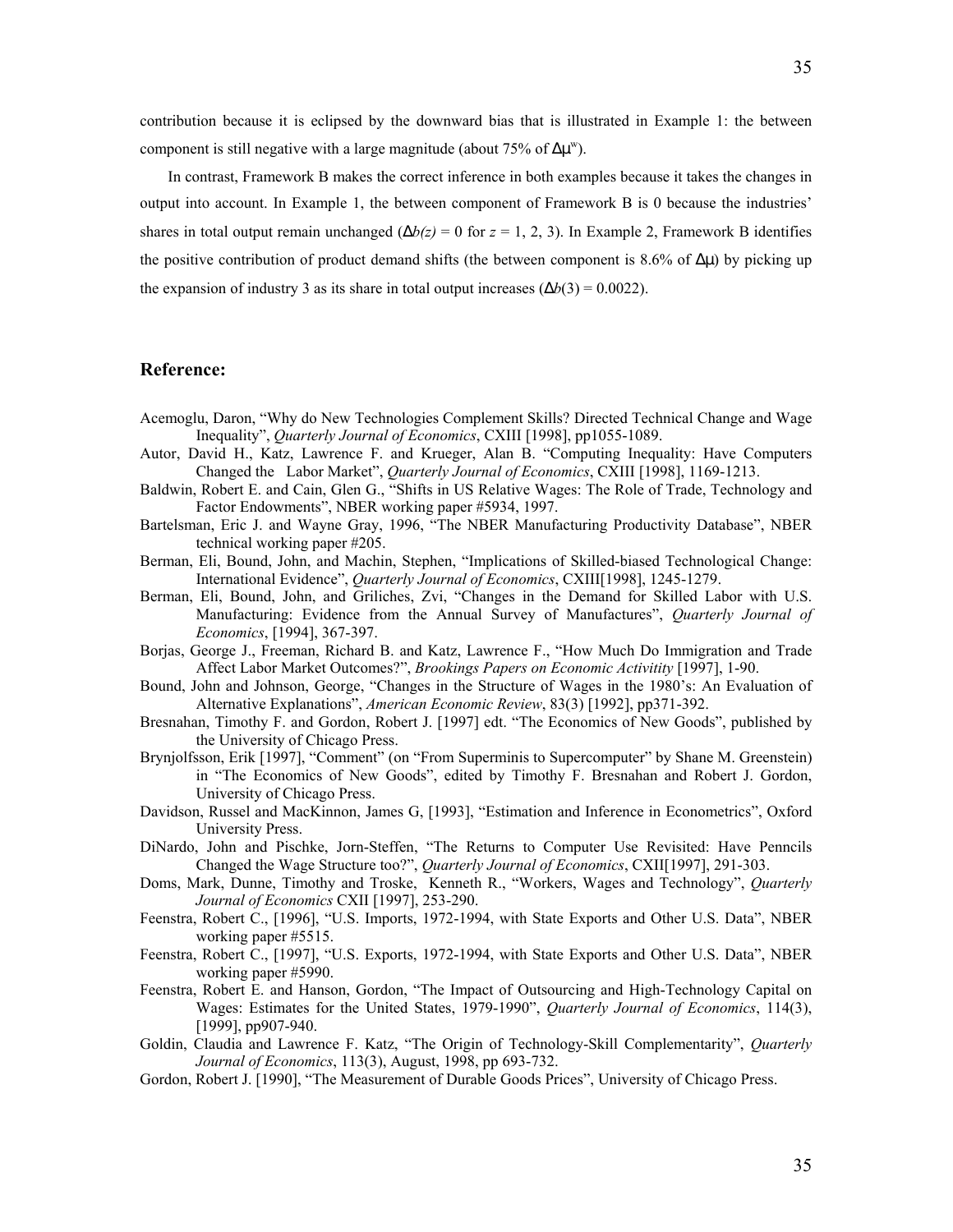- Gray, Maureen B., "Consumer Spending on Durables and Services in the 1980s", *Monthly Labor Review, May 1992*, pp18-26.
- Haven, Kendall [1994], "Marvels of Science: 50 Fascinating 5-Minute Reads", published by Libraries Unlimited, Inc. Englewood, Colorado.
- Jenkins, Alan [1977], "The Forties", published by London: Heinemann.
- Katz, Lawrence F. and Autor, David H. [1998], "Changes in the Wage Structure and Earnings Inequality", a chapter in Handbook of Labor Economics (eds.: Orley Ashenfelter and David Card), Armsterdam, North-Holland, forthcoming.
- Katz, Lawrence F. and Murphy, Kevin M., "Changes in Relative Wages, 1963-1987: Supply and Demand Factors", *Quarterly Journal of Economics*, 107(1) [1992], pp35-78.
- Kobenhavn: Dansk, Design Center, "Success via Design", [1992].
- Kruger, Alan B. "How Computers have Changed the Wage Structure: Evidence from Microdata, 1984- 1989", *Quarterly Journal of Economics*, CVIII[1993], pp33-60.
- Krueger, Alan B. "Labor Market Shifts and the Price Puzzle Revisited", Industrial Relations Section Working Paper #375, Princeton University, 1997.
- Lawrence, Robert Z. and Slaughter, Matthew J., "International Trade and American Wages in the 1980s: Giant Sucking Sound or Small Hiccup?", *Brookings Papers on Economic Activity* [1993], 161- 226.
- Leamer, Edward ,1996, "In Search of Stolper-Samuelson Effects on US Wages", NBER working paper # 5427.
- Marty, Myron A. [1997], "Daily Life in the United States, 1960-1990: Decades of Discord", published by Westport, Connecticut: Greenwood Press.
- Miller, Douglas T. and Nowak, Marion [1977], "The Fifties: the Way We Really Were", 1<sup>st</sup> edition, published by Garden City, New York: Doubleday.
- Office of Technology Assessment, case studies, various issues. Available at: http://www.wws.princeton.edu/~ota/ns20/legacy\_n.html.
- Office of Management and Budget, Standard Industrial Classification Manual, 1972, 1977 supplement, and 1987.
- Trajtenberg, Manuel [1990], "Economics Analysis of Product Innovation: The Case of CT Scanners", Harvard University Press.
- U.S. Census Bureau, 1992 Census of Manufactures, Subject Series, General Summary (MC-92-S-1). Available at<http://www.census.gov/prod/www/abs/manu-min.html>.
- U.S. Census Bureau, 1993 Current Industrial Report publications, various issues. Available at [http://www.census.gov/cir/www/alpha.html.](http://www.census.gov/cir/www/alpha.html)
- U.S. Census Bureau, Economic Census 1992-Disc 1J (CD-EC92-1J).
- Xiang, Chong, [2002], "New Goods and Rising Skill Premium: A Theoretical Investigation", RSIE working paper #478, the University Of Michigan, 2002.
- Zangwill, Willard I., "Lightning Strategy for Innovation: How the World's Best Firms Create New Products", Lexington Books, an Imprint of Macmillan, Inc., New York [1993].
- Zeisset, Paul T. and Wallace, Mark E., "How NAICS Will Affect Data Users", the Bureau of Census website: [http://www.census.gov/epcd/naicsusr.html.](http://www.census.gov/epcd/naicsusr.html)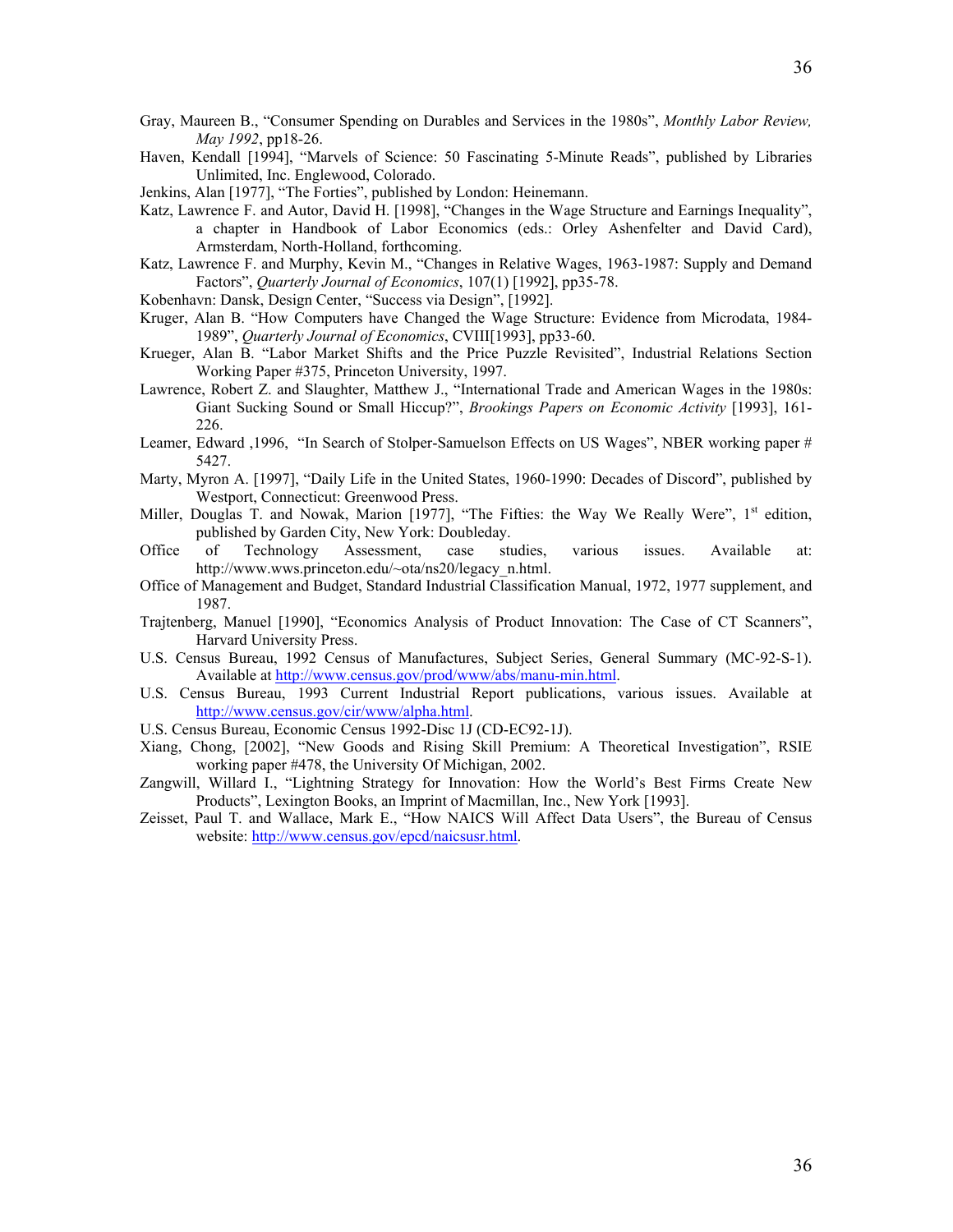

Note: The average prices are the averages of the industrial price deflators  $(1987 = 1)$ weighted by (net) outputs (value-added).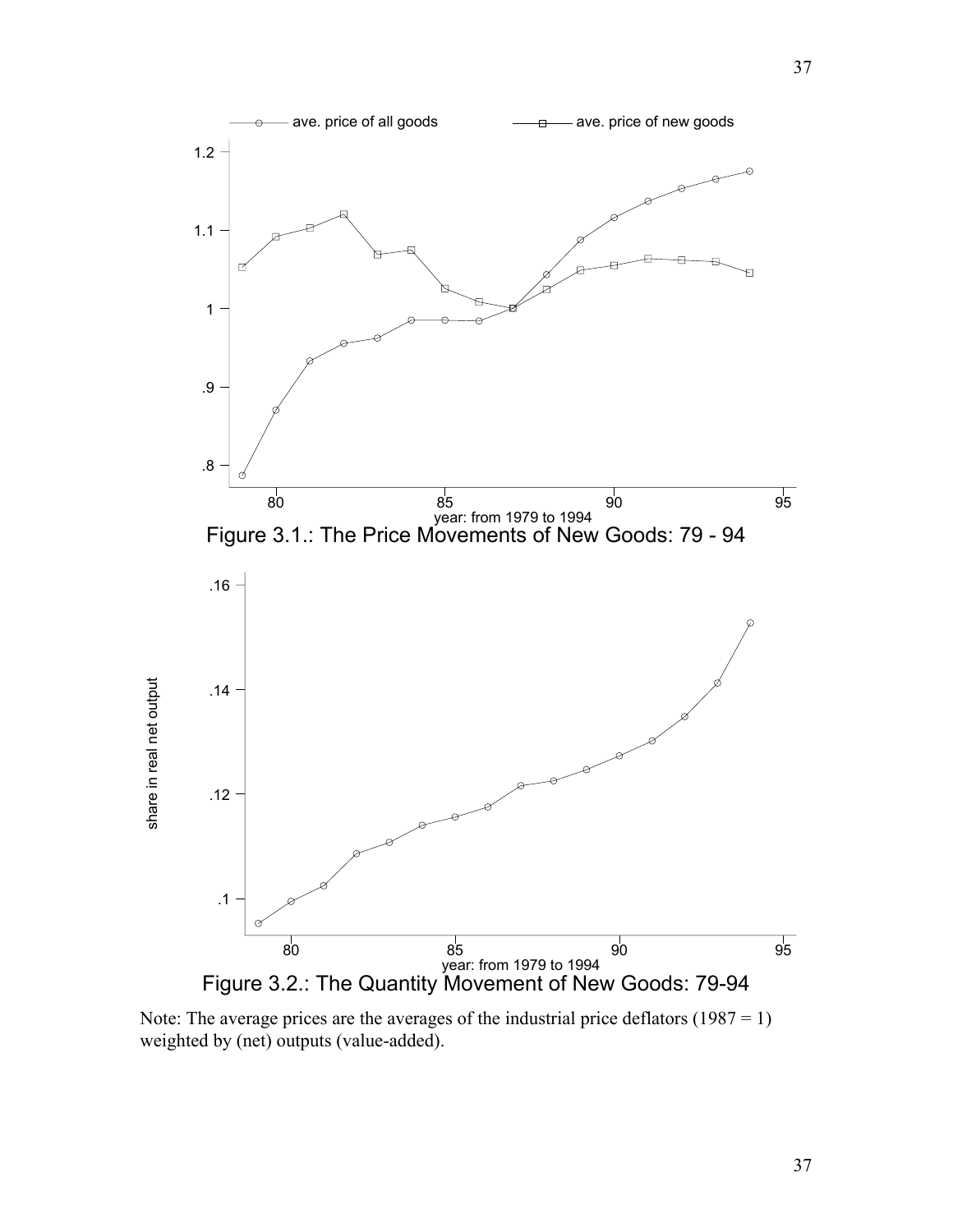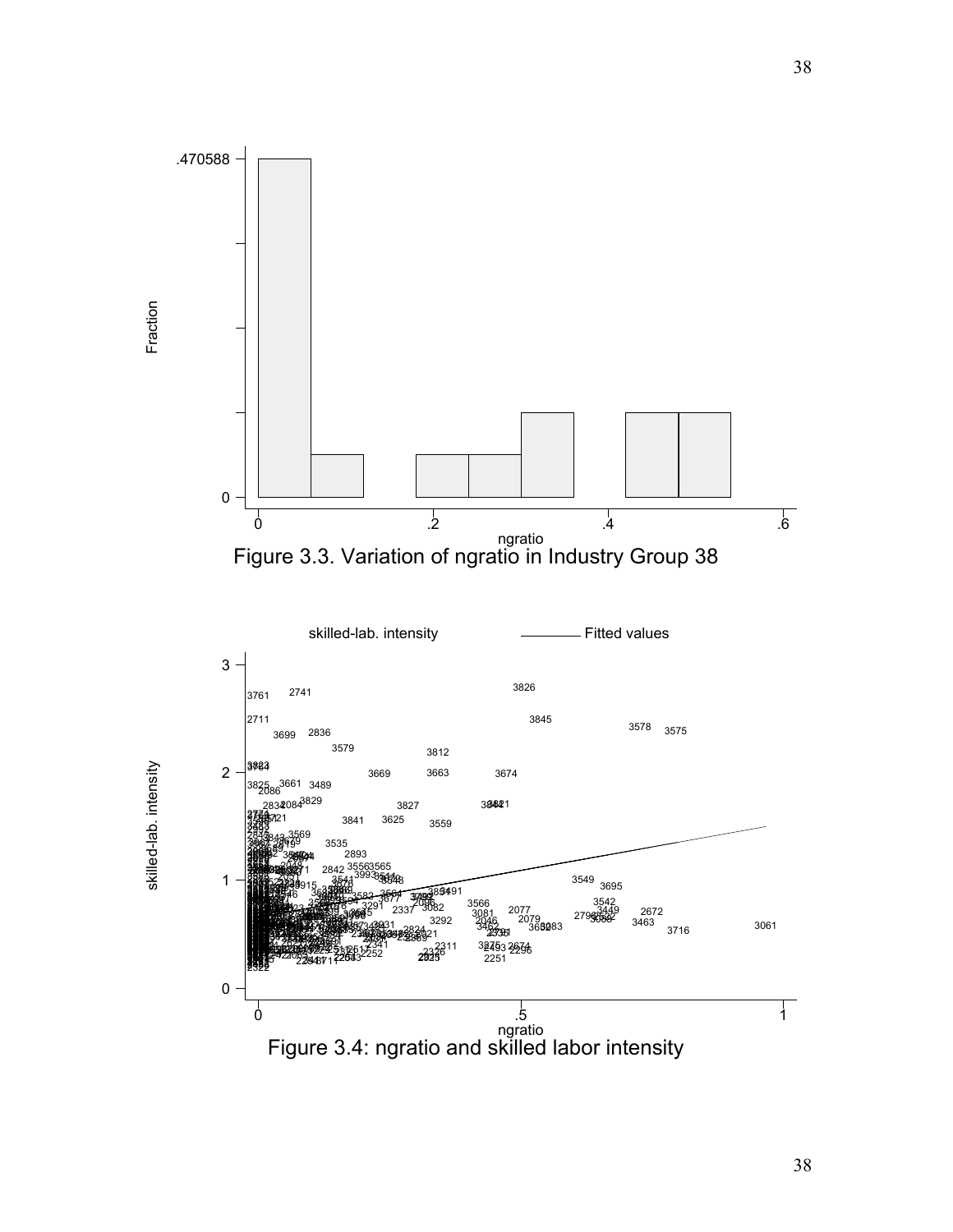| Code    | <b>Level of Dis-aggregation</b> | <b>Description/Name</b>                                                    |
|---------|---------------------------------|----------------------------------------------------------------------------|
| 2835    | Industry                        | Diagnostic Substances                                                      |
| 28352   | <b>Product Class</b>            | Diagnostic substances, in vivo                                             |
| 2835220 | Product                         | In vivo radioactive reagents<br>diagnostic<br>and<br>(both<br>therapeutic) |

**Table 3.1. Example of The 92 CM Coding System**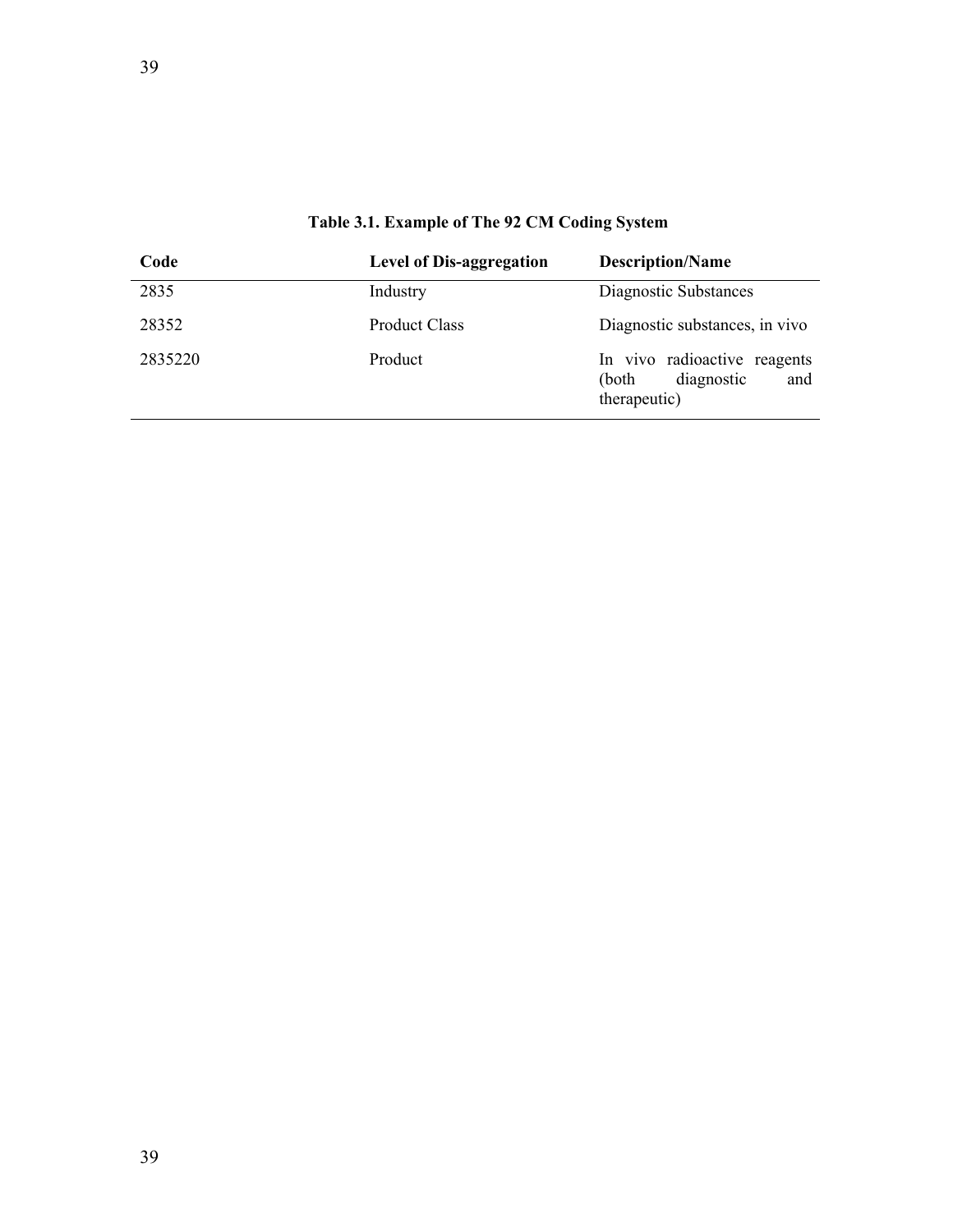|                        |                 |                          | Table 3.2             |       |               | Some Summary Statistics of ngratio      |                  |                 |                                  |                  |
|------------------------|-----------------|--------------------------|-----------------------|-------|---------------|-----------------------------------------|------------------|-----------------|----------------------------------|------------------|
| Method                 |                 | Obs                      | Positive obs.         | Mean  | Std. Dev.     | Nin                                     | Max              | Std.Dev./Mean   |                                  |                  |
| 4-digit matching       |                 | 458                      | 257                   | 0.108 | 0.177         | 0                                       |                  | ।.64            |                                  |                  |
| 4-digit counting       |                 | 458                      | 257                   | 0.103 | 0.162         | $\circ$                                 |                  | 1.57            |                                  |                  |
| 5-digit matching       |                 | 1250                     | 492                   | 0.103 | 0.228         | $\subset$                               |                  | 2.21            |                                  |                  |
|                        |                 |                          | Table 3.3             |       |               | Variation of ngratio                    |                  |                 |                                  |                  |
| 2-digit                |                 | 4-digit                  | tmatching             |       |               |                                         | 4-digit counting |                 |                                  | 5-digit matching |
| Industry<br>Groups     | $obs.$ #        | positive<br>$obs.$ #     | std.dev./mean         |       | $obs.$ #      | positive<br>$obs.$ #                    | std.dev./mean    | $obs.$ #        | positive<br>$\frac{1}{2}$ obs. # | std.dev./mean    |
| $20$ (food)            | $\frac{8}{2}$   | 35                       | 1.26                  |       | $\frac{8}{3}$ | 35                                      | ē                | 120             | 54                               | 5                |
| $21$ (tobacco)         | 4               | 0                        |                       |       | 4             |                                         |                  |                 |                                  |                  |
| $22$ (textile)         | 23              |                          | 1.80                  |       | 23            |                                         | 98               | 67              | $\overline{\mathcal{C}}$         | 2.61             |
| $23$ (apparel)         |                 |                          | 1.14                  |       |               |                                         | Ξ                | 75              | र्य                              | 1.94             |
| $24 \pmod{ }$          |                 |                          | 2.26                  |       |               |                                         | 2.06             | 59              | 25                               | 2.30             |
| 25 (furniture)         |                 |                          | 1.46                  |       |               | $\infty$                                | $\overline{0}$   | 36              | $\overline{19}$                  | 96               |
| $26$ (paper)           |                 |                          | 1.81                  |       |               |                                         | $\overline{2}$   |                 | $\overline{16}$                  | 2.09             |
| 27 (printing)          | $\tilde{4}$     |                          | 1.46                  |       | 그             | $\Xi$                                   | 1.09             | 488             | $\overline{z}$                   | 2.33             |
| 28 (chemicals)         | 29              | $\overline{5}$           | 2.36                  |       | 29            | <u>୯</u>                                | 2.76             |                 | 36                               | 2.89             |
| 29 (petroleum)         | $\sigma$        |                          | 1.64                  |       |               |                                         | .89              | $\bullet$       |                                  | 1.83             |
| 30 (rubber/plastics)   | $\overline{5}$  |                          | 1.33                  |       | ن             | $\infty$                                | $\overline{23}$  | $56$ $13$       | $\frac{2}{3}$                    | 1.65             |
| 31 (leather)           | $\equiv$        | $\infty$ $\sim$ $\infty$ | 2.41                  |       |               |                                         | 2.26             |                 |                                  | 2.57             |
| $32$ (clay/glass)      | 26              |                          | 2.14                  |       | 26            | $\infty$                                | 2.20             |                 | $\overline{2}$                   | 2.41             |
| 33 (metal: primary)    | $\delta$        | $\sim$                   | 2.61                  |       | $\delta$      | $\Omega$                                | 2.65             | $\overline{70}$ |                                  | 4.32             |
| 34 (metal: fabricated) | 38              | 23                       | 1.65                  |       | 38            |                                         | $\overline{.67}$ | 128             | 51                               |                  |
| 35 (machinery)         | 51              | $\theta$                 | $\ddot{\cdot}$        |       | 51            | ੩                                       | $\ddot{5}$       | 146             |                                  | $2.15$<br>1.78   |
| 36 (electronics)       | 37              | 22                       | $\overline{5}$        |       | 37            | 22                                      | 33               | 109             | 39                               | 2.03             |
| $37$ (transportation)  | $\overline{18}$ | □                        | $\tilde{\mathcal{S}}$ |       | $\infty$      |                                         | 66               | $\overline{d}$  |                                  | 2.00             |
| 38 (instruments)       |                 |                          | 60                    |       |               | $\overline{\omega}$ $\overline{\omega}$ | 4.               | 36              |                                  | 1.79             |
| 39 (miscellaneous)     |                 |                          | 49                    |       | $\infty$      |                                         | 45               |                 |                                  | 2.65             |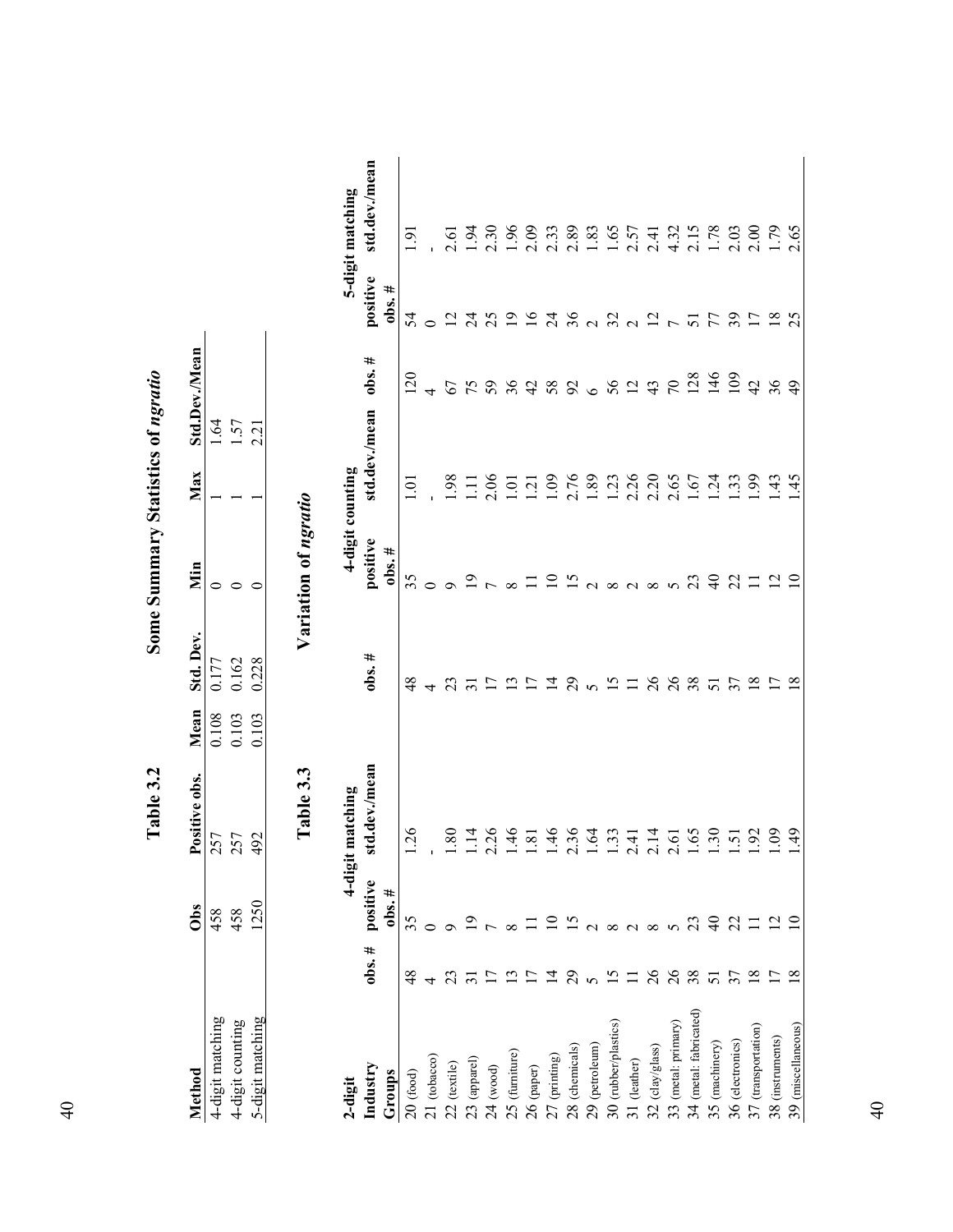|                 |                             | The Strategy of the Strategy of the Strategy of the Strategy of the Strategy of the Strategy of the Strategy of the Strategy of the Strategy of the Strategy of the Strategy of the Strategy of the Strategy of the Strategy o |                  |        |                                 |                  |
|-----------------|-----------------------------|--------------------------------------------------------------------------------------------------------------------------------------------------------------------------------------------------------------------------------|------------------|--------|---------------------------------|------------------|
| <b>End</b> year | Manufacturing<br>(SMillion) | New Goods<br>(SMillion)                                                                                                                                                                                                        |                  | Share  |                                 |                  |
| 87              | 1165732                     | 141703                                                                                                                                                                                                                         |                  | 12.16% |                                 |                  |
| 89              | 1308103                     | 156828                                                                                                                                                                                                                         |                  | 11.99% |                                 |                  |
| 92              | 1425207                     | 171479                                                                                                                                                                                                                         |                  | 12.03% |                                 |                  |
| 24              | 605981                      | 199726                                                                                                                                                                                                                         |                  | 12.44% |                                 |                  |
|                 | 4-digit matching            |                                                                                                                                                                                                                                | 4-digit Counting |        |                                 | 5-digit matching |
| <b>End</b> year | Correlation                 | Significance                                                                                                                                                                                                                   | Correlation      |        | <b>Significance Correlation</b> | Significance     |
|                 | Coefficient                 | level                                                                                                                                                                                                                          | Coefficient      | Level  | Coefficient                     | Level            |
| 87              | 0.05                        | 0.29                                                                                                                                                                                                                           | 0.07             | 0.13   |                                 |                  |
| 89              | 0.04                        | 0.37                                                                                                                                                                                                                           | 0.06             | 0.23   |                                 |                  |
| 92              | 0.04                        | 0.35                                                                                                                                                                                                                           | 0.07             | 0.14   | 0.04                            | 0.15             |
| 94              | 0.06                        | 0.22                                                                                                                                                                                                                           | 0.07             | 0.12   |                                 |                  |

| I                                  |
|------------------------------------|
|                                    |
|                                    |
| ļ                                  |
|                                    |
| $\frac{1}{2}$                      |
|                                    |
|                                    |
| )<br>)                             |
|                                    |
|                                    |
| $\frac{1}{2}$                      |
|                                    |
|                                    |
| <br> <br> <br> <br>                |
|                                    |
|                                    |
| ו<br>ו                             |
|                                    |
|                                    |
|                                    |
|                                    |
|                                    |
|                                    |
| י<br>ג                             |
|                                    |
|                                    |
| ζ                                  |
|                                    |
| <b>וזהר ויינום א</b>               |
| $\ldots$ . The compact of $\ldots$ |
|                                    |
|                                    |
|                                    |
| Table 3.4                          |

|                 | Table 3.6        |                 | Correlation between ngratio and Skilled-labor Intensities |       |                          |                  |
|-----------------|------------------|-----------------|-----------------------------------------------------------|-------|--------------------------|------------------|
|                 | 4-digit matching |                 | 4-digit Counting                                          |       |                          | 5-digit matching |
| <b>End</b> year | Correlation      | Significance    | Correlation                                               |       | Significance Correlation | Significance     |
|                 | Coefficient      | Level           | Coefficient                                               | Level | Coefficient              | Level            |
|                 | 0.23             | 00(             | 0.32                                                      |       |                          |                  |
| 89              | 0.24             | 00 <sub>1</sub> | 0.31                                                      |       |                          |                  |
|                 | 0.26             | $\frac{8}{1}$   | 0.33                                                      |       | 082                      | 0.0038           |
|                 | 0.22             |                 | 0.30                                                      |       |                          |                  |
|                 |                  |                 |                                                           |       |                          |                  |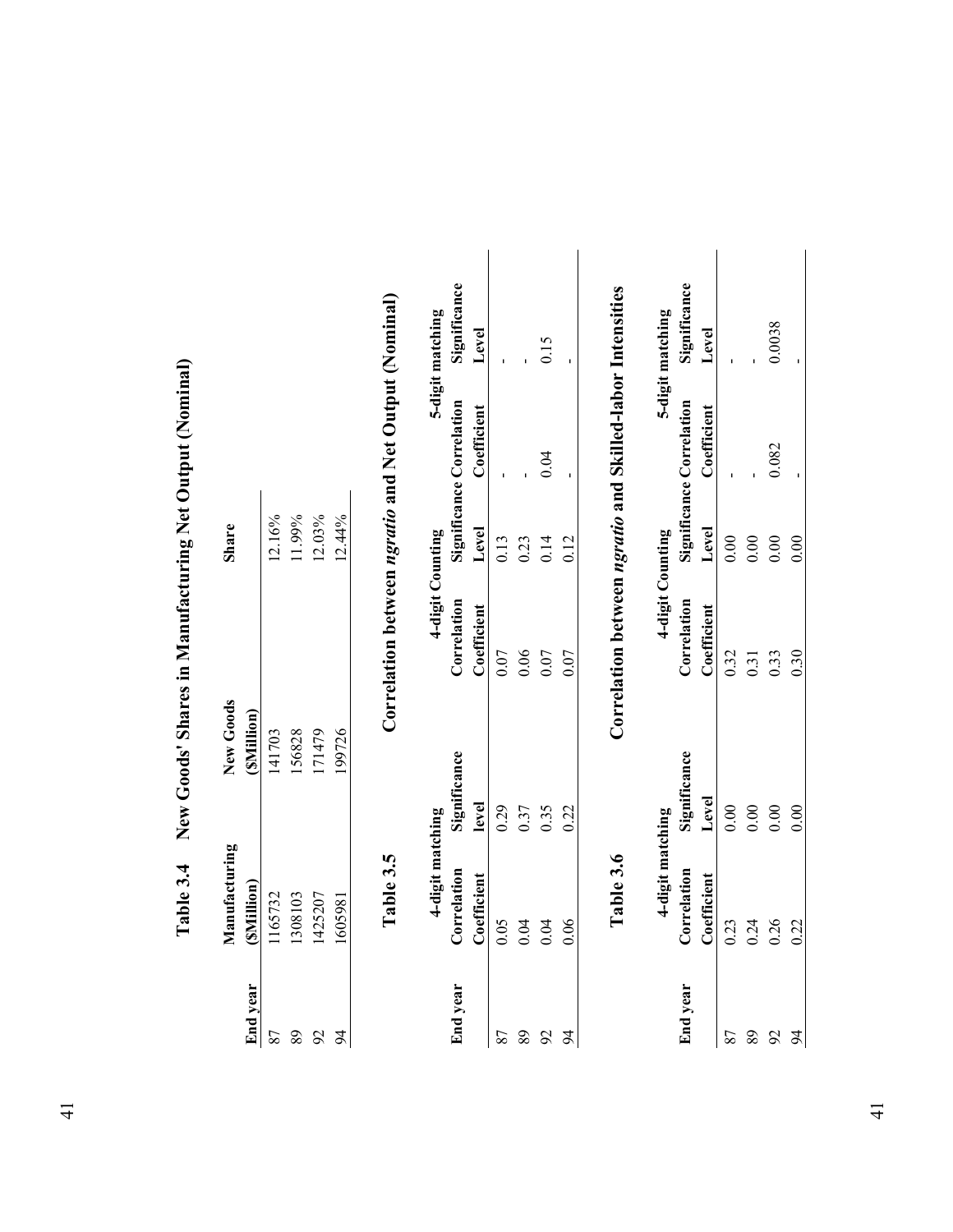|                                                     | $\mathbf{1}$<br>Table                                                             |            |                  | Decomposition Using Equation (2) (Framework A)      |                |              |                  |
|-----------------------------------------------------|-----------------------------------------------------------------------------------|------------|------------------|-----------------------------------------------------|----------------|--------------|------------------|
|                                                     |                                                                                   | Components |                  | Shares (%)                                          |                |              |                  |
| Period                                              | Overal                                                                            | Within     | <b>Between</b>   | Within                                              | <b>Between</b> |              |                  |
| 53-73                                               |                                                                                   | 0.0101     | $-0.0029$        | 141.00%                                             | $-41.00%$      |              |                  |
|                                                     |                                                                                   | 0.0125     | 0.0050           | 71.39%                                              | 28.61%         |              |                  |
|                                                     |                                                                                   | 0.0346     | 0.0247           | 58.37%                                              | 41.63%         |              |                  |
|                                                     |                                                                                   | 0.0375     | 0.0269           | 58.21%                                              | 41.79%         |              |                  |
|                                                     |                                                                                   | 0.0505     | 0.0259           | 66.11%                                              | 33.89%         |              |                  |
| $73-79$<br>$79-87$<br>$79-87$<br>$79-92$<br>$79-92$ | $\begin{array}{c} 0.007 \\ 0.018 \\ 0.059 \\ 0.064 \\ 0.064 \\ 0.076 \end{array}$ | 0.0428     | 0.0205           | 67.81%                                              | 32.47%         |              |                  |
|                                                     |                                                                                   |            |                  |                                                     |                |              |                  |
|                                                     | 4.2<br>Table                                                                      |            |                  | New Goods' Contribution to the Increase in          |                |              |                  |
|                                                     |                                                                                   |            |                  | The Relative Demand for Skilled Labor (Framework A) |                |              |                  |
|                                                     |                                                                                   |            |                  |                                                     |                |              |                  |
|                                                     |                                                                                   |            | Components       |                                                     |                | Shares (%)   |                  |
| Periods                                             | Overal                                                                            | $G_n^*$    | $G^w_{o,tm}$     | $G_{o, withn}^w$                                    | $G_n^*$        | $G_{o,bw}^w$ | $G_{o, withm}^w$ |
|                                                     |                                                                                   |            | 4-digit matching |                                                     |                |              |                  |
|                                                     |                                                                                   | 0.017      | 0.013            | 0.030                                               | 27.96%         | 22.13%       | 49.91%           |
|                                                     |                                                                                   | 0.017      | 0.015            | 0.032                                               | 26.36%         | 23.73%       | 49.91%           |
|                                                     |                                                                                   | 0.019      | 0.014            | 0.043                                               | 24.55%         | 18.58%       | 56.87%           |
| 79-87<br>29-90<br>29-91<br>29-94                    | 0.059<br>0.064<br>0.076<br>0.063                                                  | 0.017      | 0.010            | 0.037                                               | 26.42%         | 15.14%       | 58.44%           |
|                                                     |                                                                                   |            | 4-digit counting |                                                     |                |              |                  |
|                                                     |                                                                                   | 0.017      | 0.012            | 0.030                                               | 29.27%         | 20.35%       | 50.38%           |
|                                                     |                                                                                   | 0.018      | 0.014            | 0.032                                               | 27.64%         | 22.05%       | 50.31%           |
| 79-87<br>20-07<br>20-97<br>20-94                    |                                                                                   | 0.020      | 0.013            | 0.044                                               | 25.98%         | 16.88%       | 57.14%           |
|                                                     | $\begin{array}{c} 0.059 \\ 0.064 \\ 0.076 \\ 0.076 \end{array}$                   | 0.018      | 0.008            | 0.037                                               | 28.19%         | 13.14%       | 58.67%           |
|                                                     |                                                                                   |            | 5-digit matching |                                                     |                |              |                  |
| 79-92                                               | 0.075                                                                             | 0.020      |                  |                                                     | 27.21%         |              |                  |

42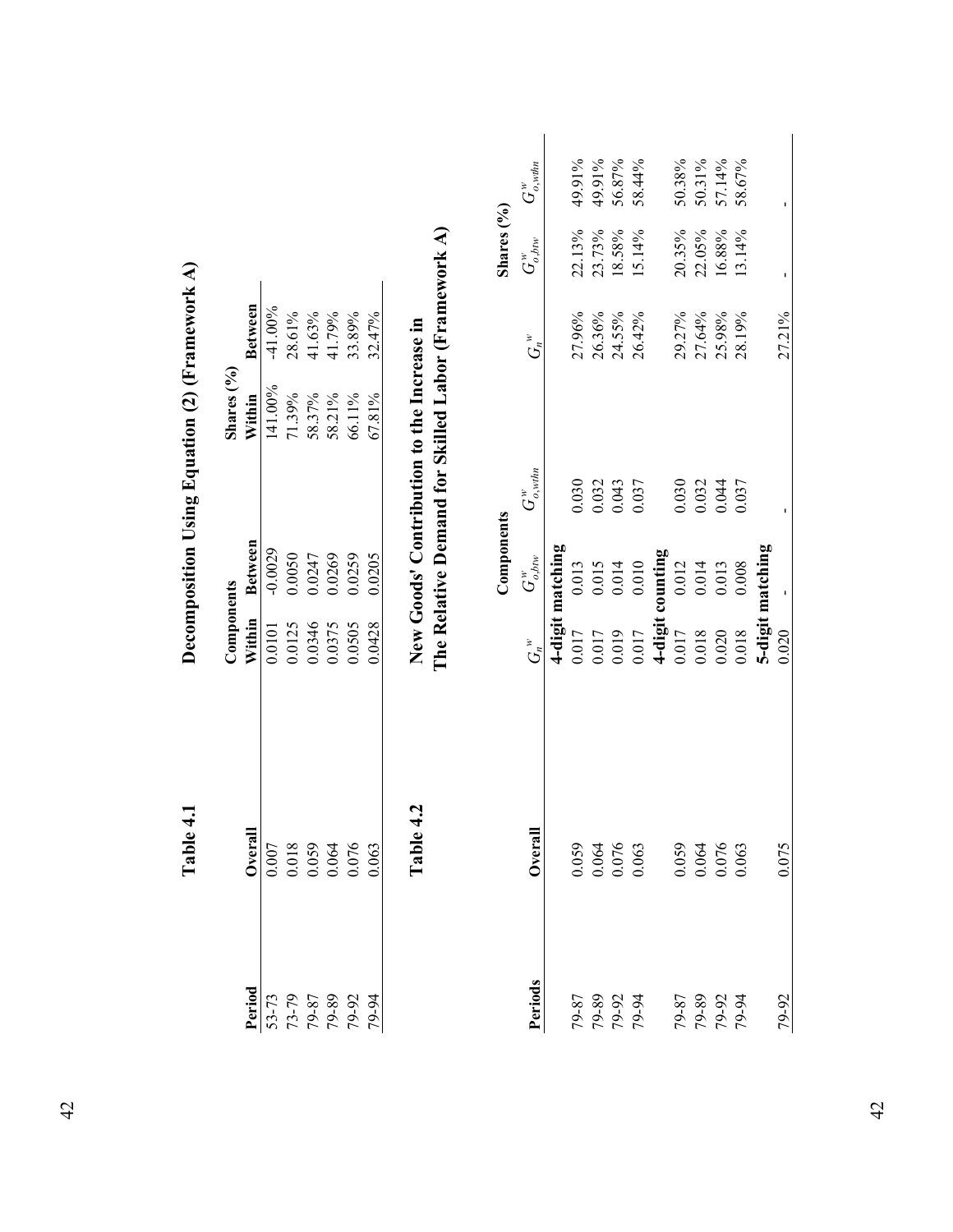|                                  | Table 4.2                                         |                                    | (Continued)         |                         |         |                         |                                 |
|----------------------------------|---------------------------------------------------|------------------------------------|---------------------|-------------------------|---------|-------------------------|---------------------------------|
|                                  |                                                   |                                    | Components          |                         |         | Shares (%)              |                                 |
| Periods                          | Overall                                           | $G_n^*$                            | $G^w_{o,bw}$        | $G_{o,\textit{wthn}}^w$ | $G_n^*$ | $G^w_{o, \textit{bow}}$ | $G_{o,\textit{wthn}}^w$         |
|                                  |                                                   | 4-digit counting, Broad Definition |                     |                         |         |                         |                                 |
|                                  | 0.059                                             | 0.022                              | 0.014               | 0.023                   | 36.86%  | 23.89%                  | 39.25%                          |
|                                  | 0.064                                             | 0.023                              | 0.016               | 0.026                   | 34.97%  | 25.37%                  | 39.66%                          |
| 79-87<br>29-90<br>29-91<br>29-94 | 0.076                                             | 0.025                              | 0.016               | 0.036                   | 32.65%  | 20.53%                  | 46.82%                          |
|                                  | 0.063                                             | 0.022                              | 0.012               | 0.030                   | 34.13%  | 18.40%                  | 47.47%                          |
|                                  | New Goods' Share in Apparent Consumption<br>Total |                                    | New goods Share (%) |                         |         |                         | Average Skilled-labor Intensity |
| Year                             | (SMillion)                                        | (SMillion)                         |                     |                         | New     | $\overline{\textbf{O}}$ | <b>Difference</b>               |
|                                  |                                                   |                                    | 4-digit matching    |                         |         |                         |                                 |
|                                  | 2629441                                           | 305133                             | 11.60%              |                         | 0.82    | 0.60                    | 38.31%                          |
| 87<br>8                          | 2923315                                           | 337951                             | 11.56%              |                         | 0.84    | 0.61                    | 38.50%                          |
|                                  | 3090464                                           | 370416                             | 11.99%              |                         | 0.93    | 0.64                    | 43.47%                          |

|           | New Goods' Share in Apparent Consumption |            |                     |      |                          | Average Skilled-labor Intensity |
|-----------|------------------------------------------|------------|---------------------|------|--------------------------|---------------------------------|
|           | Total                                    |            | New goods Share (%) |      |                          |                                 |
| ear       | (SMillion)                               | (SMillion) |                     | New  | $\overline{\text{O}}$ ld | Difference                      |
|           |                                          |            | 4-digit matching    |      |                          |                                 |
|           | 1629441                                  | 305133     | $11.60\%$           | 0.82 | 0.60                     | 38.31%                          |
|           | 2923315                                  | 337951     | 11.56%              | 0.84 | 0.61                     | 38.50%                          |
|           | 1090464                                  | 370416     | 11.99%              | 0.93 | 0.64                     | 43.47%                          |
|           | 3495058                                  | 431767     | 12.35%              | 0.87 | 0.60                     | 14.44%                          |
| 5883 5883 |                                          | $4$ -digit | counting            |      |                          |                                 |
|           | 2629441                                  | 296948     | 11.29%              | 0.87 | 0.59                     | 46.75%                          |
|           | 2923315                                  | 329283     | 11.26%              | 0.88 | 0.61                     | 46.08%                          |
|           | 3090464                                  | 365181     | 11.82%              | 0.97 | 0.64                     | 51.25%                          |
|           | 3495058                                  | 421341     | 12.06%              | 5.6  | 0.60                     | 52.08%                          |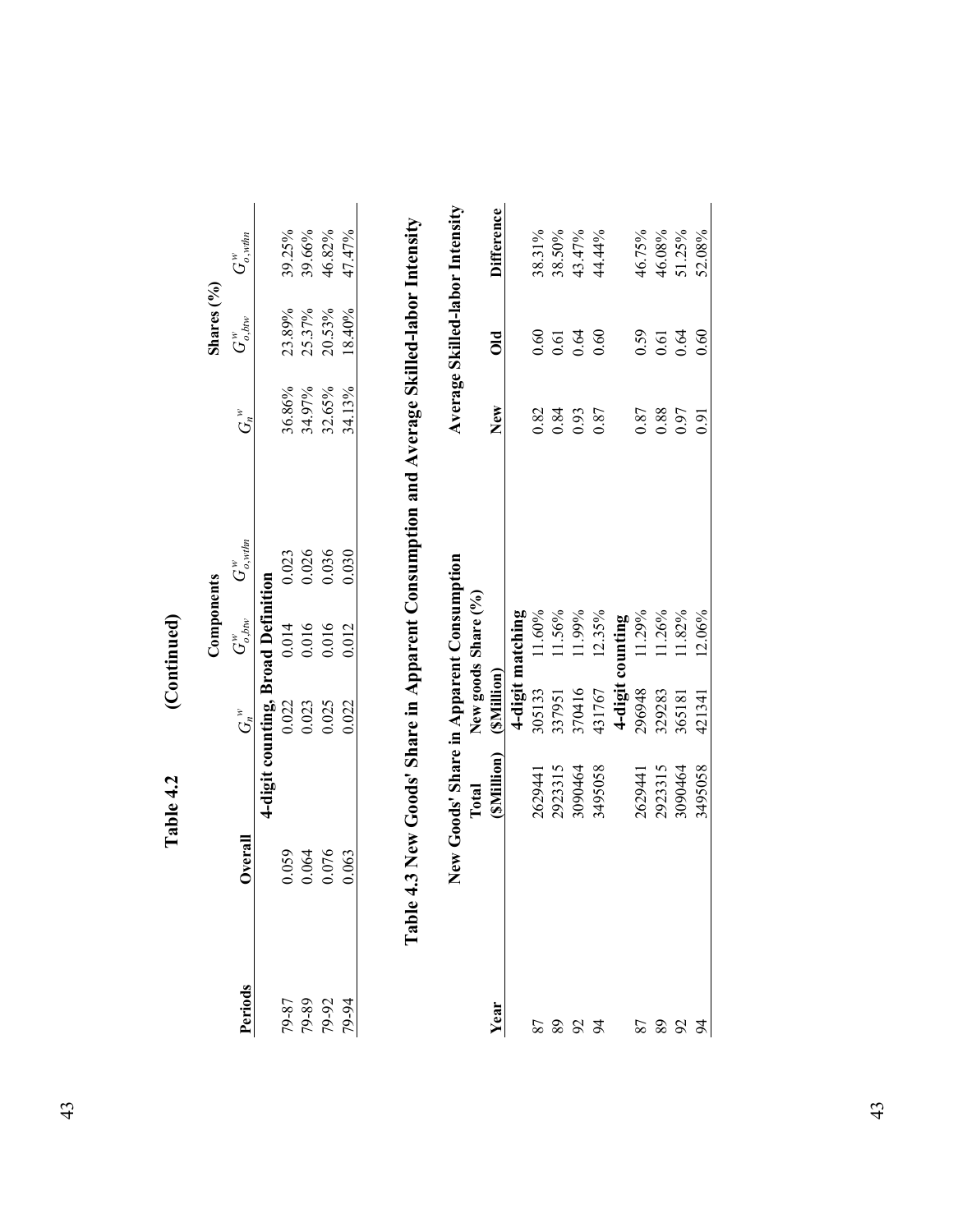|               |                                   |      |         | New Goods' Share in Apparent Consumption |                |                                                    |      |                | Average Skilled-labor Intensity          |                |
|---------------|-----------------------------------|------|---------|------------------------------------------|----------------|----------------------------------------------------|------|----------------|------------------------------------------|----------------|
|               |                                   |      | Total   | New goods                                | Share (%)      |                                                    |      |                |                                          |                |
| Year          |                                   |      |         | (SMillion) (SMillion)                    |                |                                                    | New  | $\overline{a}$ | <b>Difference</b>                        |                |
|               |                                   |      | 4-digit | counting, broad definition               |                |                                                    |      |                |                                          |                |
| 87            |                                   |      | 2629441 | 482402                                   | 18.35%         |                                                    | 0.77 | 0.59           | 29.99%                                   |                |
| 89            |                                   |      | 2923315 | 532871                                   | 18.23%         |                                                    | 0.78 | 0.60           | 29.89%                                   |                |
| $\mathcal{S}$ |                                   |      | 3090464 | 583313                                   | 18.87%         |                                                    | 0.84 | 0.64           | 31.93%                                   |                |
| $\approx$     |                                   |      | 3495058 | 670456                                   | 19.18%         |                                                    | 0.79 | 0.60           | 33.15%                                   |                |
|               |                                   |      |         | 5-digit matching                         |                |                                                    |      |                |                                          |                |
| $\mathcal{S}$ |                                   |      | 3090464 | 365715                                   | 1.83%          |                                                    | 0.96 | 0.64           | 48.81%                                   |                |
|               | All industries with ngratio $> 0$ |      |         |                                          |                | All industries with at least one new product class |      |                |                                          |                |
|               | New goods'                        |      |         | Average skilled                          |                | New goods'                                         |      |                | Average skilled                          |                |
|               | Share in                          |      |         | <b>Labor</b> intensities                 |                | Share in                                           |      |                | <b>Labor</b> intensities                 |                |
|               | Apparent                          |      |         | <b>Difference</b>                        |                | Apparent                                           |      |                | <b>Difference</b>                        |                |
|               | Consumption                       |      |         | New goods Old goods Un-weighted          | Weighted       | Consumption                                        |      |                | New goods Old goods Un-weighted Weighted |                |
| Mean          | 0.19                              | 0.89 | 0.86    | 0.035                                    | 0.035          | 0.37                                               | 0.81 | 0.76           | 0.050                                    | 0.060          |
| Std. Dev.     | 0.20                              | 0.76 | 0.75    | 0.203                                    | 0.199          | 0.25                                               | 0.60 | 0.40           | 0.286                                    | 0.309          |
| Min           | 0.00022                           | 0.14 | 0.21    | $-1.019$                                 | $-1.019$       | $0.06\,$                                           | 0.30 | 0.30           | $-0.297$                                 | $-0.297$       |
| Max           | 0.99                              | 6.85 | 6.77    | 1.052                                    | 1.052          | 66.0                                               | 3.02 | 2.23           | 0.943                                    | 0.943          |
| Positive #.   | 257                               | 257  | 458     | 117                                      | 117            | 25                                                 | 25   | 458            | $\overline{10}$                          | $\overline{a}$ |
| Negative #    |                                   |      |         | $\mathcal{S}$                            | $\overline{5}$ |                                                    |      |                | $\overline{5}$                           | $\overline{5}$ |
|               |                                   |      |         |                                          |                |                                                    |      |                |                                          |                |

(Continued) **Table 4.3 (Continued)**  Table 4.3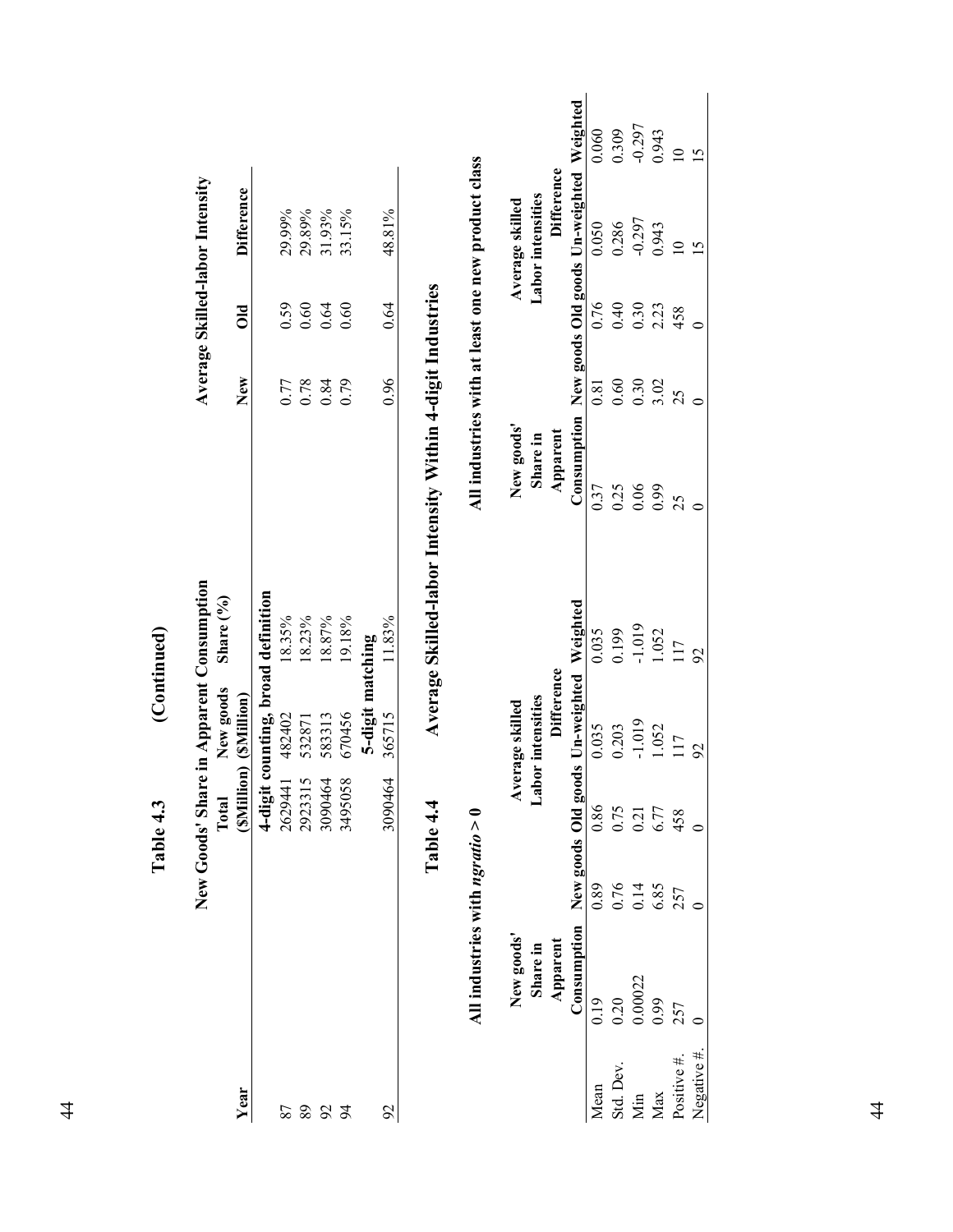| 79-87<br>20-97<br>20-97<br>20-94 |                      |                         | Components                                                      |                                          |                                      | Shares (%)                                       |                                      |
|----------------------------------|----------------------|-------------------------|-----------------------------------------------------------------|------------------------------------------|--------------------------------------|--------------------------------------------------|--------------------------------------|
|                                  |                      |                         | $G_{o,btv}$                                                     | $G_{o, \text{with} n}$                   | ئى                                   | $G_{o,btv}$                                      | $G_{o, \text{with}}$                 |
|                                  |                      |                         | -digit matching                                                 |                                          |                                      |                                                  |                                      |
|                                  |                      | 1.061                   |                                                                 |                                          |                                      |                                                  |                                      |
|                                  |                      | 0.63                    |                                                                 |                                          |                                      |                                                  |                                      |
|                                  | 0.21<br>0.21<br>0.30 |                         | $\begin{array}{c} 0.046 \\ 0.053 \\ 0.062 \\ 0.039 \end{array}$ | 1122<br>1127<br>1134<br>1121             | 26.81%<br>25.88%<br>24.87%<br>28.42% | 20.05%<br>21.69%<br>20.55%<br>17.50%             | 53.15%<br>52.43%<br>54.57%<br>54.08% |
|                                  | 0.22                 | 1.075                   |                                                                 |                                          |                                      |                                                  |                                      |
|                                  |                      | $4$ -digit<br>$0.066$   | it counting<br>$0.040$                                          |                                          |                                      |                                                  |                                      |
|                                  | 0.23                 |                         |                                                                 |                                          | 28.76%                               |                                                  |                                      |
|                                  | 0.24                 | 0.67                    | 0.047<br>0.056                                                  |                                          |                                      |                                                  | 53.81%<br>52.87%<br>54.79%           |
| 18-87<br>19-87<br>19-91<br>19-91 | 0.30                 | 080.                    |                                                                 | 0.123<br>0.128<br>0.165                  | 27.69%<br>26.47%                     | 17.43%<br>19.44%<br>18.74%                       |                                      |
|                                  | 0.22                 | 0.069                   | 0.035                                                           | 121                                      | 30.59%                               | 5.52%                                            | 53.89%                               |
|                                  |                      |                         | 5-digit matching                                                |                                          |                                      |                                                  |                                      |
| 79-92                            | 0.29                 | 0.079                   |                                                                 |                                          | 27.10%                               |                                                  |                                      |
|                                  |                      |                         |                                                                 | 4-digit counting, broad definition       |                                      |                                                  |                                      |
|                                  |                      | $G_{\mathbf{r}}$        |                                                                 |                                          |                                      |                                                  |                                      |
|                                  | 0.23                 |                         | $G_{o,biv}$<br>0.036<br>0.043<br>0.053                          | $G_{o, with}$<br>0.109<br>0.113<br>0.146 |                                      | G <sub>o,btw</sub><br>15.82%<br>17.77%<br>17.70% | $G_{o, with}$<br>47.60%              |
| 79-87<br>29-90<br>29-91<br>29-94 | 0.24                 | 0.084<br>0.086<br>0.102 |                                                                 |                                          | 36.58%<br>35.55%<br>33.92%           |                                                  | 46.68%<br>48.39%                     |
|                                  | 0.30                 |                         |                                                                 |                                          |                                      |                                                  |                                      |
|                                  | 0.22                 | 1.086                   | 0.031                                                           | 0.108                                    | 38.38%                               | 13.69%                                           | 47.93%                               |

The Relative Demand for Skilled Labor (Framework B) **The Relative Demand for Skilled Labor (Framework B)** New Goods' Contribution to the Increase in **Table 4.5 New Goods' Contribution to the Increase in**  Table 4.5

| . .<br>۰,<br>×<br>× |
|---------------------|
| ×<br>۰.<br>×<br>×   |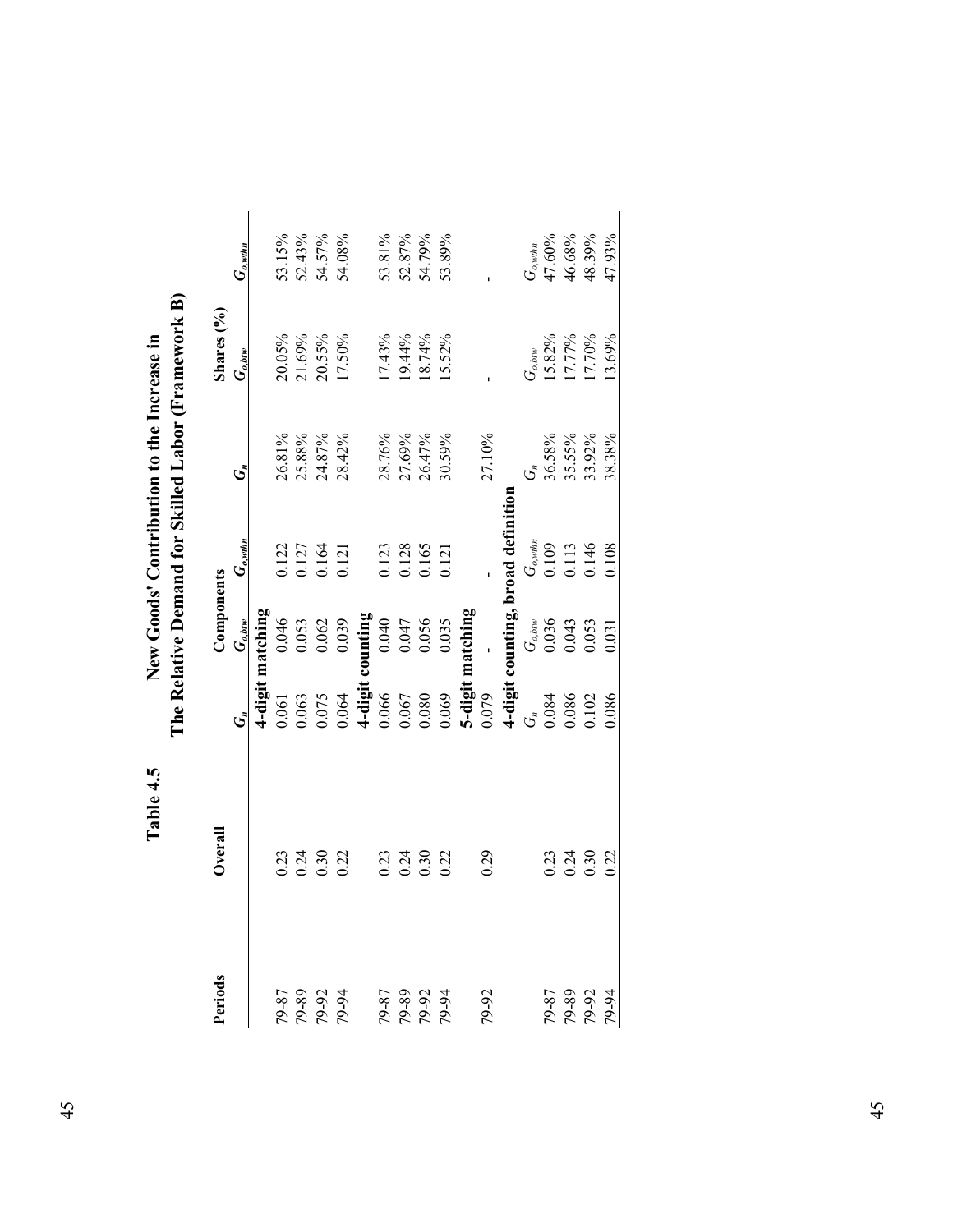| $\mathbf{k}$ <b>B</b> )<br>יודדת המיר הבדו<br>Į |  |
|-------------------------------------------------|--|
| í<br>ľ                                          |  |
| È                                               |  |

| Period |                                                                                                                                       | $59 - 73$       | $73 - 79$          | 79-87           | 79-89           | 79-92           | 79-94              |
|--------|---------------------------------------------------------------------------------------------------------------------------------------|-----------------|--------------------|-----------------|-----------------|-----------------|--------------------|
|        | $\frac{dn\mu}{4D_s}$<br>AD <sub>s</sub>                                                                                               | 0.0186<br>0.028 | $-0.0065$<br>0.071 | 0.0105<br>0.238 | 0.0068<br>0.250 | 0.0079<br>0.290 | $-0.0056$<br>0.224 |
| hanges |                                                                                                                                       | $-0.0173$       | $-0.0073$          | 0.0027          | 0.0004          | 0.0028          | $-0.0100$          |
|        | $\begin{array}{c} \displaystyle 4D_s^{bw} \\ \displaystyle \overline{\phantom{aa}}\phantom{aa}^\displaystyle\phantom{aa} \end{array}$ | 0.0013          | 0.0008             | 0.0078          | 0.0064          | 0.0051          | 0.0045             |
|        |                                                                                                                                       | $-0.0474$       | $-0.0338$          | $-0.0423$       | $-0.0521$       | $-0.0604$       | 0.0683             |
|        | $\displaystyle{AD_u^{wthn}}$                                                                                                          | 0.0436          | $-0.0239$          | $-0.0313$       | -0.0387         | $-0.0448$       | 0.0555             |
|        | $\displaystyle{AD^{bw}_u}$                                                                                                            | 0.0037          | 0.0098             | $-0.0110$       | 0.0134          | $-0.0157$       | 0.0125             |
| Shares | Within                                                                                                                                | 88.47%          | 45.74%             | 59.02%          | 61.08%          | 66.59%          | 22.47%             |
|        | Between                                                                                                                               | 11.53%          | 54.26%             | 40.98%          | 38.92%          | 33.41%          | 35.73%             |

Notes: Obtained by having  $p=1$  in Equations (8.2), (8.3), (9.2) and (9.3) and applying them to all the goods Notes: Obtained by having  $p=1$  in Equations (8.2), (8.3), (9.2) and (9.3) and applying them to all the goods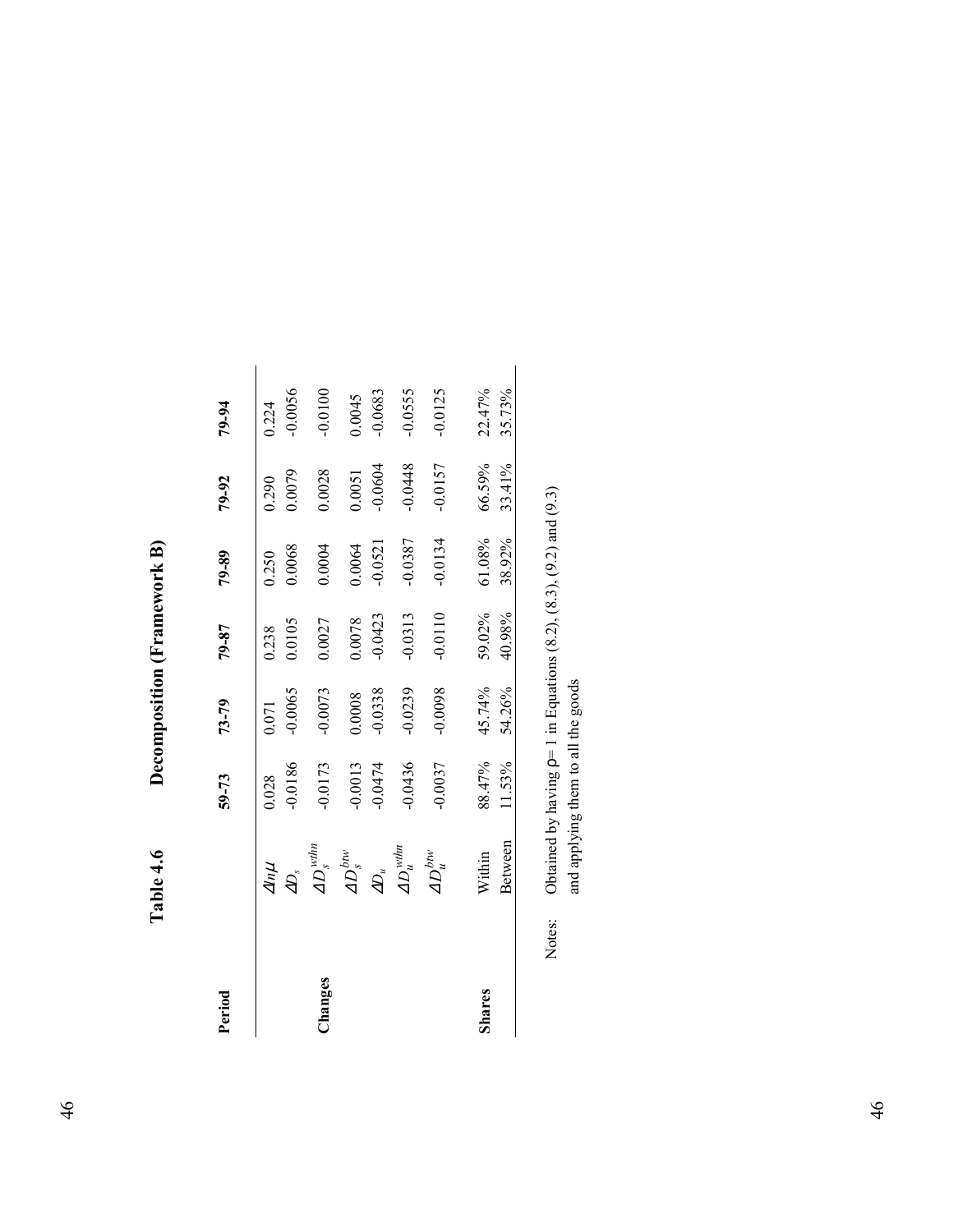| Regressors                 |                                                                   |                                                                                                 |                                                                                                                                                                    |                                     | Regression (79-92) (12)                        |                                            |                                                                                       |                                                                                     |                                                          |              |        |
|----------------------------|-------------------------------------------------------------------|-------------------------------------------------------------------------------------------------|--------------------------------------------------------------------------------------------------------------------------------------------------------------------|-------------------------------------|------------------------------------------------|--------------------------------------------|---------------------------------------------------------------------------------------|-------------------------------------------------------------------------------------|----------------------------------------------------------|--------------|--------|
|                            |                                                                   |                                                                                                 |                                                                                                                                                                    | Dependent variable: skill upgrading |                                                |                                            |                                                                                       |                                                                                     |                                                          |              |        |
|                            |                                                                   | <b>OLS</b>                                                                                      |                                                                                                                                                                    |                                     | $\geq$                                         |                                            |                                                                                       | 2nd stage                                                                           |                                                          | Contribution |        |
|                            |                                                                   | Old Goods All Goods All                                                                         | Goods                                                                                                                                                              | <b>Old Goods</b>                    |                                                |                                            |                                                                                       | All Goods All Goods Old Goods All Goods                                             | All Goods                                                |              |        |
| $\widehat{\infty}$<br>Ξ    |                                                                   | ⊙                                                                                               | $\bigoplus$                                                                                                                                                        | $\odot$                             | $\odot$                                        | $\widehat{C}$                              | $\circledS$                                                                           | $\circledcirc$                                                                      | (10)                                                     | (11)         | (12)   |
| $\Delta ln k$              | $-0.031$                                                          | 0.147                                                                                           | $\frac{46}{5}$<br>$\overline{C}$                                                                                                                                   | 0.003                               | $-0.083$                                       | $-0.086$                                   |                                                                                       |                                                                                     |                                                          | $-1.54%$     | 5.31%  |
|                            | (0.049)                                                           | (0.058)                                                                                         |                                                                                                                                                                    | (0.097)                             | (0.094)                                        | (0.093)                                    |                                                                                       |                                                                                     |                                                          |              |        |
| $\varDelta lnY$            | 0.077                                                             | 0.367                                                                                           | $\begin{array}{c} (0.056) \\ 0.280 \\ (0.041) \\ 0.013 \\ (0.0026) \\ (0.037) \\ (0.327) \\ (0.305) \\ (0.28) \\ (0.21) \\ (0.21) \\ (0.22) \\ -0.082 \end{array}$ |                                     | 0.288                                          | 0.202                                      |                                                                                       |                                                                                     |                                                          | 2.77%        | 28.96% |
|                            | $(0.037)$<br>0.016                                                | (0.040)                                                                                         |                                                                                                                                                                    | $\frac{0.092}{(0.029)}$             | (0.027)                                        | (0.029)                                    |                                                                                       |                                                                                     |                                                          |              |        |
| Comp. Investment           |                                                                   | 0.013                                                                                           |                                                                                                                                                                    | 0.016                               | 0.015                                          | 0.015                                      | 0.008                                                                                 | $-0.011$                                                                            | 0.009                                                    | 50.82%       | 36.77% |
| (Share)                    | $(0.0025)$<br>0.306                                               | (0.0027)                                                                                        |                                                                                                                                                                    | (0.0025)                            | (0.0027)                                       | $(0.0026)$<br>0.639                        | $(0.0033)$<br>1.960                                                                   | (0.0034)                                                                            | (0.0032)                                                 |              |        |
| Office machinery           |                                                                   | 0.556                                                                                           |                                                                                                                                                                    | 0.265                               | 0.857                                          |                                            |                                                                                       | 1.714                                                                               | 1.847                                                    | 11.63%       | 11.22% |
| (Share)                    |                                                                   |                                                                                                 |                                                                                                                                                                    |                                     |                                                | $(0.40)$<br>$0.258$<br>$(0.29)$<br>$0.484$ |                                                                                       |                                                                                     |                                                          |              |        |
| High-tech cap              |                                                                   |                                                                                                 |                                                                                                                                                                    | $(0.41)$<br>0.341                   | $\begin{array}{c} (0.41) \\ 0.163 \end{array}$ |                                            |                                                                                       |                                                                                     |                                                          | 21.39%       | 17.46% |
| (Share)                    | $\begin{array}{c} (0.35) \\ 0.337 \\ (0.28) \\ 0.425 \end{array}$ |                                                                                                 |                                                                                                                                                                    | (0.28)                              | (0.30)                                         |                                            |                                                                                       |                                                                                     | $(0.39)$<br>$-0.017$<br>$(0.29)$                         |              |        |
| Out-sourcing               |                                                                   |                                                                                                 |                                                                                                                                                                    | 0.404                               | 0.450                                          |                                            |                                                                                       |                                                                                     |                                                          | 11.37%       | 8.48%  |
|                            | $(0.20)$<br>$0.007$                                               | $\begin{array}{c} (0.37) \\ 0.201 \\ (0.30) \\ 0.317 \\ (0.22) \\ (0.23) \\ -0.043 \end{array}$ |                                                                                                                                                                    | (0.21)                              | (0.22)                                         |                                            | $\begin{array}{c} (0.40) \\ -0.083 \\ (0.32) \\ 0.678 \\ (0.23) \\ 0.029 \end{array}$ | $\begin{array}{c} (0.42) \\ 0.109 \\ (0.33) \\ 0.648 \\ (0.24) \\ 0.04 \end{array}$ | $\begin{array}{c} 0.623 \\ (0.23) \\ -0.017 \end{array}$ |              |        |
| Constant                   |                                                                   |                                                                                                 |                                                                                                                                                                    | 0.008                               | $-0.044$                                       |                                            |                                                                                       |                                                                                     |                                                          |              |        |
|                            | (0.027)                                                           | (0.029)                                                                                         | $(0.028)$<br>0.549                                                                                                                                                 | (0.028)                             | (0.030)                                        | $(0.21)$<br>$-0.076$<br>$(0.018)$          | (0.033)                                                                               | (0.034)                                                                             | $(0.033)$<br>-0.745                                      |              |        |
| ngratio                    |                                                                   |                                                                                                 |                                                                                                                                                                    |                                     |                                                | 1487                                       |                                                                                       |                                                                                     |                                                          |              | 29.52% |
|                            |                                                                   |                                                                                                 | (0.09)                                                                                                                                                             |                                     |                                                | (0.18)                                     |                                                                                       |                                                                                     | (0.09)                                                   |              |        |
| $ln k_0$                   |                                                                   |                                                                                                 |                                                                                                                                                                    |                                     |                                                |                                            | $-0.255$                                                                              |                                                                                     | $-0.288$                                                 |              |        |
|                            |                                                                   |                                                                                                 |                                                                                                                                                                    |                                     |                                                |                                            | (0.032)                                                                               | $\frac{0.303}{(0.033)}$                                                             | (0.030)                                                  |              |        |
| $\left({ln{k_0}}\right)^2$ |                                                                   |                                                                                                 |                                                                                                                                                                    |                                     |                                                |                                            | 0.061                                                                                 |                                                                                     | 0.059                                                    |              |        |
|                            |                                                                   |                                                                                                 |                                                                                                                                                                    |                                     |                                                |                                            | $(0.039)$<br>0.25                                                                     | $(0.041)$<br>0.25                                                                   | $(0.038)$<br>0.36                                        |              |        |
| 0.16<br>Adj. $R^2$         |                                                                   | 0.32                                                                                            | 0.37                                                                                                                                                               | 0.16                                | 0.31                                           | 0.36                                       |                                                                                       |                                                                                     |                                                          |              |        |
| Hausman test               |                                                                   |                                                                                                 |                                                                                                                                                                    | $F=0.14$                            | $F = 6.77$                                     | $F = 7.16$                                 |                                                                                       |                                                                                     |                                                          |              |        |
| (Significance level)       |                                                                   |                                                                                                 |                                                                                                                                                                    | (0.71)                              | (0.0096)                                       | (0.0077)                                   |                                                                                       |                                                                                     |                                                          |              |        |

47

47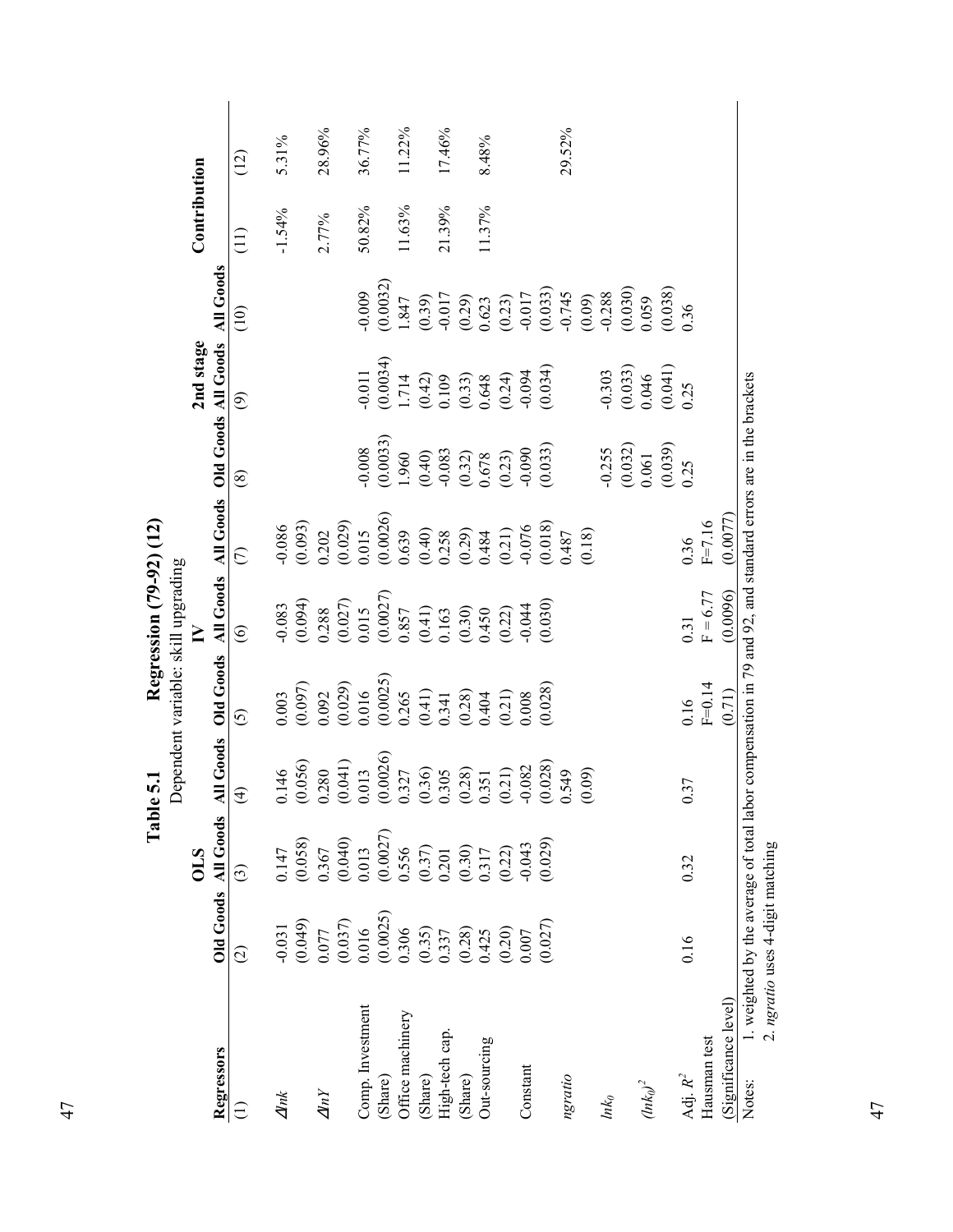|                      | Regression (12)        |                      |                                      |                        | Regression (14)                                        |                              |                     |          |                                  |
|----------------------|------------------------|----------------------|--------------------------------------|------------------------|--------------------------------------------------------|------------------------------|---------------------|----------|----------------------------------|
| Variable             | Old goods only<br>Mean | Std. Dev.            | ll goods<br>Mean<br>₹                | All goods<br>Std. Dev. | Variable                                               | Old goods only<br>Mean       | Std. Dev.           | Mean     | All goods All goods<br>Std. Dev. |
| Skill upgrading      | 0.20                   | 0.31                 | 0.22                                 | 0.37                   | $\varDelta\theta_{\rm s}(z)$                           | 0.010                        | 0.35                | $-0.012$ | 0.28                             |
| $\Delta lnk$         | 0.096                  |                      |                                      | 0.39                   | $\varDelta\theta_u(z)$                                 | $-0.18$                      | 0.29                | $-0.23$  | 0.26                             |
| $\varDelta\!I\!\!nY$ | 0.071                  | $0.37$<br>0.47       | $\frac{0.079}{0.22}$                 | 0.55                   | Comp. Investment.                                      | 4.88                         | 5.46                | 6.07     | 6.17                             |
| Comp. Investment.    | 6.20                   | 6.04                 | 6.26                                 | 6.08                   | (Share)                                                |                              |                     |          |                                  |
| (Share)              |                        |                      |                                      |                        | Office machinery                                       | 0.060                        | 0.057               | 0.070    | 0.064                            |
| Office machinery     | 0.074                  | 0.065                | 0.075                                | 0.066                  | (Share)                                                |                              |                     |          |                                  |
| (Share)              |                        |                      |                                      |                        | High-tech cap.                                         | 0.12                         | 0.070               | 0.13     | 0.077                            |
| High-tech cap.       | 0.12                   | 0.078                | $\mathbf 2$<br>$\overline{c}$        | 0.079                  | (Share)                                                |                              |                     |          |                                  |
| (Share)              |                        |                      |                                      |                        | Out-sourcing                                           | 0.055                        | 0.075               | 0.055    | $0.074\,$                        |
| Out-sourcing         | 0.052                  | 0.071                | 0.052                                | 0.070                  | ngratio                                                |                              |                     | 0.12     | 0.18                             |
| ngratio              |                        |                      | $\overline{C}$<br>$\overline{\circ}$ | 0.17                   |                                                        |                              |                     |          |                                  |
|                      |                        |                      |                                      |                        |                                                        |                              |                     |          |                                  |
|                      |                        | Table 5.3            |                                      |                        | Robustness check: the "between" component of new goods |                              |                     |          |                                  |
|                      |                        |                      |                                      | (4-digit matching)     |                                                        |                              |                     |          |                                  |
|                      |                        | <b>Equation</b> (4.1 | (Framework A)                        |                        |                                                        | Equation (8.1) (Framework B) |                     |          |                                  |
| Periods              |                        | Overall              | New goods                            | Share (%)              | Overall                                                |                              | New goods Share (%) |          |                                  |
| 79-87                |                        | 0.059                | 0.011                                | 18.67%                 | 0.23                                                   | 0.045                        | 19.79%              |          |                                  |
| 79-89                |                        |                      | $0.011\,$                            | 17.12%                 | 0.24                                                   | 0.046                        | 18.92%              |          |                                  |
| 79-92                |                        | $0.064$<br>0.076     | $0.011\,$                            | 14.39%                 | 0.30                                                   | 0.052                        | 17.24%              |          |                                  |
| 79-94                |                        | 0.063                | 0.010                                | 16.39%                 | 0.22                                                   | 0.056                        | 24.97%              |          |                                  |

**Summary Statistics Table 5.2 Summary Statistics** 

Table 5.2

48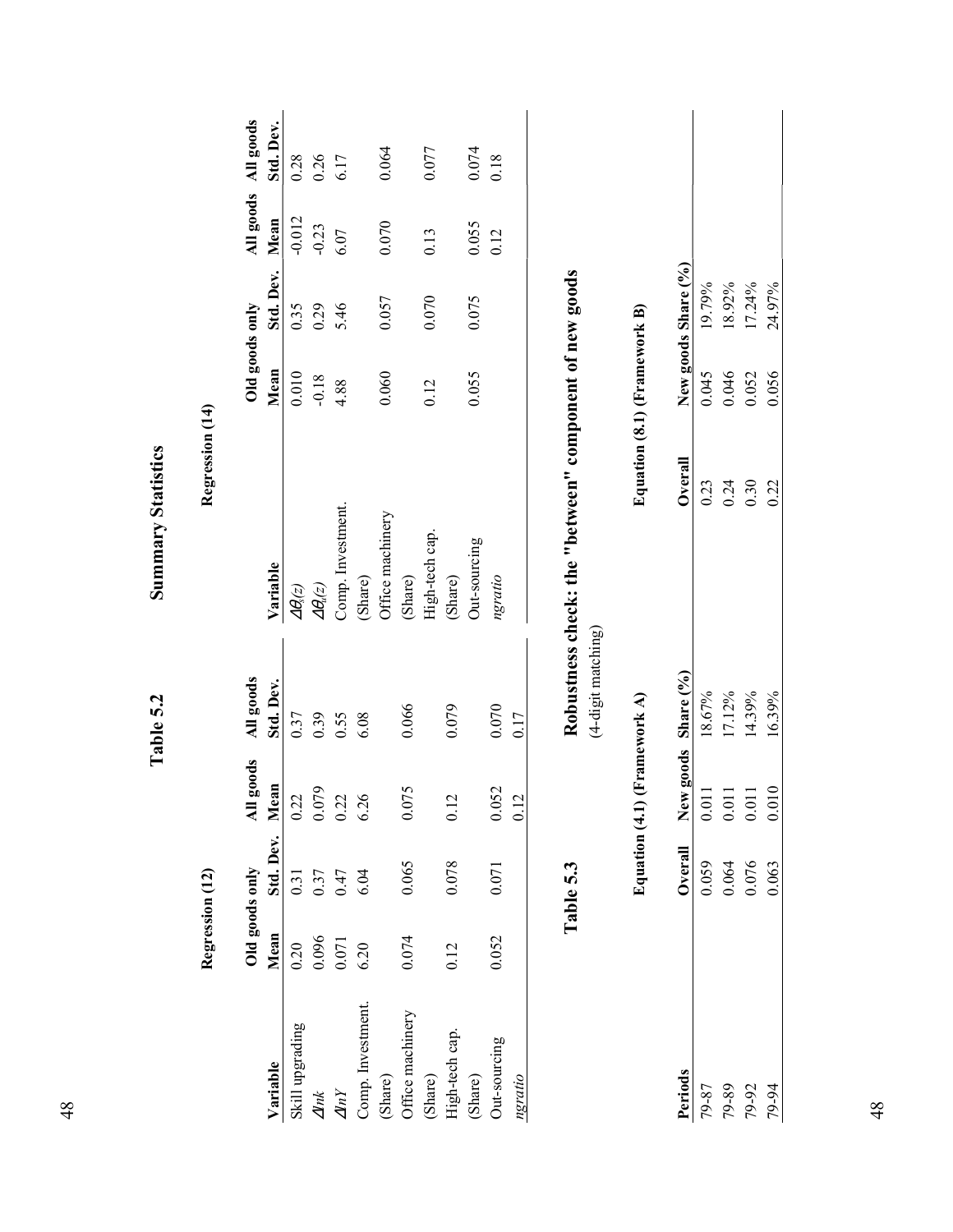|                             |                                          | Skilled-labor equation                                |                                                                                                                          | Unskilled-labor equation                                                                          |                                                                   |                                                                                                                                                                                                                                                                                                                          |                     | Contribution                 |           |
|-----------------------------|------------------------------------------|-------------------------------------------------------|--------------------------------------------------------------------------------------------------------------------------|---------------------------------------------------------------------------------------------------|-------------------------------------------------------------------|--------------------------------------------------------------------------------------------------------------------------------------------------------------------------------------------------------------------------------------------------------------------------------------------------------------------------|---------------------|------------------------------|-----------|
| Regressor                   | Only                                     | Old Goods All Goods All with                          | ngratio                                                                                                                  | <b>Old Goods</b><br>Only                                                                          | <b>All Goods</b>                                                  | All with<br>ngratio                                                                                                                                                                                                                                                                                                      | Only                | Old Goods All Goods All with | ngratio   |
|                             |                                          | $\odot$                                               | $\widehat{\mathfrak{t}}$                                                                                                 | $\widehat{\odot}$                                                                                 | $\widehat{\mathbf{e}}$                                            | $\overline{C}$                                                                                                                                                                                                                                                                                                           | $\widehat{\otimes}$ | ම                            | (10)      |
| Comp. Investment.           | $-0.0007$                                | $-0.00152$                                            | $-0.00146$                                                                                                               | $-0.0096$                                                                                         | $-0.0088$                                                         | $-0.0082$                                                                                                                                                                                                                                                                                                                | 23.26%              | 20.01%                       | $18.69\%$ |
| Office machinery<br>(Share) | $(0.0032)$<br>$-0.021$                   | $(0.0023)$<br>0.799                                   | (0.0024)<br>0.805                                                                                                        | $(0.0027)$<br>-0.056                                                                              | $\begin{array}{c} (0.0021) \\ 0.44 \end{array}$                   | (0.0021)                                                                                                                                                                                                                                                                                                                 | 11%                 | 11.37%                       | 9.67%     |
| (Share)                     | $(0.42)$<br>$0.27$<br>$(0.32)$<br>$0.93$ | $(0.31)$<br>0.046<br>0.046<br>0.050<br>0.019<br>0.031 | $\begin{array}{c} (0.31) \\ 0.041 \\ (0.25) \\ (0.19) \\ (0.19) \\ (0.028) \\ (0.028) \\ (0.022) \\ (0.022) \end{array}$ | $\begin{array}{c} (0.33) \\ -0.035 \\ (0.27) \\ -0.82 \\ (0.18) \\ (0.018) \\ -0.077 \end{array}$ | $(0.28)$<br>$-0.11$<br>$(0.22)$<br>$-0.66$<br>$(0.17)$<br>$-0.16$ | $\begin{array}{c} 0.50 \\ (0.28) \\ (0.21) \\ (0.21) \\ (0.22) \\ (0.17) \\ (0.17) \\ (0.025) \\ (0.025) \\ (0.025) \\ (0.025) \\ (0.025) \\ (0.025) \\ (0.025) \\ (0.025) \\ (0.025) \\ (0.025) \\ (0.025) \\ (0.025) \\ (0.025) \\ (0.025) \\ (0.025) \\ (0.025) \\ (0.025) \\ (0.025) \\ (0.025) \\ (0.025) \\ (0.02$ |                     |                              |           |
| High-tech cap.              |                                          |                                                       |                                                                                                                          |                                                                                                   |                                                                   |                                                                                                                                                                                                                                                                                                                          | 18.77%              | 9.17%                        | 11.93%    |
| (Share)                     |                                          |                                                       |                                                                                                                          |                                                                                                   |                                                                   |                                                                                                                                                                                                                                                                                                                          |                     |                              |           |
| Out-sourcing                |                                          |                                                       |                                                                                                                          |                                                                                                   |                                                                   |                                                                                                                                                                                                                                                                                                                          | $-3.32\%$           | 1.16%                        | 0.88%     |
|                             | (0.22)                                   |                                                       |                                                                                                                          |                                                                                                   |                                                                   |                                                                                                                                                                                                                                                                                                                          |                     |                              |           |
| Constant                    | 0.036                                    |                                                       |                                                                                                                          |                                                                                                   |                                                                   |                                                                                                                                                                                                                                                                                                                          | 60.18%              | 58.29%                       | 48.61%    |
|                             | (0.032)                                  | (0.026)                                               |                                                                                                                          | (0.026)                                                                                           | (0.024)                                                           |                                                                                                                                                                                                                                                                                                                          |                     |                              |           |
| ngratio                     |                                          |                                                       |                                                                                                                          |                                                                                                   |                                                                   |                                                                                                                                                                                                                                                                                                                          |                     |                              | 10.21%    |
|                             |                                          |                                                       | (0.073)                                                                                                                  |                                                                                                   |                                                                   | (0.066)                                                                                                                                                                                                                                                                                                                  |                     |                              |           |
| Adj. $R^2$                  | 0.031                                    | 0.052                                                 | 0.050                                                                                                                    | 0.066                                                                                             | 0.075                                                             | 0.0935                                                                                                                                                                                                                                                                                                                   |                     |                              |           |

Regression (79-92) (14) **Table 5.4 Regression (79-92) (14)**  Table 5.4

1. weighted by the average of real net output in 79 and 92, and standard errors are in the brackets 2. ngratio uses 4-digit matching Notes: 1. weighted by the average of real net output in 79 and 92, and standard errors are in the brackets 2. *ngratio* uses 4-digit matching Notes: